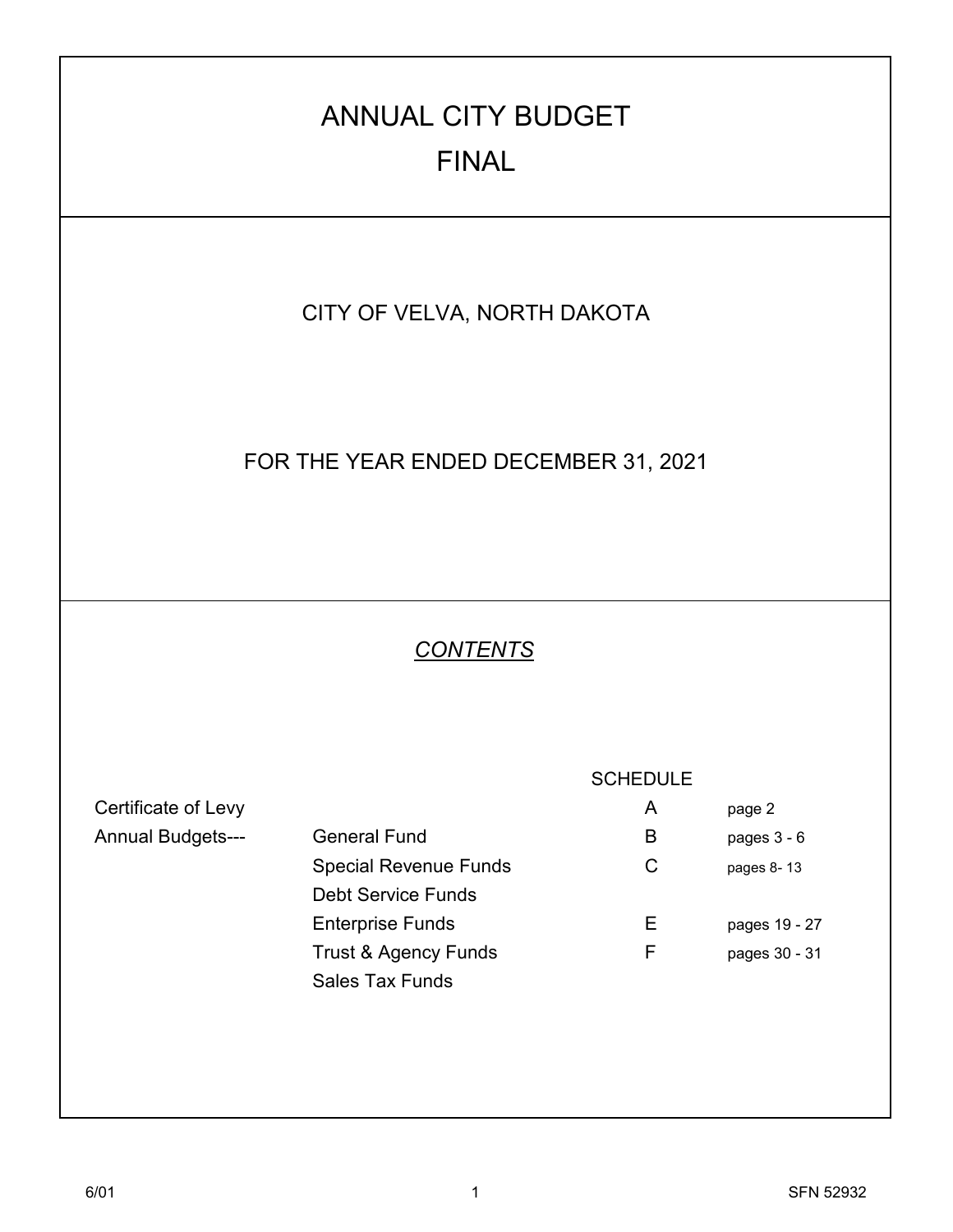|    | <b>CITY OF VELVA</b>                                                             |              | Schedule B   |
|----|----------------------------------------------------------------------------------|--------------|--------------|
|    | Annual Budget for the Year Ended December 31, 2021                               |              |              |
|    | <b>GENERAL FUND</b>                                                              |              |              |
|    | <b>APPROPRIATION AND CASH RESERVE</b>                                            |              |              |
| 1. | a. Final Appropriation, Sch. B, Page 9, Line 46                                  | \$453,284.00 |              |
|    | b. Budgeted Transfers Out, Sch. B, Page 4, Line 37                               | \$0.00       |              |
|    | c. Total Appropriation - Line a plus Line b                                      |              | \$453,284.00 |
| 2. | Cash Reserve (Note 1)                                                            |              | \$323,863.16 |
| 3. | <b>TOTAL APPROPRIATION AND CASH RESERVE</b><br>Line 1c plus Line 2               |              | \$777,147.16 |
|    |                                                                                  |              |              |
|    | <b>RESOURCES AND AMOUNT LEVIED</b>                                               |              |              |
| 4. | Cash and Investment (Estimated)-December 31, 2019                                |              | \$323,863.16 |
| 5. | a. Estimated Revenue - Sch. B, Page 2, Line 43                                   | \$106,910.00 |              |
|    | b. Estimated Transfers In, Sch. B, Page 9, Line 36                               | \$0.00       |              |
|    | c. Total Estimated Revenue and Transfers In<br>Line a plus Line b                |              | \$106,910.00 |
| 6. | TOTAL RESOURCES - Line 4 plus Line 5c                                            |              | \$430,773.16 |
| 7. | Levy Required - Line 3 less Line 6<br>If this difference is less than 0, enter 0 |              | \$346,374.00 |
| 8. | <b>Allowance for Delinquent Tax Collections</b><br>(Not to exceed 5% of Line 7)  |              | \$0.00       |

Note 1 - Not to exceed 75% of the appropriation other than for debt retirement and appropriation financed from Bond Sources.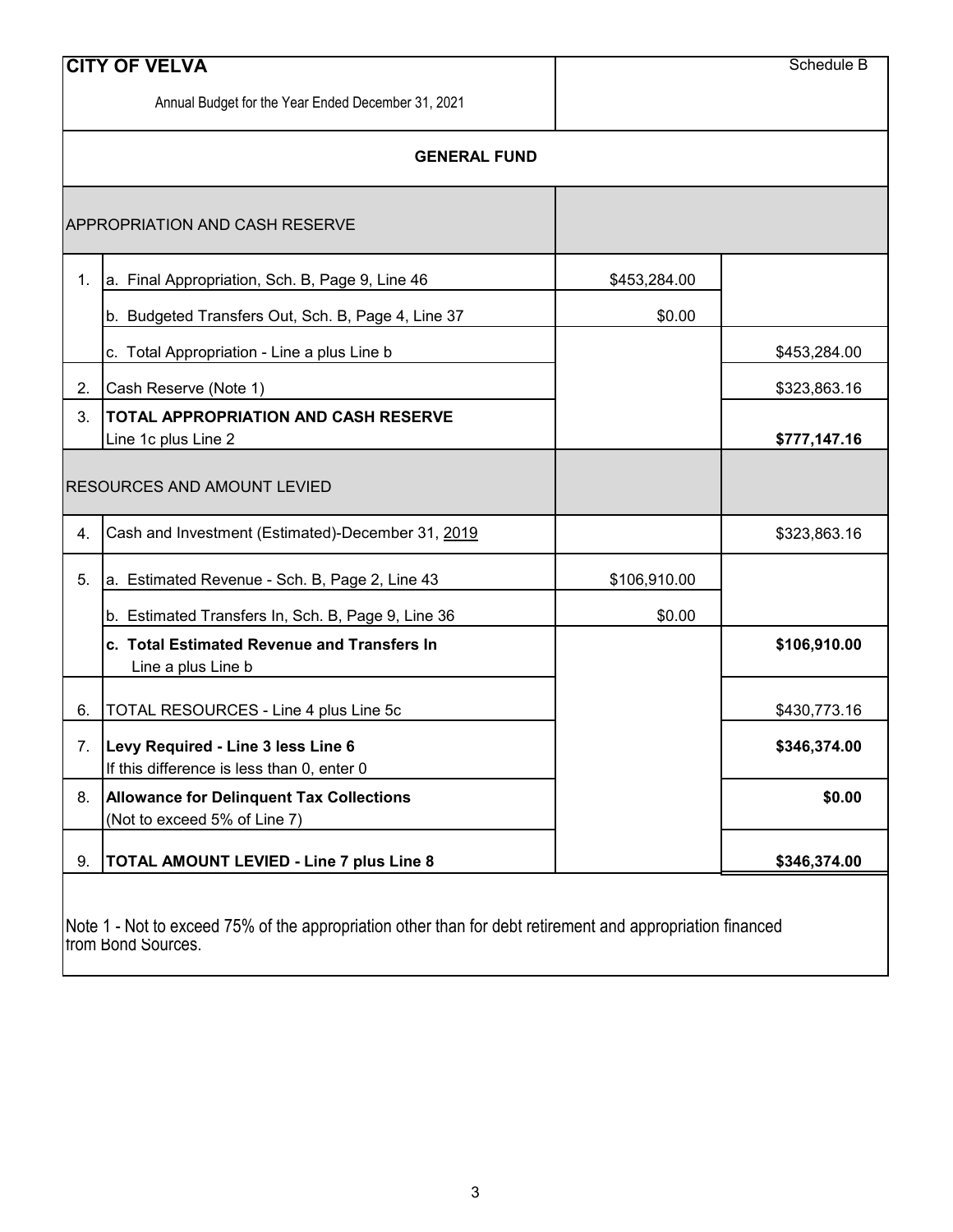| <b>CITY OF VELVA</b>                 | Schedule A |
|--------------------------------------|------------|
| FOR THE YEAR ENDED DECEMBER 31, 2021 |            |
| <b>CERTIFICATE OF LEVY</b>           |            |
| <b>COUNTY AUDITOR</b>                |            |
| <b>COUNTY OF MCHENRY</b>             |            |

You are hereby notified on the 14th day of September, 2020, the governing body of the City of Velva, North Dakota, approved a final tax of **\$404,103**, upon all the taxable property in the City for the calendar year ended December 31, 2021, which levy is itemized as follows:

| <b>CODE</b> | <b>FUND</b>                                          | <b>ESTIMATED</b><br><b>MILLS</b> | <b>AMOUNT LEVIED</b> |
|-------------|------------------------------------------------------|----------------------------------|----------------------|
| 1000        | General Fund - Schedule B - Page 1, Line 9           | 98.00                            | \$346,374.00         |
|             |                                                      |                                  |                      |
| 2000        | SPECIAL REVENUE FUNDS: - Schedule C - Page 1, Line 9 | 0.00                             | \$0.00               |
| 2030        | <b>City Share Special Assessments</b>                | 0.00                             | \$0.00               |
| 2040        | Deficiency Fund (Fund 301 2004-1 Street Imp)         | 0.00                             | \$0.00               |
| 2060        | Emergency Dike & Flood Control                       | 2.50                             | \$8,247.00           |
| 2080        | Cemetery                                             | 2.00                             | \$6,598.00           |
| 2120        | JDA / VCDC                                           | 3.00                             | \$13,195.00          |
| 7040        | Library                                              | 4.00                             | \$13,195.00          |
| 7061        | <b>Fire Reserve</b>                                  | 4.99                             | \$16,494.00          |
|             |                                                      |                                  |                      |
|             | Job Development                                      |                                  |                      |
|             | DEBT SERVICE FUNDS: - Schedule D                     |                                  |                      |
|             |                                                      | 0.00                             | \$0.00               |
|             |                                                      |                                  |                      |
|             |                                                      |                                  |                      |
|             | <b>TOTAL AMOUNT LEVIED</b>                           | 114.49                           | \$404,103.00         |

You will duly enter tax upon the County tax list for collection upon the taxable property of the CITY of VELVA, NORTH DAKOTA, for the ensuing year. Dated at Velva, North Dakota, this 15th day of September, 2021.

 $Q_{2m}\leqslant m$ s

Jennifer Johns, City Auditor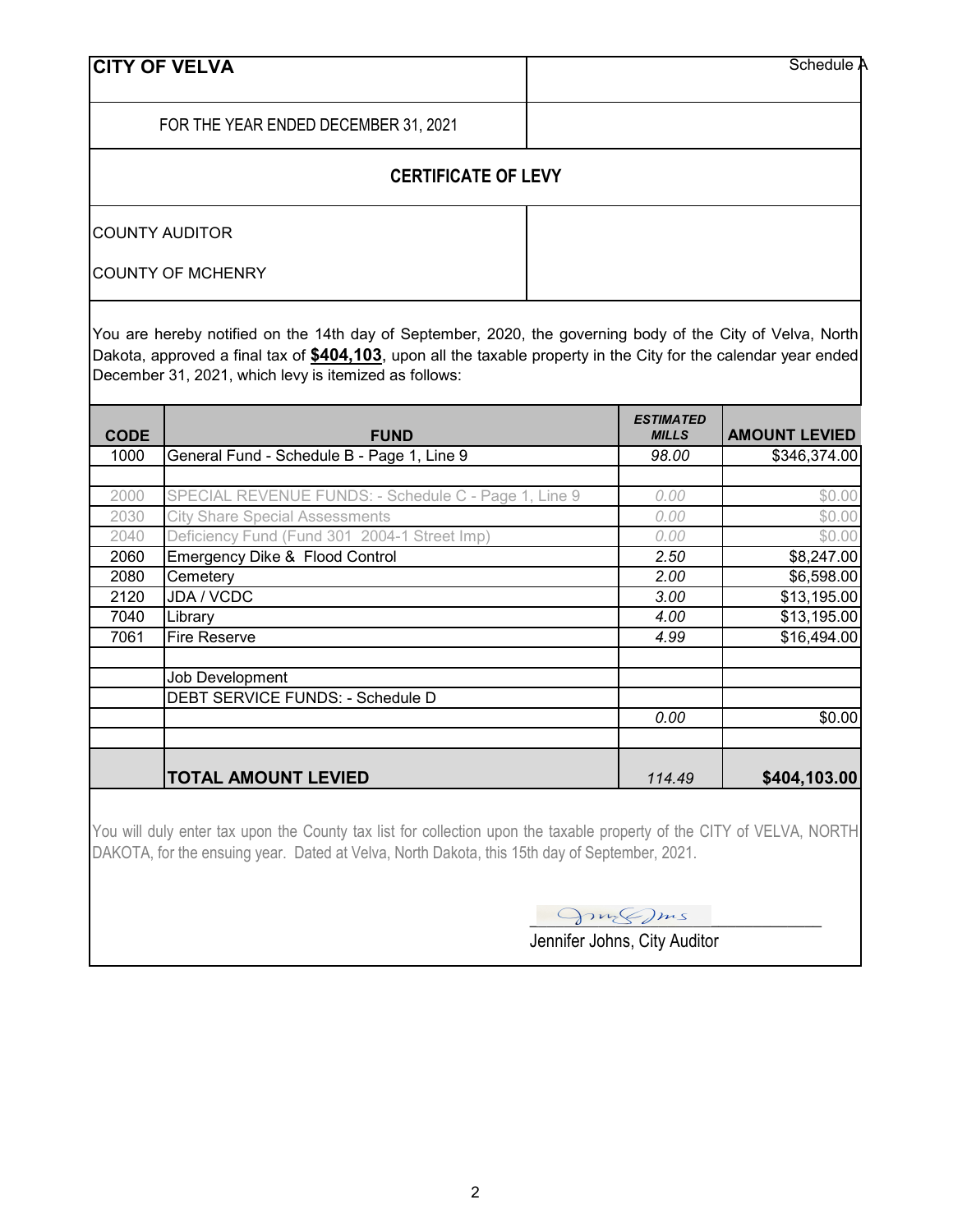Annual Budget for the Year Ended December 31, 2021

#### **1000 GENERAL FUND**

| <b>ACCOUNT</b><br><b>NUMBER</b> | <b>REVENUES</b>                         | <b>Actual</b><br><b>Revenues</b><br>2019 | <b>Estimated</b><br><b>Revenues</b><br>2020 | Requested<br><b>Revenues</b><br>2021 |                |
|---------------------------------|-----------------------------------------|------------------------------------------|---------------------------------------------|--------------------------------------|----------------|
| 310000                          | <b>Taxes</b>                            |                                          |                                             |                                      |                |
| 310110                          | <b>Property Taxes</b>                   | \$309,920.07                             | \$320,080.94                                | \$0.00                               | $\mathbf{1}$   |
| 310190                          | Penalty and Interest                    | \$2,048.64                               | \$0.00                                      | \$0.00                               | $\overline{a}$ |
|                                 | <b>Total Taxes</b>                      | \$311,968.71                             | \$320,080.94                                | \$0.00                               | 3              |
| 320000                          | <b>Licenses, Permits, and Fees</b>      |                                          |                                             |                                      | $\overline{4}$ |
| 320211                          | Beer and Liquor Licenses                | \$6,135.00                               | \$6,060.00                                  | \$6,060.00                           | 5              |
| 320221                          | Pet Licenses                            | \$345.00                                 | \$100.00                                    | \$100.00                             | 6              |
| 320223                          | <b>Building Permits</b>                 | \$1,215.00                               | \$550.00                                    | \$1,000.00                           | $\overline{7}$ |
| 320225                          | <b>Gaming Proceeds</b>                  | \$3,145.00                               | \$1,000.00                                  | \$1,000.00                           | 8              |
| 320226                          | <b>Ordinance Fines</b>                  | \$200.00                                 | \$50.00                                     | \$100.00                             | 9              |
|                                 | <b>Total Licenses, Permits and Fees</b> | \$11,040.00                              | \$7,760.00                                  | \$8,260.00                           | 10             |
| 330000                          | <b>Intergovernmental Revenue</b>        |                                          |                                             |                                      | 11             |
| 330351                          | <b>State Aid Distribution</b>           | \$70,831.44                              | \$85,000.00                                 | \$70,000.00                          | 12             |
| 330352                          | Cigarette Tax                           | \$2,854.07                               | \$2,400.00                                  | \$2,600.00                           | 13             |
| 330354                          | Oil & Gas Production                    | \$7,155.05                               | \$15,000.00                                 | \$13,500.00                          | 14             |
| 330356                          | <b>Telecommunication Tax</b>            | \$1,844.35                               | \$1,800.00                                  | \$2,000.00                           | 15             |
| 330360                          | State Grants (Misc.)                    | \$0.00                                   | \$0.00                                      | \$0.00                               |                |
| 330362                          | <b>Homestead Credit</b>                 | \$10,626.23                              | \$5,250.00                                  | \$7,500.00                           | 16             |
|                                 | <b>Total Intergovernmental Revenue</b>  | \$93,311.14                              | \$109,450.00                                | \$95,600.00                          | 17             |
| 340000                          | <b>Charges for Services</b>             |                                          |                                             |                                      | 18             |
| 340490                          | Miscellaneous                           | \$2,506.96                               | \$100.00                                    | \$250.00                             | 19             |
|                                 |                                         |                                          |                                             |                                      | 20             |
|                                 | <b>Total Charges for Services</b>       | \$2,506.96                               | \$100.00                                    | \$250.00                             | 21             |
| 350000                          | <b>Fines and Forfeits</b>               |                                          |                                             |                                      | 22             |
|                                 |                                         |                                          |                                             |                                      | 23             |
|                                 |                                         |                                          |                                             |                                      | 24             |
|                                 | <b>Total Fines &amp; Forfeits</b>       | \$0.00                                   | \$0.00                                      | \$0.00                               | 25             |
| 360000                          | <b>Miscellaneous Revenue</b>            |                                          |                                             |                                      | 26             |
| 360610                          | Interest Income                         | \$2,035.64                               | \$1,800.00                                  | \$1,800.00                           | 27             |
| 360620                          | <b>Hall Rent</b>                        | \$1,230.00                               | \$1,000.00                                  | \$1,000.00                           | 28             |
|                                 |                                         | \$742.25                                 |                                             |                                      | 29             |
|                                 |                                         |                                          |                                             |                                      | 30             |
|                                 |                                         |                                          |                                             |                                      | 31             |
|                                 | <b>Total Miscellaneous Revenue</b>      | \$4,007.89                               | \$2,800.00                                  | \$2,800.00                           | 32             |
|                                 | <b>TOTAL REVENUES</b>                   | \$422,834.70                             | \$440,190.94                                | \$106,910.00                         | 33             |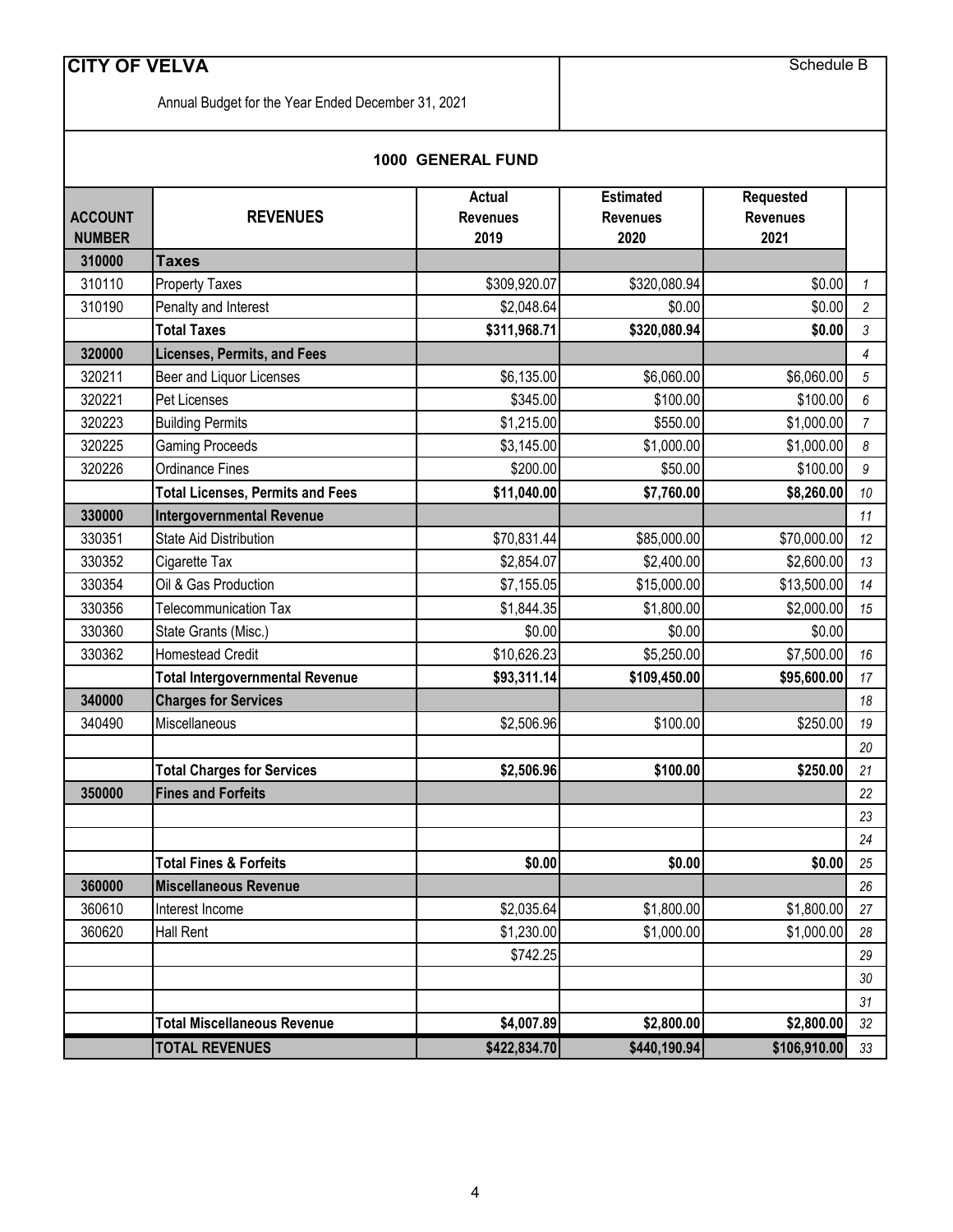Annual Budget for the Year Ended December 31, 2021

#### **1000 GENERAL FUND**

|                  |                                                     | Actual              | <b>Estimated</b>    | Requested           |                |
|------------------|-----------------------------------------------------|---------------------|---------------------|---------------------|----------------|
| <b>ACCOUNT</b>   | <b>EXPENDITURES</b>                                 | <b>Expenditures</b> | <b>Expenditures</b> | <b>Expenditures</b> |                |
| <b>NUMBER</b>    |                                                     | 2019                | 2020                | 2021                |                |
| 410000<br>410132 | <b>General Government</b><br><b>Governing Board</b> |                     |                     |                     | $\mathbf{1}$   |
| 111              | <b>Governing Board Wages</b>                        | \$14,400.00         | \$19,200.00         | \$19,200.00         | $\overline{2}$ |
| 340              | <b>Travel Expense</b>                               | \$663.34            | \$1,000.00          | \$2,000.00          | 3              |
| 345              | Conference/Classes Fees                             | \$830.00            | \$1,000.00          | \$1,250.00          | $\overline{4}$ |
|                  | <b>Total Governing Board</b>                        | \$15,893.34         | \$21,200.00         | \$22,450.00         | $\sqrt{5}$     |
| 410131           | <b>Commission President</b>                         |                     |                     |                     | 6              |
| 112              | <b>Commission President Wages</b>                   | \$4,200.00          | \$7,200.00          | \$7,200.00          | $\overline{7}$ |
| 340              | <b>Travel Expense</b>                               | \$819.56            | \$1,000.00          | \$750.00            | 8              |
| 345              | Conference/Classes Fees                             | \$755.00            | \$1,000.00          | \$750.00            | 9              |
|                  |                                                     |                     |                     |                     | 10             |
|                  | <b>Total Commission President</b>                   | \$5,774.56          | \$9,200.00          | \$8,700.00          | 11             |
| 410141           | <b>Auditor</b>                                      |                     |                     |                     | 12             |
| 110              | Wages                                               | \$44,239.54         | \$51,417.60         | \$52,956.80         | 13             |
| 113              | Part Time Wages                                     | \$19,064.42         | \$11,700.00         | \$6,025.50          | 14             |
| 210              | <b>Health Insurance Benefits</b>                    | \$7,833.07          | \$16,500.00         | \$18,000.00         |                |
| 120              | <b>Contract Services</b>                            | \$24,223.64         | \$5,000.00          | \$0.00              | 15             |
| 340              | <b>Travel Expense</b>                               | \$1,043.96          | \$1,000.00          | \$1,000.00          | 16             |
| 345              | Conference/Classes Fees                             | \$1,100.84          | \$1,000.00          | \$1,000.00          | 17             |
| 410              | Dues/Office Supplies/Postage (Auditor/Assessor)     | \$6,454.38          | \$5,000.00          | \$8,000.00          | 18             |
| 490              | Miscellaneous                                       | \$890.32            | \$1,692.00          | \$150.00            | 19             |
| 651              | Office Equipment & Furniture                        | \$269.57            | \$250.00            | \$6,250.00          | 20             |
|                  |                                                     |                     |                     |                     | 21             |
|                  | <b>Total Auditor</b>                                | \$105,119.74        | \$93,559.60         | \$93,382.30         | 22             |
| 410143           | <b>Attorney</b>                                     |                     |                     |                     | 23             |
| 143              | Attorney                                            | \$20,301.05         | \$30,000.00         | \$20,000.00         | 24             |
|                  | <b>Total Attorney</b>                               | \$20,301.05         | \$30,000.00         | \$20,000.00         | 25             |
| 410144           | <b>Assessor</b>                                     |                     |                     |                     | 26             |
| 130              | Wages                                               | \$52,833.03         | \$56,097.00         | \$57,782.40         | 27             |
| 210              | <b>Health Insurance Benefits</b>                    | \$6,752.96          | \$16,500.00         | \$18,000.00         |                |
| 340              | <b>Travel Expense</b>                               | \$142.68            | \$750.00            | \$750.00            | 28             |
| 345              | Conference/Classes Fees/Misc.                       | \$198.00            | \$1,500.00          | \$600.00            | 29             |
| 356              | Telephone                                           | \$429.00            | \$450.00            | \$450.00            | 30             |
| 370              | Dues and Memberships                                | \$1,337.02          | \$300.00            | \$350.00            | 31             |
| 410145           | <b>Total Assessor</b>                               | \$61,692.69         | \$75,597.00         | \$77,932.40         | 32             |
| 313              | <b>Engineer</b><br><b>Engineering Fees</b>          | \$8,560.00          | \$24,000.00         | \$23,440.00         | 33<br>34       |
|                  | <b>Total Engineer</b>                               | \$8,560.00          | \$24,000.00         | \$23,440.00         | 35             |
| 410150           | <b>Non Departmental</b>                             |                     | \$410,150.00        |                     | 36             |
| 210              | Benefits-Health Ins. (PW moved to dept.)            | \$38,452.69         | \$33,000.00         | \$0.00              | 37             |
| 211              | Benefits - Life Insurance                           | \$0.00              | \$3,600.00          | \$2,160.00          | 38             |
| 220              | <b>Retirement Benefits</b>                          | \$27,746.85         | \$22,650.00         | \$23,453.59         | 39             |
| 230              | Social Security & Medicare                          | \$17,416.07         | \$19,674.00         | \$19,966.73         | 40             |
| 240              | <b>Workers Compensation</b>                         |                     | \$0.00              | \$0.00              | 41             |
| 250              | Unemployment ND Job Service                         | \$434.20            | \$450.00            | \$400.00            | 42             |
| 260              | Payroll Tax Liabilities (penalty)                   | \$6,256.80          | \$0.00              | \$0.00              | 43             |
| 310              | Liability Insurance (State Fire & Tornado)          | \$0.00              | \$0.00              | \$0.00              | 44             |
| 311              | <b>Audit Fees</b>                                   | \$12,780.00         | \$20,000.00         | \$20,000.00         | 45             |
| 320              | Insurance                                           | \$31,822.76         | \$12,275.00         | \$15,600.00         | 46             |
| 370              | Dues and Memberships (moved to dept.)               | \$2,095.10          | \$0.00              | \$0.00              | $47\,$         |
| 380              | <b>Building Maint/repairs</b>                       | \$783.36            | \$0.00              | \$0.00              | 48             |
| 490              | Miscellaneous                                       | \$1,648.67          | \$2,841.79          | \$1,000.00          |                |
|                  | <b>Total Non Departmental</b>                       | \$139,436.50        | \$114,490.79        | \$82,580.32         | 49             |
|                  | <b>TOTAL EXPENSES (this page)</b>                   | \$356,777.88        | \$368,047.39        | \$328,485.02        | 50             |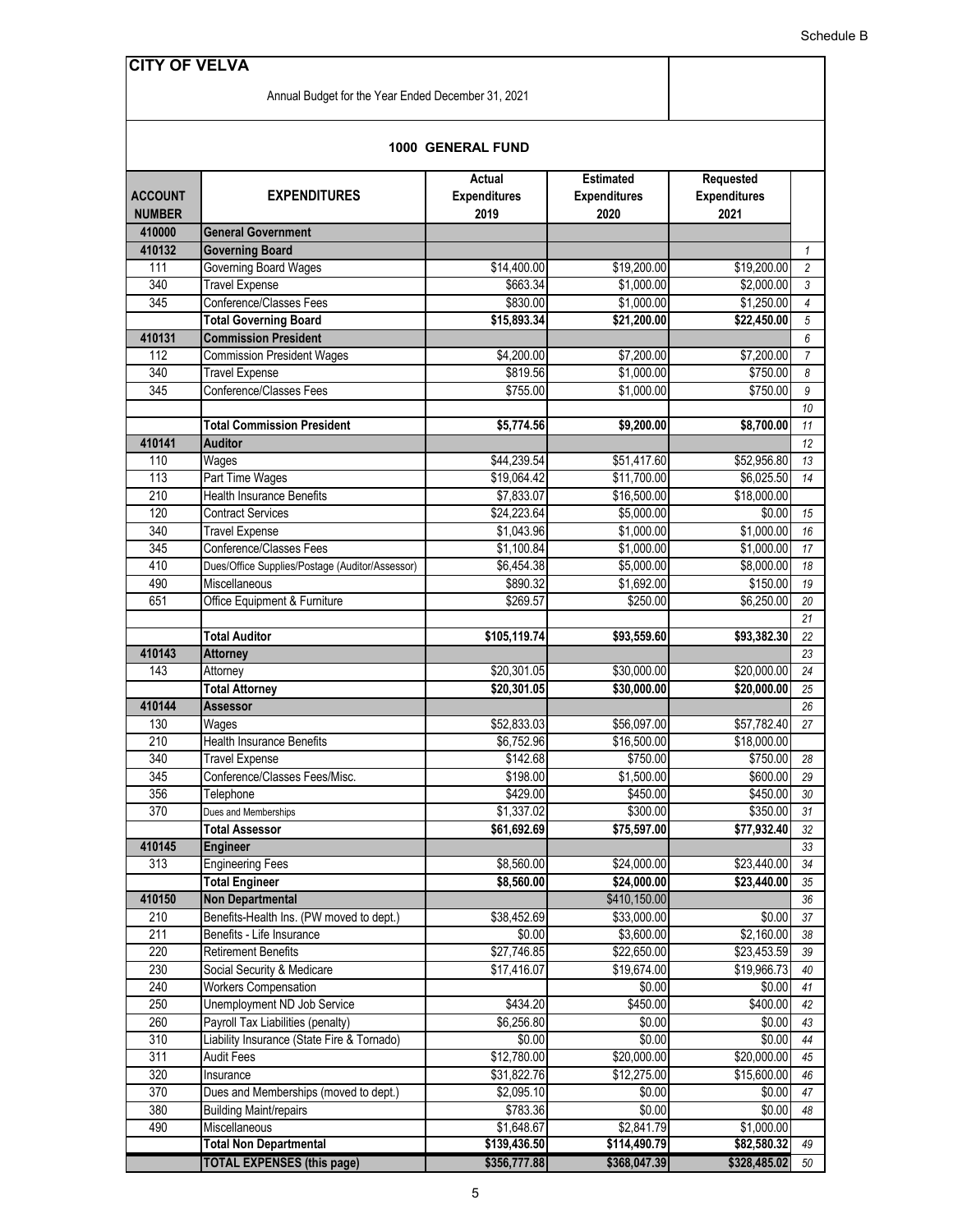Annual Budget for the Year Ended December 31, 2021

Schedule B

#### **1000 GENERAL FUND**

|                |                                                                                                    | <b>Actual</b>       | <b>Estimated</b>    |                     |                 |
|----------------|----------------------------------------------------------------------------------------------------|---------------------|---------------------|---------------------|-----------------|
| <b>ACCOUNT</b> | <b>EXPENDITURES</b>                                                                                | <b>Expenditures</b> | <b>Expenditures</b> | <b>Requested</b>    |                 |
| <b>NUMBER</b>  |                                                                                                    | 2019                | 2020                | 2021                |                 |
| 410161         | <b>Building &amp; Grounds</b>                                                                      |                     |                     |                     |                 |
| 351            | Electricity                                                                                        | \$5,743.38          | \$7,500.00          | \$6,500.00          | $\mathbf{1}$    |
| 356            | Telephone                                                                                          | \$3,589.65          | \$3,000.00          | \$3,000.00          | $\overline{c}$  |
| 380            | <b>Building Maint/Repairs</b>                                                                      | \$3.99              | \$1,000.00          | \$1,000.00          | $\mathfrak{Z}$  |
| 420            | Supplies                                                                                           | \$1,252.25          | \$1,500.00          | \$1,000.00          | 4               |
| 490            | Miscellaneous                                                                                      | \$0.00              | \$1,000.00          | \$1,000.00          |                 |
| 421            | <b>Janitorial Services</b>                                                                         | \$5,400.00          | \$5,400.00          | \$5,400.00          | 5               |
| 671            | <b>City Hall Capital Improvements</b>                                                              | \$0.00              | \$14,000.00         | \$5,598.98          | 6               |
|                | <b>Total Building &amp; Grounds</b>                                                                | \$15,989.27         | \$33,400.00         | \$23,498.98         | $\overline{7}$  |
| 410180         | (Planning & Zoning)                                                                                |                     |                     |                     | 8               |
| 110            | Wages                                                                                              |                     | \$1,500.00          | \$1,500.00          | 9               |
|                |                                                                                                    |                     |                     |                     | 10              |
|                | <b>Total Planning &amp; Zoning</b>                                                                 | \$0.00              | \$1,500.00          | \$1,500.00          | 11              |
| 410191         | <b>Advertising</b>                                                                                 |                     |                     |                     | 12              |
| 480            | Publishing & Printing                                                                              | \$3,440.97          | \$1,500.00          | \$2,500.00          | 13              |
|                |                                                                                                    |                     |                     |                     | 14              |
|                | <b>Total Advertising</b>                                                                           | \$3,440.97          | \$1,500.00          | \$2,500.00          | 15              |
| 420000         | <b>Police Department</b>                                                                           |                     |                     |                     | 16              |
| 392            | <b>Contract Policing</b>                                                                           | \$81,300.00         | \$81,300.00         | \$81,300.00         | 17              |
|                |                                                                                                    |                     |                     |                     | 18              |
|                | <b>Total Police Dept</b>                                                                           | \$81,300.00         | \$81,300.00         | \$81,300.00         | 19              |
| 422000         | <b>Fire Department</b>                                                                             |                     |                     |                     | 20              |
| 804            | Disbursements (difference in levied amount 7061)                                                   | \$0.00              | \$16,000.00         | \$0.00              | 21              |
| 320            | Insurance                                                                                          | \$2,084.00          | \$2,000.00          | \$2,000.00          | 22              |
|                | <b>Total Fire Dept</b>                                                                             | \$2,084.00          | \$18,000.00         | \$2,000.00          | 23              |
| 450510         | <b>Other</b>                                                                                       |                     |                     |                     | 24              |
| 801            | Park District Insurance                                                                            |                     |                     |                     | 27              |
| 803            | Park Dist State Aid (20% of annual revenue)                                                        | \$20,722.22         | \$20,722.22         | \$14,000.00         | 28              |
|                | <b>Total</b>                                                                                       | \$20,722.22         | \$20,722.22         | \$14,000.00         | 29              |
| 499999         | <b>Transfers to Other Funds</b>                                                                    |                     |                     |                     | $30\,$          |
|                | Transfer out to Highway Fund                                                                       |                     | \$0.00              | \$0.00              | $\overline{31}$ |
|                | Transfer out to Cemetery Fund                                                                      |                     |                     | \$                  | 32              |
|                | Transfer out to VCDC                                                                               |                     | \$0.00              | \$0.00              | 33              |
|                | <b>Total Expenses (this page)</b>                                                                  | \$123,536.46        | \$156,422.22        | \$124,798.98        | 34              |
|                | <b>APPROPRIATIONS</b>                                                                              |                     |                     |                     |                 |
|                |                                                                                                    | \$480,314.34        | \$524,469.61        | \$453,284.00        | 35              |
|                | Revenue Over (Under) Expend.                                                                       | (\$123,536.46)      | (\$156, 422.22)     | \$<br>(346, 374.00) | 36              |
|                | Balance - January 1                                                                                | \$603,821.84        | \$480,285.38        | \$323,863.16        | 37              |
| 3999           | Transfers In                                                                                       | \$0.00              | \$0.00              | \$0.00              | 38              |
| 4999           | <b>Transfers Out</b>                                                                               | \$0.00              | \$0.00              | \$0.00              | 39              |
|                | Balance - December 31<br>* Not required since this amount does not include the requested tax levy. | \$480,285.38        | \$323,863.16        | \$199,064.18        | 40              |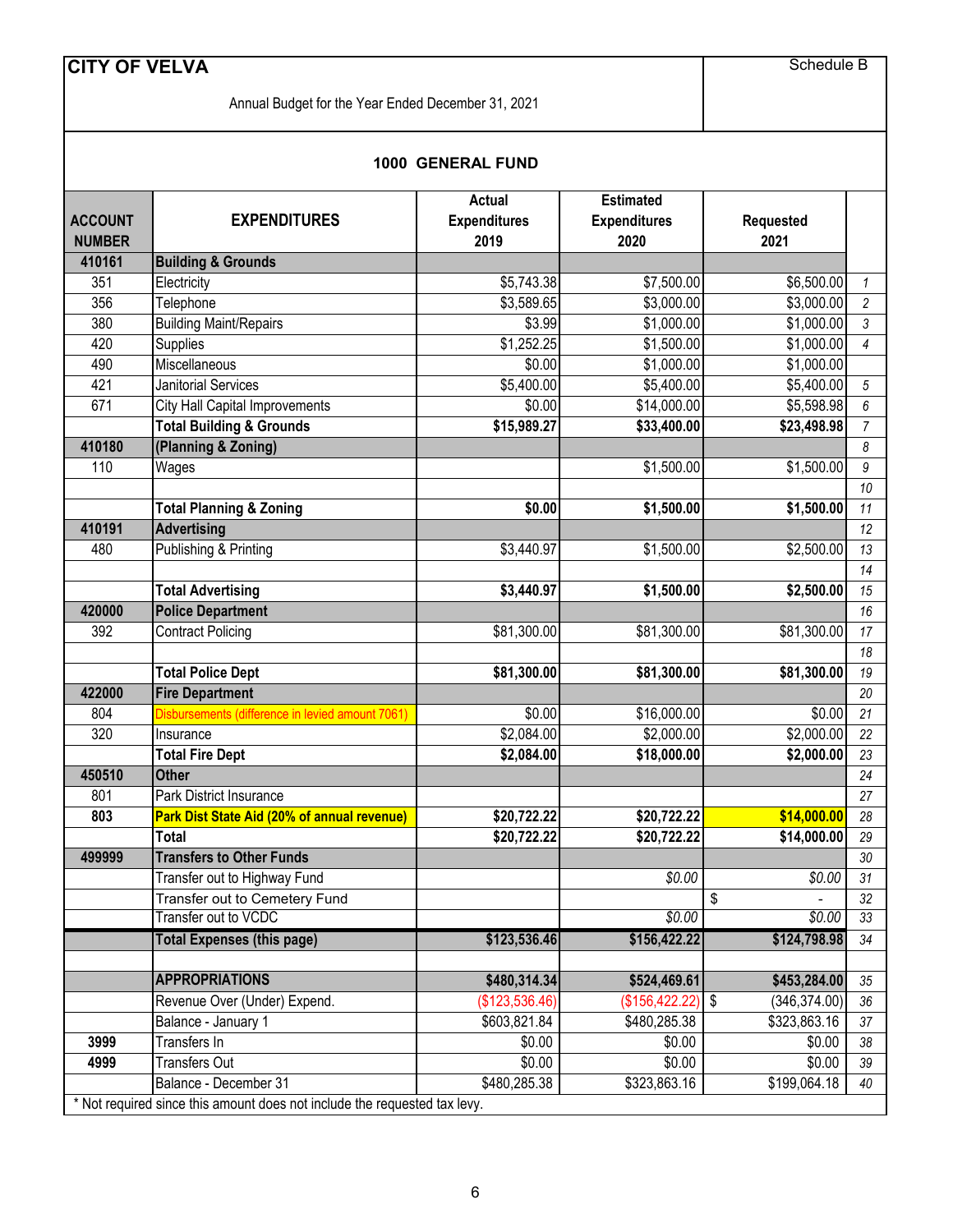Annual Budget for the Year Ended December 31, 2021

Schedule C

| <b>ACCOUNT</b><br><b>NUMBER</b><br><b>REVENUES</b> |                                     | Actual<br><b>Revenues</b><br>2019            | <b>Estimated</b><br><b>Revenues</b><br>2020    | Requested<br><b>Revenues</b><br>2021 |                |
|----------------------------------------------------|-------------------------------------|----------------------------------------------|------------------------------------------------|--------------------------------------|----------------|
| 330000                                             | <b>Intergovernmental Revenue</b>    |                                              |                                                |                                      | $\overline{2}$ |
| 330340                                             | Snow Removal Reimbursements         | \$1,820.00                                   | \$3,600.00                                     | \$3,600.00                           | 3              |
| 330353                                             | <b>Highway Tax</b>                  | \$112,869.02                                 | \$110,000.00                                   | \$99,000.00                          | 4              |
| 310180                                             | Sales Tax Revenue (transfer in)     |                                              |                                                | \$<br>24,600.00                      | $\overline{c}$ |
|                                                    |                                     |                                              |                                                |                                      | 3              |
|                                                    | <b>TOTALS/REVENUES</b>              | \$114,689.02                                 | \$113,600.00                                   | \$127,200.00                         | 6              |
| <b>ACCOUNT</b><br><b>NUMBER</b>                    | <b>EXPENDITURES</b>                 | <b>Actual</b><br><b>Expenditures</b><br>2019 | <b>Budgeted</b><br><b>Expenditures</b><br>2020 | Preliminary<br><b>Budget</b><br>2021 |                |
| 430313                                             | <b>Public Works</b>                 |                                              |                                                |                                      |                |
| 110                                                | Wages                               | \$40,314.60                                  | \$42,848.00                                    | \$44,137.60                          | $\overline{7}$ |
| 120                                                | <b>Contract Services</b>            | \$276.00                                     | \$0.00                                         | \$0.00                               | 8              |
| 210                                                | Benefits-Health Insurance           | \$19,197.59                                  | \$0.00                                         | \$18,000.00                          | 9              |
| 211                                                | Benefits-Life Insurance             | \$3,831.31                                   | \$0.00                                         | \$720.00                             | 10             |
| 213                                                | Insurance                           | \$0.00                                       | \$0.00                                         | \$500.00                             | 11             |
| 313                                                | Engineering                         | \$538.08                                     |                                                | \$0.00                               | 12             |
| 340                                                | <b>Travel Expense/Dues/Training</b> | \$348.79                                     | \$1,000.00                                     | \$1,000.00                           |                |
| 351/352                                            | Electricity/Propane (Utilities)     | \$1,732.00                                   | \$2,500.00                                     | \$2,500.00                           | 13             |
| 356                                                | Telephone                           | \$1,107.34                                   | \$1,000.00                                     | \$1,000.00                           | 14             |
| 381                                                | Snow Removal                        | \$7,684.42                                   | \$20,000.00                                    | \$20,000.00                          | 15             |
| 391                                                | <b>Street Lighting</b>              | \$19,577.79                                  | \$20,000.00                                    | \$22,500.00                          | 16             |
| 410                                                | Office Supplies/Postage             | \$105.93                                     | \$100.00                                       | \$100.00                             | 17             |
| 420                                                | Supplies                            | \$502.61                                     | \$2,000.00                                     | \$2,000.00                           | 18             |
| 424                                                | Gas/Diesel/Oil                      | \$2,702.77                                   | \$3,500.00                                     | \$3,500.00                           | 19             |
| 426                                                | <b>Equipment Parts and Repair</b>   | \$8,851.95                                   | \$15,000.00                                    | \$20,000.00                          | 20             |
| 440                                                | Weed Control/Maint.                 | \$2,309.49                                   | \$8,000.00                                     | \$3,000.00                           | 21             |
| 490                                                | Miscellaneous                       | \$0.00                                       | \$500.00                                       | \$500.00                             | 22             |
| 630                                                | Capital Improvements - Streets      | $\overline{$39,715.95}$                      | \$55,000.00                                    | \$55,000.00                          | 23             |
| 650                                                | <b>Equipment Purchases</b>          | \$269.99                                     | \$0.00                                         | \$12,000.00                          | 24             |
|                                                    |                                     |                                              |                                                |                                      | 25             |
|                                                    |                                     |                                              |                                                |                                      | 26             |
|                                                    |                                     |                                              |                                                |                                      | 27             |
|                                                    | <b>Total Public Works</b>           | \$149,066.61                                 | \$171,448.00                                   | \$206,457.60                         | 28             |
| 430314                                             | <b>Bridge Operations</b>            |                                              |                                                |                                      | 29             |
| 382                                                | <b>Bridge Repairs</b>               | \$293.00                                     | \$10,000.00                                    | \$0.00                               | 30             |
|                                                    |                                     |                                              |                                                |                                      | 31             |
|                                                    | <b>Total Bridge Operations</b>      | \$293.00                                     | \$10,000.00                                    | \$0.00                               | 32             |
|                                                    |                                     |                                              |                                                |                                      | 33             |
|                                                    | TOTALS/EXPEND.-APPROP.              | \$149,359.61                                 | \$181,448.00                                   | \$206,457.60                         | 34             |
|                                                    | Revenues Over (Under) Expend.       | (\$34,670.59)                                | (\$67,848.00)                                  | (\$79,257.60"                        | 35             |
|                                                    | Balance - January 1                 | (\$55,772.29)                                | (\$90,442.88)                                  | (\$39,290.88)                        | 36             |

#### **2010 ROAD & BRIDGE FUND**

 Balance - December 31 (\$90,442.88) (\$39,290.88) (\$118,548.48) *39* Not required since this amount does not include the requested tax levy.

 Transfers In \$0.00 \$119,000.00 *37* Transfers Out \$0.00 \$0.00 \$0.00 *38*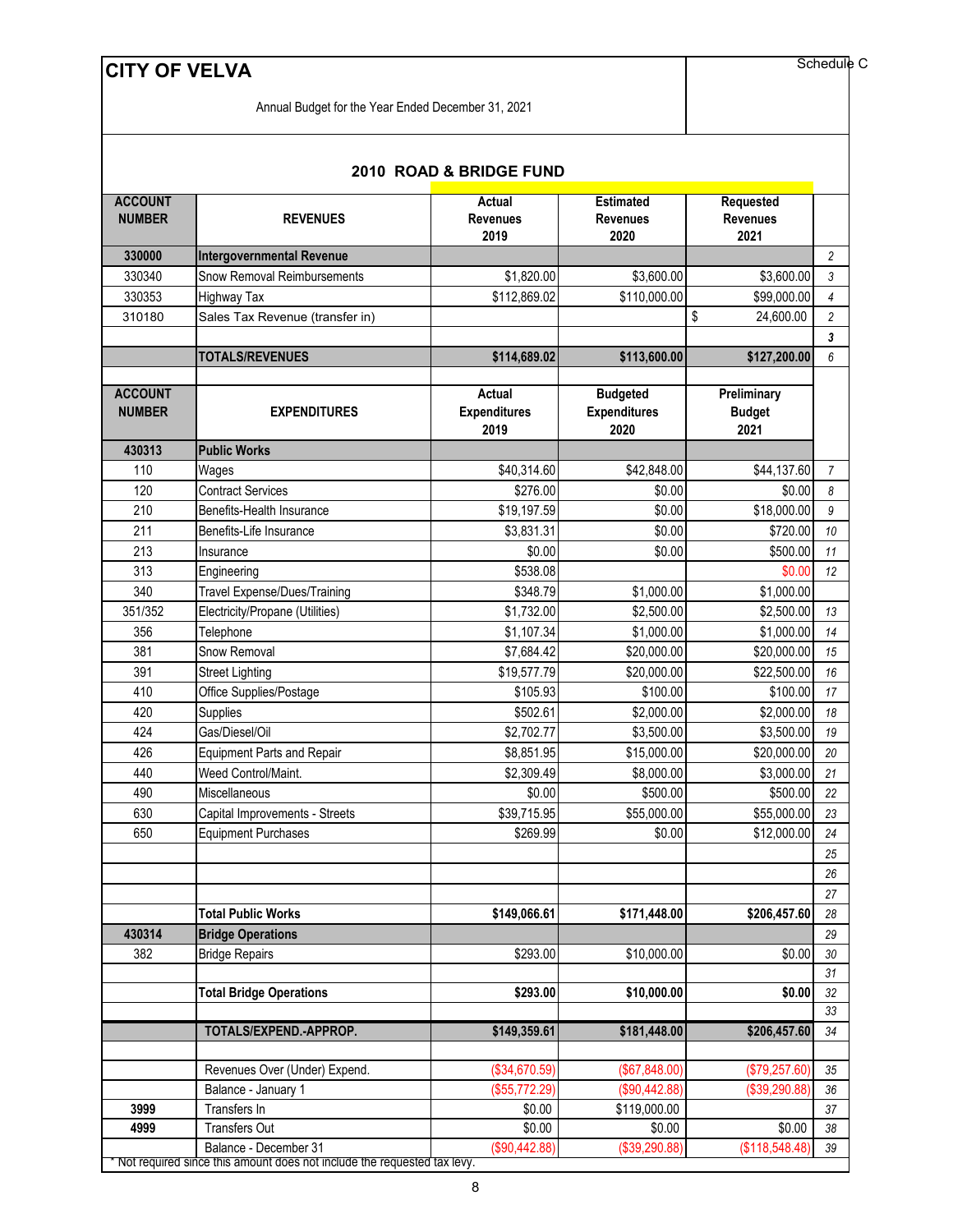| <b>CITY OF VELVA</b>            | <b>Schedule E</b>                                           |                                          |                                                      |                                             |                |  |  |  |
|---------------------------------|-------------------------------------------------------------|------------------------------------------|------------------------------------------------------|---------------------------------------------|----------------|--|--|--|
|                                 | Annual Budget for the Year Ended December 31, 2021          |                                          |                                                      |                                             |                |  |  |  |
|                                 |                                                             | <b>ENTERPRISE FUNDS</b>                  |                                                      |                                             |                |  |  |  |
|                                 |                                                             | 5010 WATER FUND                          |                                                      |                                             |                |  |  |  |
|                                 |                                                             | 2018                                     | 2019                                                 | 2020                                        |                |  |  |  |
| <b>ACCOUNT</b><br><b>NUMBER</b> | <b>REVENUES</b>                                             | <b>Actual</b><br><b>Revenues</b><br>2019 | <b>Budgeted/Estimated</b><br><b>Revenues</b><br>2020 | <b>Estimated</b><br><b>Revenues</b><br>2021 |                |  |  |  |
| 340000                          | <b>Charges for Services</b>                                 |                                          |                                                      |                                             |                |  |  |  |
| 340427??                        | Repairs to Ent. (Insurance-transfer in from 5070-350590)    | \$0.00                                   | \$0.00                                               | \$5,532.00                                  | $\mathbf{1}$   |  |  |  |
| 350000                          |                                                             |                                          |                                                      |                                             | 2              |  |  |  |
| 350591                          | <b>Meter Deposits</b>                                       | \$0.00                                   | \$0.00                                               | \$10.00                                     | 3              |  |  |  |
| 360000                          |                                                             |                                          |                                                      |                                             | 4              |  |  |  |
| 360471                          | <b>Water Revenue</b>                                        | \$172,161.85                             | \$200,000.00                                         | \$213,500.00                                | 5              |  |  |  |
| 360472                          | Water Repair Reimbursements                                 |                                          |                                                      | \$0.00                                      | 6              |  |  |  |
| 360473                          | Meter Purchases                                             |                                          |                                                      | \$0.00                                      | $\overline{7}$ |  |  |  |
| 360474                          | <b>Bulk Water</b>                                           | \$1,129.25                               | \$500.00                                             | \$500.00                                    | 8              |  |  |  |
| 360475                          | Surcharge (main street charge)                              | \$27,458.36                              | \$27,660.00                                          | \$28,200.00                                 | 9              |  |  |  |
| 360476                          | <b>UB Penalties</b>                                         | \$7,072.16                               | \$2,000.00                                           | \$2,000.00                                  | 10             |  |  |  |
| 360610                          | Interest Income                                             | \$0.00                                   |                                                      | \$0.00                                      | 11             |  |  |  |
| 340490                          | \$35.00<br>\$106,739.76<br>Misc. (Grant reimbursement 2020) |                                          |                                                      |                                             |                |  |  |  |
|                                 |                                                             |                                          |                                                      |                                             | 13             |  |  |  |
|                                 | <b>TOTALS/REVENUES</b>                                      | \$207,856.62                             | \$336,899.76                                         | \$249,742.00                                | 14             |  |  |  |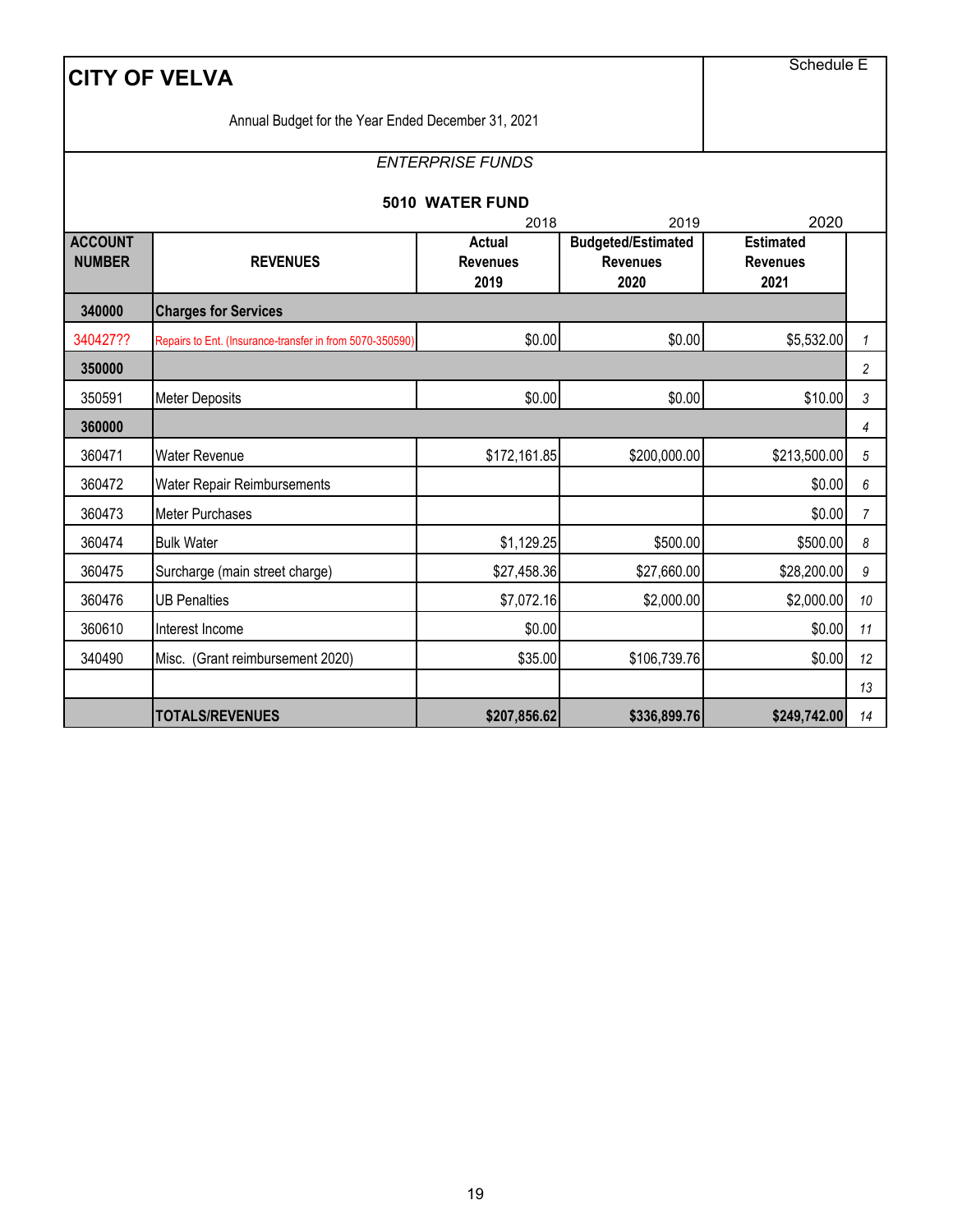|                                 | <b>CITY OF VELVA</b>                                                                               |                                       |                                                          | <b>Schedule E</b>        |              |  |  |
|---------------------------------|----------------------------------------------------------------------------------------------------|---------------------------------------|----------------------------------------------------------|--------------------------|--------------|--|--|
|                                 | Annual Budget for the Year Ended December 31, 2021                                                 |                                       |                                                          |                          |              |  |  |
|                                 |                                                                                                    |                                       |                                                          |                          |              |  |  |
|                                 |                                                                                                    | <b>ENTERPRISE FUNDS</b>               |                                                          |                          |              |  |  |
|                                 |                                                                                                    | 5010 WATER FUND                       |                                                          |                          |              |  |  |
|                                 |                                                                                                    | 2018                                  | 2019                                                     | 2020                     |              |  |  |
| <b>ACCOUNT</b><br><b>NUMBER</b> | <b>EXPENDITURES</b>                                                                                | Actual<br><b>Expenditures</b><br>2019 | <b>Budgeted/Estimated</b><br><b>Expenditures</b><br>2020 | <b>Requested</b><br>2021 |              |  |  |
| 430340                          | <b>Public Works</b>                                                                                |                                       |                                                          |                          |              |  |  |
| 110                             | Wages                                                                                              | \$28,200.23                           | \$26,229.00                                              | \$42,385.20              | $\mathbf{1}$ |  |  |
| 113                             | Part Time Wages (office)                                                                           | \$0.00                                | \$5,850.00                                               | \$12,051.00              | 2            |  |  |
| 120                             | <b>Contract Services</b>                                                                           | \$0.00                                | \$0.00                                                   | \$0.00                   | 3            |  |  |
| 210                             | Benefits-Health Ins. (General Fund PW)                                                             | \$18,788.39                           | \$0.00                                                   | \$18,000.00              | 4            |  |  |
| 211                             | Benefits-Life Insurance                                                                            | \$5,643.65                            | \$0.00                                                   | \$720.00                 | 5            |  |  |
| 230                             | Social Security                                                                                    |                                       | \$0.00                                                   | \$0.00                   | 6            |  |  |
| 240                             | <b>Workers Comp</b>                                                                                |                                       | \$0.00                                                   | \$0.00                   | 7            |  |  |
| 313                             | Engineering                                                                                        |                                       | \$0.00                                                   | \$0.00                   | 8            |  |  |
| 300                             | One Call locates                                                                                   | \$186.95                              | \$150.00                                                 | \$150.00                 | 9            |  |  |
| 320                             | Insurance                                                                                          | \$2,248.00                            | \$2,500.00                                               | \$2,500.00               | 10           |  |  |
| 351                             | Electricity                                                                                        | \$17,811.44                           | \$25,000.00                                              | \$20,000.00              | 11           |  |  |
| 352                             | Propane                                                                                            | \$0.00                                | \$1,500.00                                               | \$0.00                   | 12           |  |  |
| 356                             | Telephone                                                                                          | \$1,315.59                            | \$1,000.00                                               | \$1,000.00               | 13           |  |  |
| 370                             | Dues and Memberships                                                                               | \$685.00                              | \$250.00                                                 | \$250.00                 | 14           |  |  |
| 410                             | Office Supplies/Postage                                                                            | \$0.00                                | \$1,500.00                                               | \$1,500.00               | 15           |  |  |
| 420                             | Supplies                                                                                           | \$2,667.04                            | \$7,000.00                                               | \$7,000.00               | 16           |  |  |
| 422                             | <b>Test Samples</b>                                                                                | \$644.00                              | \$700.00                                                 | \$700.00                 | 17           |  |  |
| 423                             | <b>Chemical Supplies &amp; Testing</b>                                                             | \$15,907.18                           | \$18,000.00                                              | \$20,500.00              | 18           |  |  |
| 424                             | Gas/Diesel/Oil                                                                                     | \$1,348.85                            | \$2,000.00                                               | \$2,000.00               | 19           |  |  |
| 426                             | Equipment Parts & Repair                                                                           | \$20,051.12                           | \$10,000.00                                              | \$15,000.00              | 20           |  |  |
| 427                             | Repairs to Enterprise                                                                              | \$15,003.74                           | \$15,000.00                                              | \$25,000.00              | $21$         |  |  |
| 490                             | Miscellaneous                                                                                      | \$350.00                              | \$500.00                                                 | \$500.00                 | 22           |  |  |
| 650                             | <b>Equipment Purchases</b>                                                                         | \$0.00                                | \$10,000.00                                              | \$25,000.00              | 23           |  |  |
|                                 | (Capital Equipment = \$10,000/year water plant generator 4-year replacement plan)                  |                                       |                                                          | \$10,000.00              | 24           |  |  |
|                                 |                                                                                                    |                                       |                                                          |                          | 25           |  |  |
|                                 |                                                                                                    |                                       |                                                          |                          | 26           |  |  |
|                                 |                                                                                                    |                                       |                                                          |                          | 27           |  |  |
|                                 | TOTALS/EXPEND.-APPROP.                                                                             | \$130,851.18                          | \$127,179.00                                             | \$204,256.20             | 28           |  |  |
|                                 |                                                                                                    |                                       |                                                          |                          |              |  |  |
|                                 | Revenues Over (Under) Expend.                                                                      | \$77,005.44                           | \$209,720.76                                             | \$45,485.80              | 29           |  |  |
|                                 | Balance - January 1                                                                                | \$0.00                                | \$105,005.44                                             | \$286,726.20             | 30           |  |  |
| 3999                            | Transfers In                                                                                       | \$0.00                                | \$0.00                                                   | \$0.00                   | 31           |  |  |
| 4999                            | Transfers Out (to Fund 3250)                                                                       | \$28,000.00                           | \$28,000.00                                              | \$28,000.00              | 32           |  |  |
|                                 | Balance - December 31<br>* Not required since this amount does not include the requested tax levy. | \$105,005.44                          | \$286,726.20                                             | \$304,212.00             | 33           |  |  |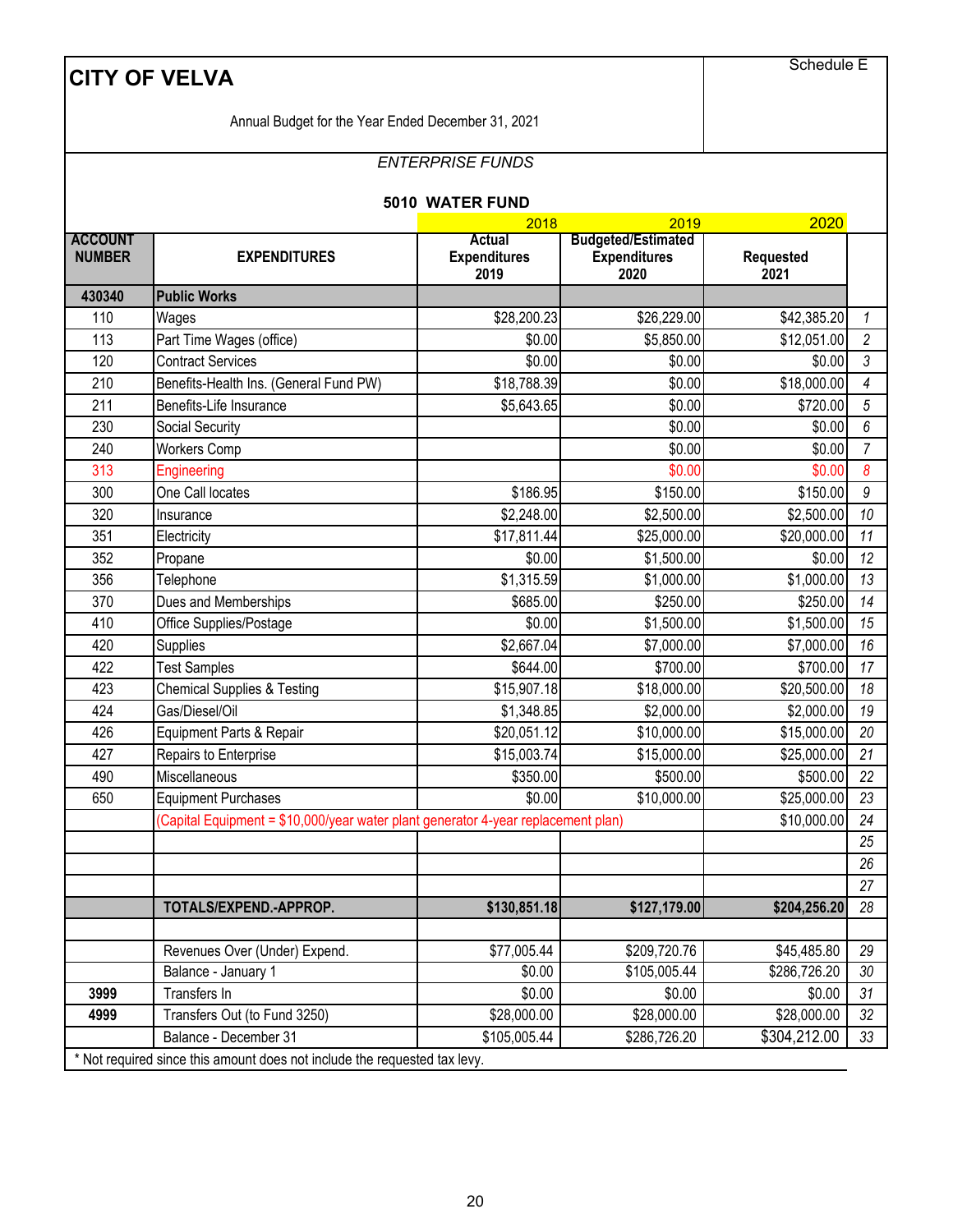|                                 | <b>CITY OF VELVA</b>                          |                                       |                                                      |                                             | Schedule E   |
|---------------------------------|-----------------------------------------------|---------------------------------------|------------------------------------------------------|---------------------------------------------|--------------|
|                                 |                                               |                                       |                                                      |                                             |              |
|                                 |                                               | <b>ENTERPRISE FUNDS</b>               |                                                      |                                             |              |
|                                 |                                               | 5020 SEWER FUND<br>2018               | 2019                                                 | 2020                                        |              |
| <b>ACCOUNT</b><br><b>NUMBER</b> | <b>REVENUES</b>                               | Actual<br><b>Revenues</b><br>2019     | <b>Budgeted/Estimated</b><br><b>Revenues</b><br>2020 | <b>Estimated</b><br><b>Revenues</b><br>2021 |              |
| 310000                          | <b>Taxes</b>                                  |                                       |                                                      |                                             |              |
| 310110                          | Property Tax                                  | \$0.00                                | \$0.00                                               | \$0.00                                      | $\mathbf{1}$ |
| 340000                          | <b>Charges for Service</b>                    |                                       |                                                      |                                             | 2            |
| 340440                          | Sewer Sales                                   | \$90,864.60                           | \$80,000.00                                          | \$96,000.00                                 | 3            |
| 340490                          | Misc. Revenue                                 |                                       |                                                      | \$0.00                                      | 4            |
|                                 |                                               |                                       |                                                      |                                             | 5            |
|                                 | <b>TOTAL REVENUES</b>                         | \$90,864.60                           | \$80,000.00                                          | \$96,000.00                                 | 6            |
| <b>ACCOUNT</b><br><b>NUMBER</b> | <b>EXPENDITURES</b>                           | Actual<br><b>Expenditures</b><br>2019 | <b>Estimated</b><br><b>Expenditures</b><br>2020      | Requested<br>2021                           |              |
| 430330                          | <b>Sewer Operations</b>                       |                                       |                                                      |                                             |              |
| 110                             | Full Time Wages (PW) 50%                      | \$28,199.96                           | \$<br>26,159.00                                      | \$14,128.40                                 | 7            |
| 114                             | Part Time Wages (PW seasonal/temp.)           |                                       | \$<br>2,000.00                                       | \$0.00                                      |              |
| 113                             | Part Time Wages (Office)                      |                                       | \$<br>5,850.00                                       | \$6,025.50                                  |              |
| 210/220                         | <b>Health Insurance/Retirement Benefits</b>   | \$4,110.02                            |                                                      | \$0.00                                      |              |
| 313                             | Engineering                                   |                                       | \$<br>1,000.00                                       | \$0.00                                      | 8            |
| 340/345                         | <b>Travel Expense/Conference/Classes Fees</b> | \$158.90                              | $\mathsf{\$}$<br>1,000.00                            | \$2,000.00                                  | 9            |
| 351                             | Electricity                                   | \$2,997.22                            | \$2,500.00                                           | \$2,500.00                                  | 10           |
| 356                             | Telephone                                     |                                       |                                                      | \$0.00                                      | 11           |
| 410                             | Office Supplies/Postage                       | \$635.39                              | \$750.00                                             | \$250.00                                    | 12           |
| 420                             | Supplies                                      | \$7,884.26                            | \$15,000.00                                          | \$15,000.00                                 | 13           |
| 422                             | <b>Test Samples</b>                           | \$0.00                                | \$0.00                                               | \$0.00                                      | 14           |
| 423                             | <b>Chemical Supplies &amp; Testing</b>        | \$8,683.00                            | \$5,000.00                                           | \$5,000.00                                  | 15           |
| 424                             | Gas/Diesel/Oil                                | \$8.50                                | \$0.00                                               | \$0.00                                      | 16           |
| 426                             | Equipment Parts & Repair                      | \$162.65                              | \$10,000.00                                          | \$10,000.00                                 | 17           |
| 427                             | Repairs to Enterprise                         | \$28,367.46                           | \$10,000.00                                          | \$10,000.00                                 | 18           |
| 440                             | Weed Control/Maint.                           | \$0.00                                |                                                      | \$1,000.00                                  | 19           |
| 490                             | Miscellaneous/Sewer line jetting              | \$79.60                               |                                                      | \$17,500.00                                 | 20           |
|                                 |                                               |                                       |                                                      |                                             | 22           |
|                                 | <b>TOTAL EXPENDITURES</b> (appropriations)    | \$81,286.96                           | \$79,259.00                                          | \$83,403.90                                 | 23           |
|                                 | Revenues Over (Under) Expend.                 | \$9,577.64                            | \$741.00                                             | \$12,596.10                                 | 24           |
|                                 | Balance - January 1                           | \$0.00                                | \$9,577.64                                           | \$10,318.64                                 | 25           |
| 3999                            | Transfers In                                  | \$0.00                                | \$0.00                                               | \$0.00                                      | 26           |
| 4999                            | Transfers Out                                 | \$0.00                                | \$0.00                                               | \$0.00                                      | 27           |
|                                 | Balance - December 31                         | \$9,577.64                            | \$10,318.64                                          | \$22,914.74                                 | 28           |

\* Not required since this amount does not include the requested tax levy.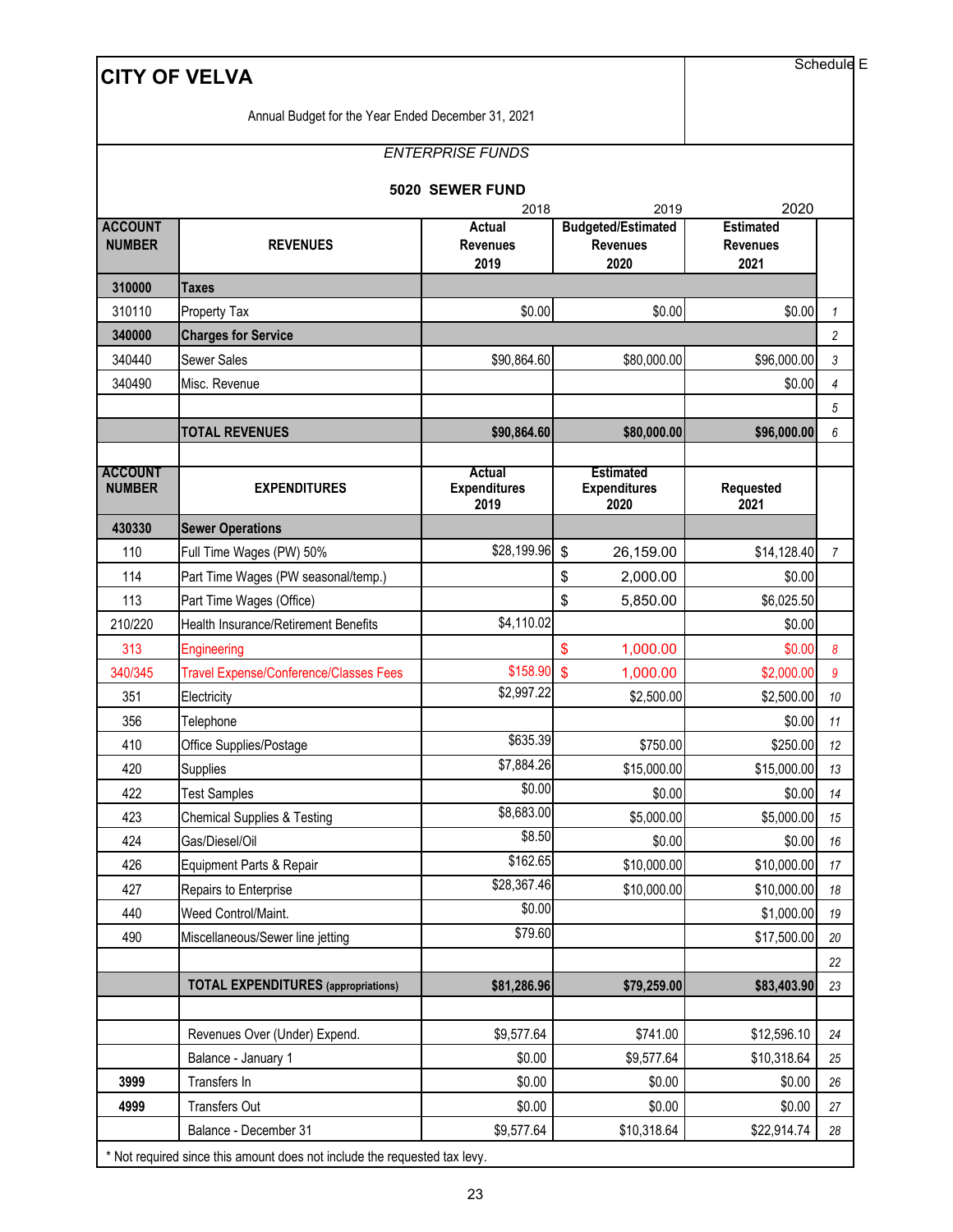|                                 | <b>CITY OF VELVA</b>                                                      |                                          |                                                      | <b>Schedule E</b>                           |                |
|---------------------------------|---------------------------------------------------------------------------|------------------------------------------|------------------------------------------------------|---------------------------------------------|----------------|
|                                 | Annual Budget for the Year Ended December 31, 2021                        |                                          |                                                      |                                             |                |
|                                 |                                                                           | <b>ENTERPRISE FUNDS</b>                  |                                                      |                                             |                |
|                                 |                                                                           |                                          |                                                      |                                             |                |
| <b>ACCOUNT</b>                  |                                                                           | 5030 GARBAGE FUND<br>2018                | 2019                                                 | 2020                                        |                |
| <b>NUMBER</b>                   | <b>REVENUES</b>                                                           | <b>Actual</b><br><b>Revenues</b><br>2019 | <b>Budgeted/Estimated</b><br><b>Revenues</b><br>2020 | <b>Estimated</b><br><b>Revenues</b><br>2021 |                |
| 310000                          | <b>Taxes</b>                                                              |                                          |                                                      |                                             |                |
| 310110                          | <b>Property Tax</b>                                                       |                                          | \$0.00                                               | \$0.00                                      | $\mathcal I$   |
| 340000                          | <b>Charges for Service</b>                                                |                                          |                                                      |                                             | $\overline{c}$ |
| 340443                          | <b>Garbage Collections</b>                                                | \$74,491.52                              | \$80,000.00                                          | \$81,500.00                                 | 3              |
|                                 | <b>Assessed Utilities</b>                                                 |                                          | \$0.00                                               |                                             |                |
| 340446                          | Appliance Dumpground Fee                                                  | \$0.00                                   | \$0.00                                               | \$0.00                                      |                |
| 340490                          | Miscellaneous                                                             | \$0.00                                   | \$0.00                                               | \$0.00                                      | 4              |
|                                 |                                                                           |                                          |                                                      |                                             | 5              |
|                                 | <b>TOTAL REVENUES</b>                                                     | \$74,491.52                              | \$80,000.00                                          | \$81,500.00                                 | 6              |
|                                 |                                                                           |                                          |                                                      |                                             |                |
| <b>ACCOUNT</b><br><b>NUMBER</b> | <b>EXPENDITURES</b>                                                       | Actual<br><b>Expenditures</b><br>2019    | <b>Estimated</b><br><b>Expenditures</b><br>2020      | <b>Requested</b><br>2021                    |                |
| 430320                          | <b>Public Works</b>                                                       |                                          |                                                      |                                             |                |
| 110                             | Wages (Bonnie/Kerry)                                                      | \$2,496.00                               | \$2,700.00                                           | \$2,700.00                                  | $\overline{7}$ |
| 120                             | <b>Contract Services</b>                                                  | \$0.00                                   | \$0.00                                               | \$0.00                                      | 8              |
| 250                             | Unemployment ND Job Service                                               | \$0.35                                   | \$0.00                                               | \$0.00                                      | 9              |
| 393                             | <b>Garbage Contract Services</b>                                          | \$79,149.00                              | \$71,000.00                                          | \$75,507.00                                 | 10             |
| 410                             | Office Supplies                                                           | \$635.39                                 | \$0.00                                               | \$250.00                                    | 11             |
|                                 |                                                                           |                                          |                                                      |                                             | 12             |
|                                 |                                                                           |                                          |                                                      |                                             | 13             |
|                                 |                                                                           |                                          |                                                      |                                             | 14             |
|                                 |                                                                           |                                          |                                                      |                                             | 15             |
|                                 |                                                                           |                                          |                                                      |                                             | 16             |
|                                 |                                                                           |                                          |                                                      |                                             | 17             |
|                                 |                                                                           |                                          |                                                      |                                             | 18             |
|                                 | <b>TOTAL EXPENDITURES</b> (appropriations)                                | \$82,280.74                              | \$73,700.00                                          | \$78,457.00                                 | 19             |
|                                 | Revenues Over (Under) Expend.                                             | (\$7,789.22)                             | \$6,300.00                                           | \$3,043.00                                  | 20             |
|                                 | Balance - January 1                                                       | \$0.00                                   | (\$7,789.22)                                         | \$35,574.07                                 | 21             |
| 3999                            | Transfers In                                                              | \$0.00                                   | \$37,063.29                                          | \$0.00                                      | 22             |
| 4999                            | <b>Transfers Out</b>                                                      | \$0.00                                   | \$0.00                                               | \$0.00                                      | 23             |
|                                 | Balance - December 31                                                     | (\$7,789.22)                             | \$35,574.07                                          | \$38,617.07                                 | 24             |
|                                 | * Not required since this amount does not include the requested tax levy. |                                          |                                                      |                                             |                |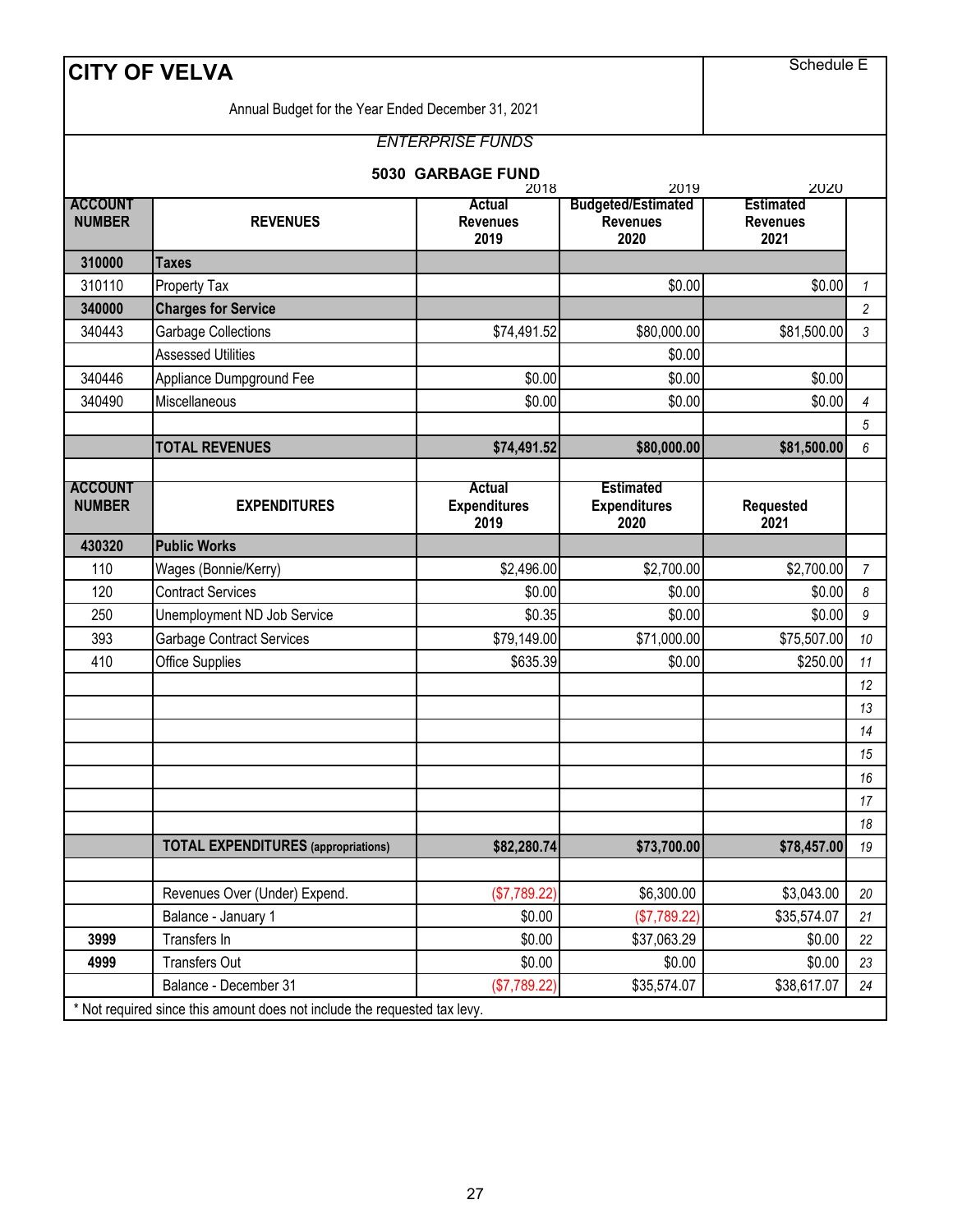|                  | <b>CITY OF VELVA</b>                                                             |                                  |                                          |                                           |                                        |                                       |                                   | Schedule C |
|------------------|----------------------------------------------------------------------------------|----------------------------------|------------------------------------------|-------------------------------------------|----------------------------------------|---------------------------------------|-----------------------------------|------------|
|                  | Annual Budget for the Year Ended December 31, 2021                               |                                  |                                          |                                           |                                        |                                       |                                   |            |
|                  | Amounts from Schedule C<br>Pages 8 - 18                                          |                                  |                                          |                                           |                                        |                                       |                                   |            |
|                  |                                                                                  |                                  | <b>SPECIAL REVENUE FUNDS</b>             |                                           |                                        |                                       |                                   |            |
|                  |                                                                                  | 2010<br><b>ROAD &amp; BRIDGE</b> | 2030<br>CITY SHARE OF<br><b>SPECIALS</b> | 2060<br><b>EMERGENCY-</b><br>DIKE & FLOOD | 2080<br><b>CEMETERY</b><br><b>FUND</b> | 4018<br>LEVEE<br><b>CERTIFICATION</b> | 2120<br>JDA / VCDC<br><b>FUND</b> |            |
|                  | <b>APPROPRIATION AND CASH RESERVE</b>                                            |                                  |                                          |                                           |                                        |                                       |                                   |            |
|                  | 1. a. Final Appropriation, Line 12                                               | \$206,457.60                     | \$0.00                                   | \$8,247.00                                | \$6,997.60                             | \$15,000.00                           | \$13,195.20                       |            |
|                  | b. Budgeted Transfers Out, Line 16                                               | \$0.00                           | \$0.00                                   | \$0.00                                    | \$0.00                                 | \$0.00                                | \$0.00                            |            |
|                  | c. Total Appropriation-Line a plus b                                             | \$206,457.60                     | \$0.00                                   | \$8,247.00                                | \$6,997.60                             | \$15,000.00                           | \$13,195.20                       |            |
| 2.               | Cash Reserve (Note 1)                                                            | \$0.00                           | \$0.00                                   | \$0.00                                    | \$0.00                                 | \$0.00                                |                                   |            |
|                  | 3. Total Appropriations & Cash Reserve<br>Line 1c plus Line 2                    | \$206,457.60                     | \$0.00                                   | \$8,247.00                                | \$6,997.60                             | \$15,000.00                           | \$13,195.20                       |            |
|                  | <b>RESOURCES AND AMOUNT LEVIED</b>                                               |                                  |                                          |                                           |                                        |                                       |                                   |            |
|                  | 4. Cash and Investments (Estimated)<br>December 31, 2018                         | (\$39,290.88)                    | \$0.00                                   | \$0.00                                    | \$0.00                                 | \$32,828.35                           | \$0.00                            |            |
|                  | 5. a. Estimated Revenue, Line 6                                                  | \$127,200.00                     | \$0.00                                   | \$0.00                                    | \$400.00                               | \$0.00                                | \$0.00                            |            |
|                  | Estimated Transfers In, Line 15<br>b.                                            | \$0.00                           | \$0.00                                   | \$0.00                                    | \$0.00                                 | \$0.00                                | \$0.00                            |            |
|                  | c. Total Estimated Revenues & Transfers In<br>Line a plus Line b                 | \$127,200.00                     | \$0.00                                   | \$0.00                                    | \$400.00                               | \$0.00                                | \$0.00                            |            |
| 6.               | Total Resources - Line 4 plus Line 5c                                            | \$87,909.12                      | \$0.00                                   | \$0.00                                    | \$400.00                               | \$32,828.35                           | \$0.00                            |            |
| $\overline{7}$ . | Levy Required - Line 3 less Line 6<br>It this difference is less than 0, enter 0 | \$118,548.48                     | \$0.00                                   | \$8,247.00                                | \$6,597.60                             | \$0.00                                | \$13,195.20                       |            |
| 8.               | <b>Allowance for Delinquent Tax Collections</b><br>(Not to exceed 5% of Line 7)  | \$5,927.42                       | \$0.00                                   | \$0.00                                    | \$0.00                                 | \$0.00                                | \$0.00                            |            |
| 9.               | Total Amount Levied - Line 7 plus Line 8                                         | \$124,475.90                     | \$0.00                                   | \$8,247.00                                | \$6,597.60                             | \$0.00                                | \$13,195.20                       |            |

720

Note 1- Not to exceed 75% of appropriations other than for debt retirement and appropriations financed from Bond Sources.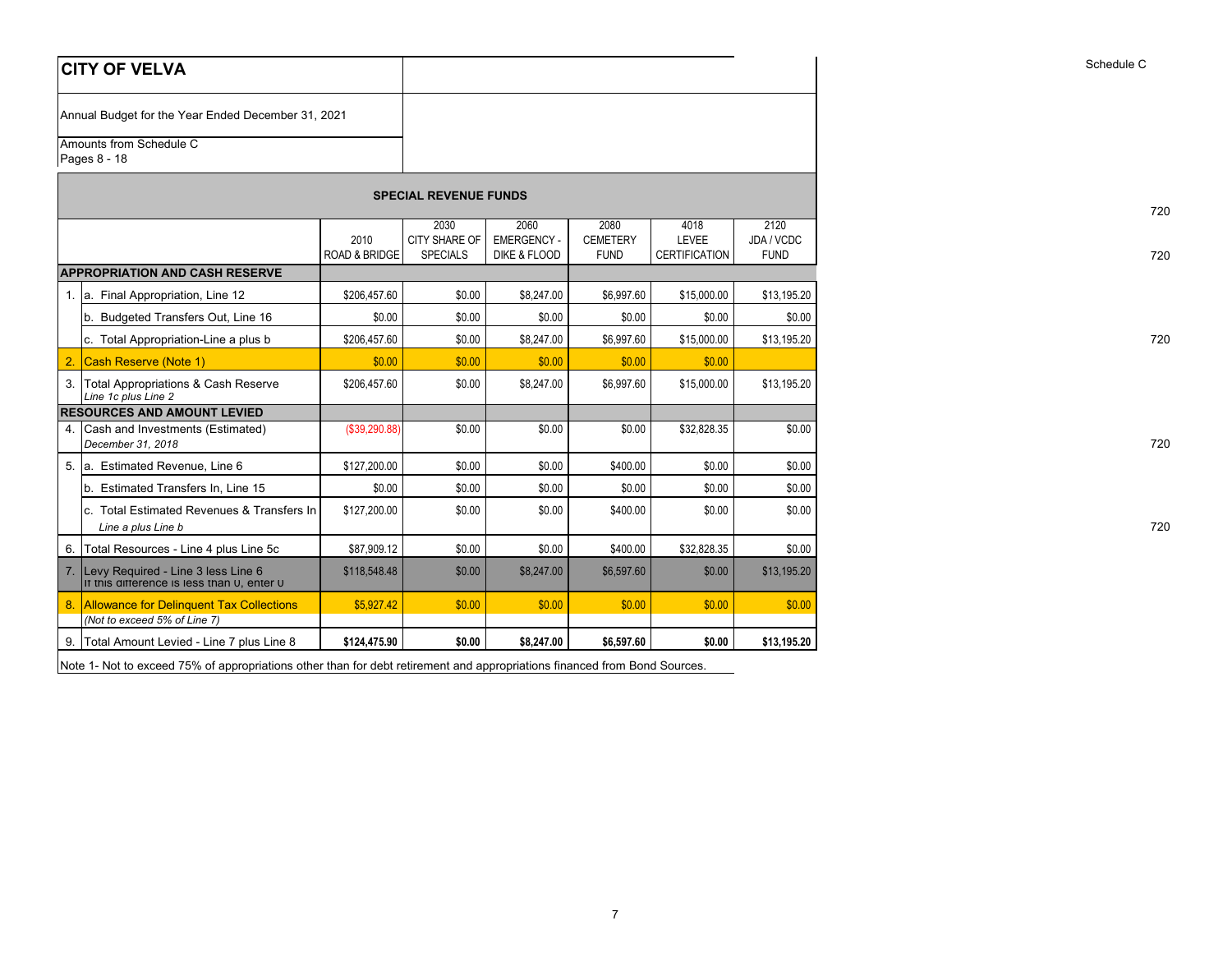|                                 | <b>CITY OF VELVA</b>                               |                                              |                                                 | Schedule C                                  |                |
|---------------------------------|----------------------------------------------------|----------------------------------------------|-------------------------------------------------|---------------------------------------------|----------------|
|                                 | Annual Budget for the Year Ended December 31, 2021 |                                              |                                                 |                                             |                |
|                                 |                                                    | <b>SPECIAL REVENUE FUNDS</b>                 |                                                 |                                             |                |
|                                 | 2060 EMERGENCY - DIKE & FLOOD CONTROL FUND         |                                              |                                                 |                                             |                |
| <b>ACCOUNT</b><br><b>NUMBER</b> | <b>REVENUES</b>                                    | <b>Actual</b><br><b>Revenues</b><br>2019     | <b>Estimated</b><br><b>Revenues</b><br>2020     | <b>Requested</b><br><b>Revenues</b><br>2021 |                |
| 310000                          | <b>Taxes</b>                                       |                                              |                                                 |                                             |                |
| 310110                          | Property Tax                                       | \$19.00                                      | \$7,611.00                                      |                                             | 1              |
| 320000                          | <b>Licenses, Permits, and Fees</b>                 |                                              |                                                 |                                             | $\overline{c}$ |
| 320226                          | <b>Ordinance Fines</b>                             | \$0.00                                       | \$0.00                                          | \$0.00                                      | 3              |
| 330000                          | Intergovernmental                                  |                                              |                                                 |                                             | $\overline{4}$ |
| 330340                          | <b>Snow Removal Reimbursements</b>                 | \$0.00                                       | \$0.00                                          | \$0.00                                      | 5              |
|                                 |                                                    |                                              |                                                 |                                             | 6              |
|                                 | <b>TOTAL REVENUES</b>                              | \$19.00                                      | \$7,611.00                                      | \$0.00                                      | $\overline{7}$ |
| <b>ACCOUNT</b><br><b>NUMBER</b> | <b>EXPENDITURES</b>                                | <b>Actual</b><br><b>Expenditures</b><br>2019 | <b>Estimated</b><br><b>Expenditures</b><br>2020 | Requested<br>2021                           |                |
| 430000                          | <b>Public Works</b>                                |                                              |                                                 |                                             |                |
| 313                             | Engineering Fees                                   | \$13,055.00                                  | \$10,000.00                                     | \$4,500.00                                  | 8              |
| 426                             | Equipment Parts & Repair                           | \$0.00                                       |                                                 | \$3,747.00                                  | 9              |
| 701                             | Levee Certification (moved to fund 4018)           | \$0.00                                       | \$0.00                                          | \$0.00                                      | 10             |
|                                 |                                                    |                                              |                                                 |                                             | $11$           |
|                                 | <b>TOTAL EXPENDITURES</b> (appropriations)         | \$13,055.00                                  | \$10,000.00                                     | \$8,247.00                                  | 12             |
|                                 | Revenues Over (Under) Expend.                      |                                              |                                                 |                                             |                |
|                                 | Balance - January 1                                | (\$13,036.00)<br>\$8,237.89                  | (\$2,389.00)<br>(\$4,798.11)                    | (\$8,247.00)<br>(\$7,187.11)                | 13<br>14       |
| 3999                            |                                                    |                                              |                                                 |                                             |                |
|                                 |                                                    |                                              |                                                 |                                             |                |
| 4999                            | Transfers In<br>Transfers Out                      | \$0.00<br>\$0.00                             | \$0.00<br>\$0.00                                | \$0.00                                      | 15<br>16       |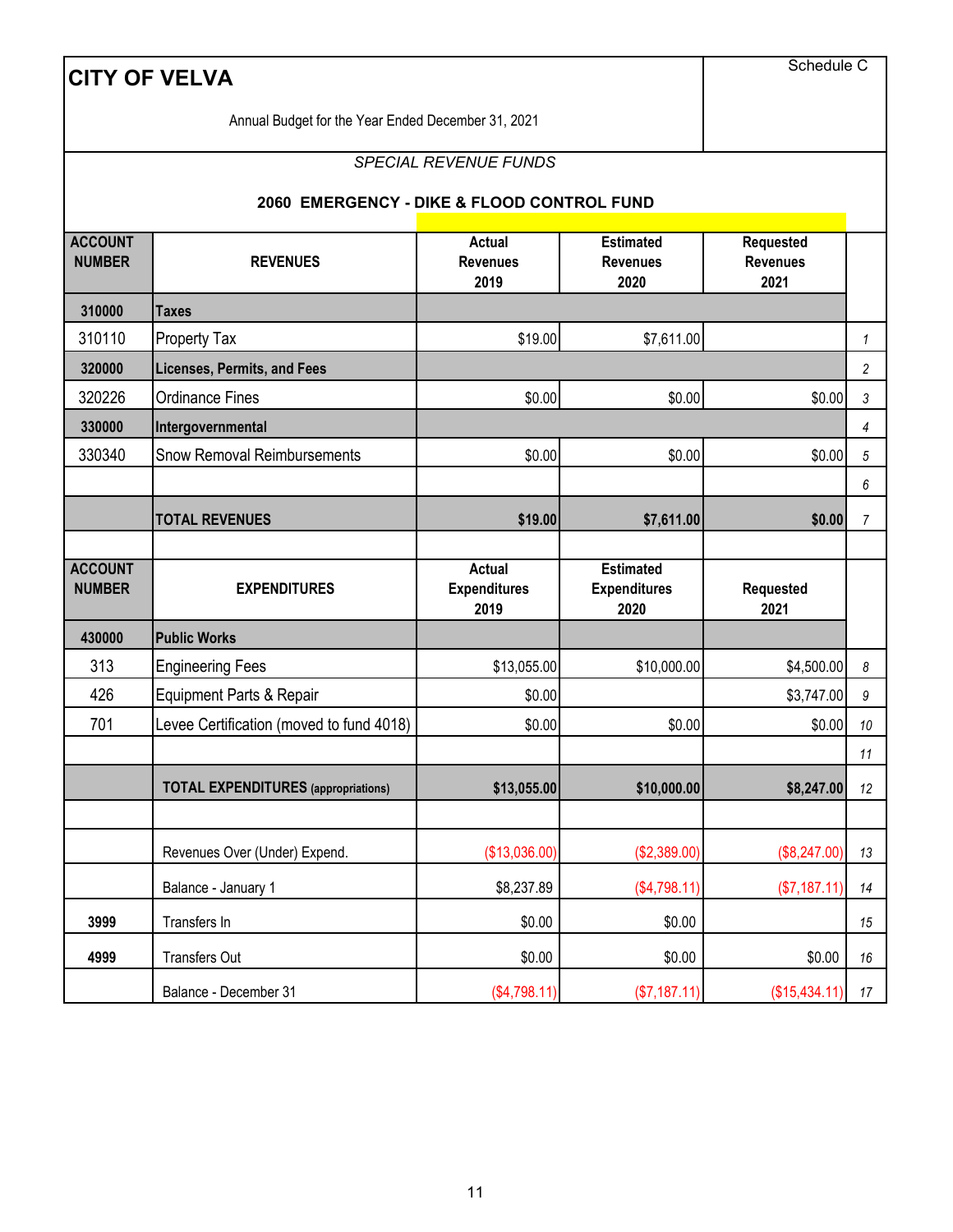| <b>CITY OF VELVA</b>            | Schedule C                                         |                                          |                                                      |                                             |                  |
|---------------------------------|----------------------------------------------------|------------------------------------------|------------------------------------------------------|---------------------------------------------|------------------|
|                                 | Annual Budget for the Year Ended December 31, 2021 |                                          |                                                      |                                             |                  |
|                                 |                                                    | <b>SPECIAL REVENUE FUNDS</b>             |                                                      |                                             |                  |
|                                 |                                                    |                                          |                                                      |                                             |                  |
|                                 |                                                    | 2080 CEMETERY FUND                       |                                                      |                                             |                  |
| <b>ACCOUNT</b><br><b>NUMBER</b> | <b>REVENUES</b>                                    | <b>Actual</b><br><b>Revenues</b><br>2019 | <b>Budgeted/Estimated</b><br><b>Revenues</b><br>2020 | <b>Estimated</b><br><b>Revenues</b><br>2021 |                  |
| 310000                          | <b>Taxes</b>                                       |                                          |                                                      |                                             |                  |
| 310110                          | <b>General Property Taxes</b>                      | \$5,916.02                               | \$6,002.29                                           | \$0.00                                      | $\mathbf{1}$     |
|                                 |                                                    |                                          |                                                      |                                             | 2                |
| 360000                          | <b>Miscellaneous Revenue</b>                       |                                          |                                                      |                                             | 3                |
| 360660                          | Donations                                          | \$120.00                                 | \$200.00                                             | \$200.00                                    | 4                |
| 360680                          | Plot Purchases                                     | \$500.00                                 | \$200.00                                             | \$200.00                                    | 5                |
|                                 |                                                    |                                          |                                                      |                                             | 6                |
|                                 | <b>TOTAL REVENUES</b>                              | \$6,536.02                               | \$6,402.29                                           | \$400.00                                    | $\overline{7}$   |
| <b>ACCOUNT</b>                  |                                                    | <b>Actual</b>                            | <b>Budgeted</b>                                      |                                             |                  |
| <b>NUMBER</b>                   | <b>EXPENDITURES</b>                                | <b>Expenditures</b><br>2019              | <b>Expenditures</b><br>2020                          | <b>Requested</b><br>2021                    |                  |
| 455000                          | <b>Cemetery Operations</b>                         |                                          |                                                      |                                             |                  |
| 110                             | Seasonal/part-time wages                           | \$0.00                                   | \$0.00                                               | \$4,000.00                                  | 8                |
| 351                             | Electricity                                        | \$259.79                                 | \$275.00                                             | \$275.00                                    |                  |
| 370                             | Dues and Memberships                               | \$0.00                                   | \$0.00                                               | \$0.00                                      | $\boldsymbol{9}$ |
| 440                             | Gas/Diesel/Oil/Weed control                        | \$743.97                                 | \$3,500.00                                           | \$1,500.00                                  | 10               |
| 426                             | Equipment Parts & Repair                           | \$868.26                                 | \$5,000.00                                           | \$1,222.60                                  | 11               |
| 490                             | Miscellaneous                                      | \$412.80                                 | \$250.00                                             | \$0.00                                      | 12               |
|                                 | adjustment by KH                                   |                                          | \$0.00                                               | \$0.00                                      | 13               |
|                                 | <b>TOTAL EXPENDITURES</b> (appropriations)         | \$2,284.82                               | \$9,025.00                                           | \$6,997.60                                  | 14               |
|                                 |                                                    |                                          |                                                      |                                             |                  |
|                                 | Revenues Over (Under) Expend.                      | \$4,251.20                               | (\$2,622.71)                                         | (\$6,597.60)                                | 15               |
|                                 | Balance - January 1                                | (\$1,628.49)                             | \$2,622.71                                           | \$0.00                                      | 16               |
| 3999                            | Transfers In                                       | \$0.00                                   | \$0.00                                               | ${\mathcal S}$                              | 17               |
| 4999                            | Transfers Out                                      | \$0.00                                   | \$0.00                                               | \$0.00                                      | 18               |
|                                 | Balance - December 31                              | \$2,622.71                               | \$0.00                                               | (\$6,597.60)                                | 19               |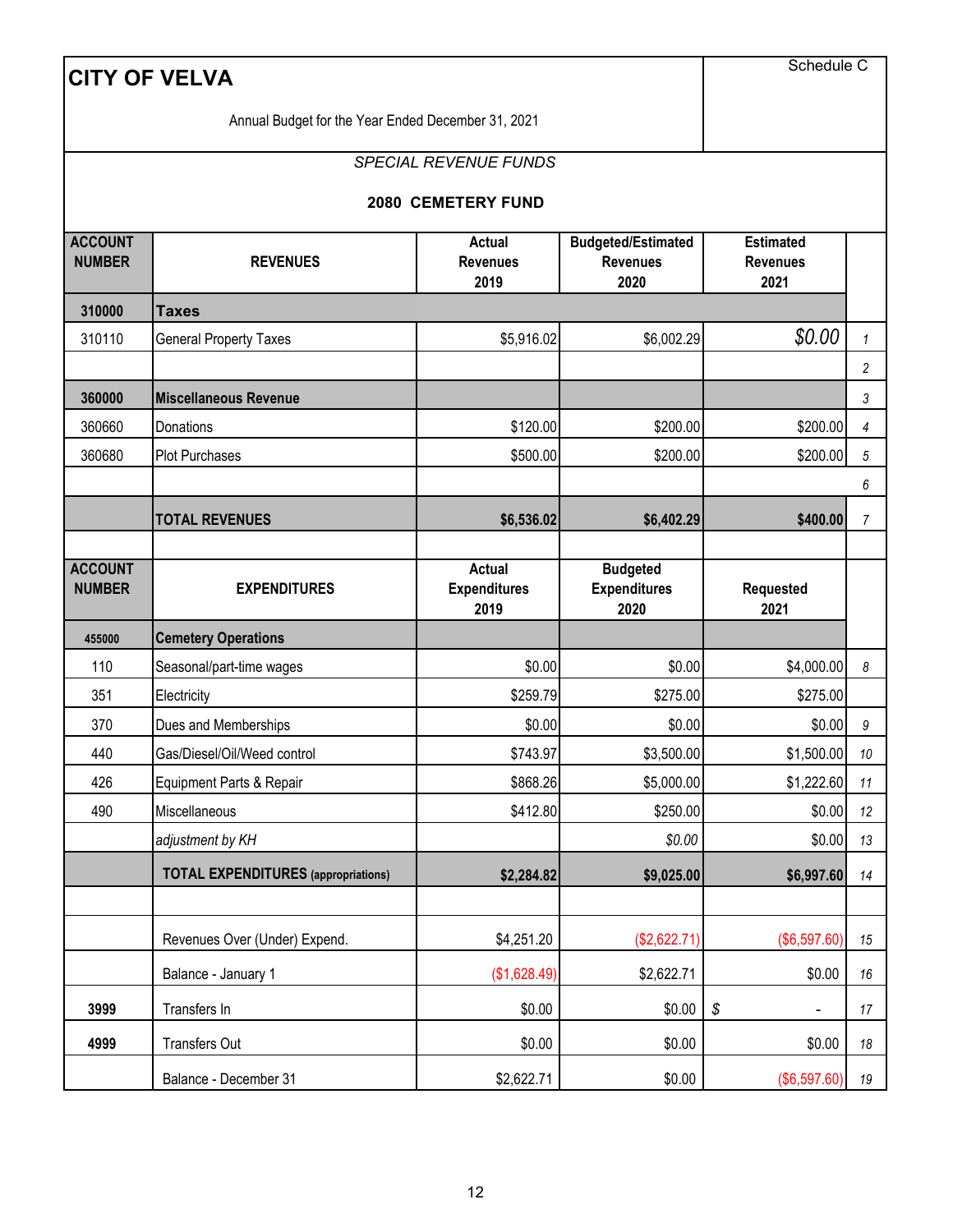|                                 | <b>CITY OF VELVA</b>                               |                                          |                                                      | Schedule C                                  |                |
|---------------------------------|----------------------------------------------------|------------------------------------------|------------------------------------------------------|---------------------------------------------|----------------|
|                                 | Annual Budget for the Year Ended December 31, 2021 |                                          |                                                      |                                             |                |
|                                 |                                                    | <b>SPECIAL REVENUE FUNDS</b>             |                                                      |                                             |                |
|                                 | 2120 JDA / VELVA ECONOMIC DEVELOPMENT (VCDC) FUND  |                                          |                                                      |                                             |                |
| <b>ACCOUNT</b><br><b>NUMBER</b> | <b>REVENUES</b>                                    | <b>Actual</b><br><b>Revenues</b><br>2019 | <b>Budgeted/Estimated</b><br><b>Revenues</b><br>2020 | <b>Estimated</b><br><b>Revenues</b><br>2021 |                |
| 310000                          | <b>Taxes</b>                                       |                                          |                                                      |                                             |                |
| 310110                          | Property Tax                                       | \$8,076.85                               | \$7,766.60                                           | \$                                          | $\mathbf{1}$   |
| 310180                          | Sales Tax VCDC (Transfer In)                       |                                          |                                                      | \$0.00                                      | $\overline{c}$ |
| 330000                          | <b>Intergovernmental Revenue</b>                   |                                          |                                                      |                                             | 3              |
| 330362                          | <b>Homestead Credit</b>                            |                                          |                                                      | \$                                          | 4              |
| 360000                          | <b>Miscellaneous Revenue</b>                       |                                          |                                                      |                                             | 5              |
| 360610                          | Interest Income                                    |                                          |                                                      | \$                                          | 6              |
|                                 | <b>TOTAL REVENUES</b>                              | \$8,076.85                               | \$7,766.60                                           | \$0.00                                      | $\overline{7}$ |
| <b>ACCOUNT</b>                  |                                                    | <b>Actual</b>                            | <b>Estimated</b>                                     |                                             |                |
| <b>NUMBER</b>                   | <b>EXPENDITURES</b>                                | <b>Expenditures</b><br>2019              | <b>Expenditures</b><br>2020                          | Requested<br>2021                           |                |
| 410000                          | <b>General Governtment</b>                         |                                          |                                                      |                                             |                |
| 802                             | Disbursements-Economic Development                 | \$7,510.69                               | $$16,750.00$ \$                                      | 13,195.20                                   | 8              |
|                                 |                                                    |                                          |                                                      |                                             | 9              |
|                                 |                                                    |                                          |                                                      |                                             | $10\,$         |
|                                 | <b>TOTAL EXPENDITURES</b> (appropriations)         | \$7,510.69                               | \$16,750.00                                          | \$13,195.20                                 | 11             |
|                                 |                                                    |                                          |                                                      |                                             |                |
|                                 | Revenues Over (Under) Expend.                      | \$566.16                                 | (\$8,983.40)                                         | (\$13,195.20)                               | 12             |
|                                 | Balance - January 1                                | \$24,260.69                              | \$16,750.00                                          | \$0.00                                      | 13             |
| 3999                            | Transfers In                                       |                                          | \$0.00                                               |                                             | 14             |
| 4999                            | Transfers Out                                      | \$0.00                                   | \$0.00                                               | \$0.00                                      | 15             |
|                                 | Balance - December 31                              | \$16,750.00                              | \$0.00                                               | $($26,390.40)$ 16                           |                |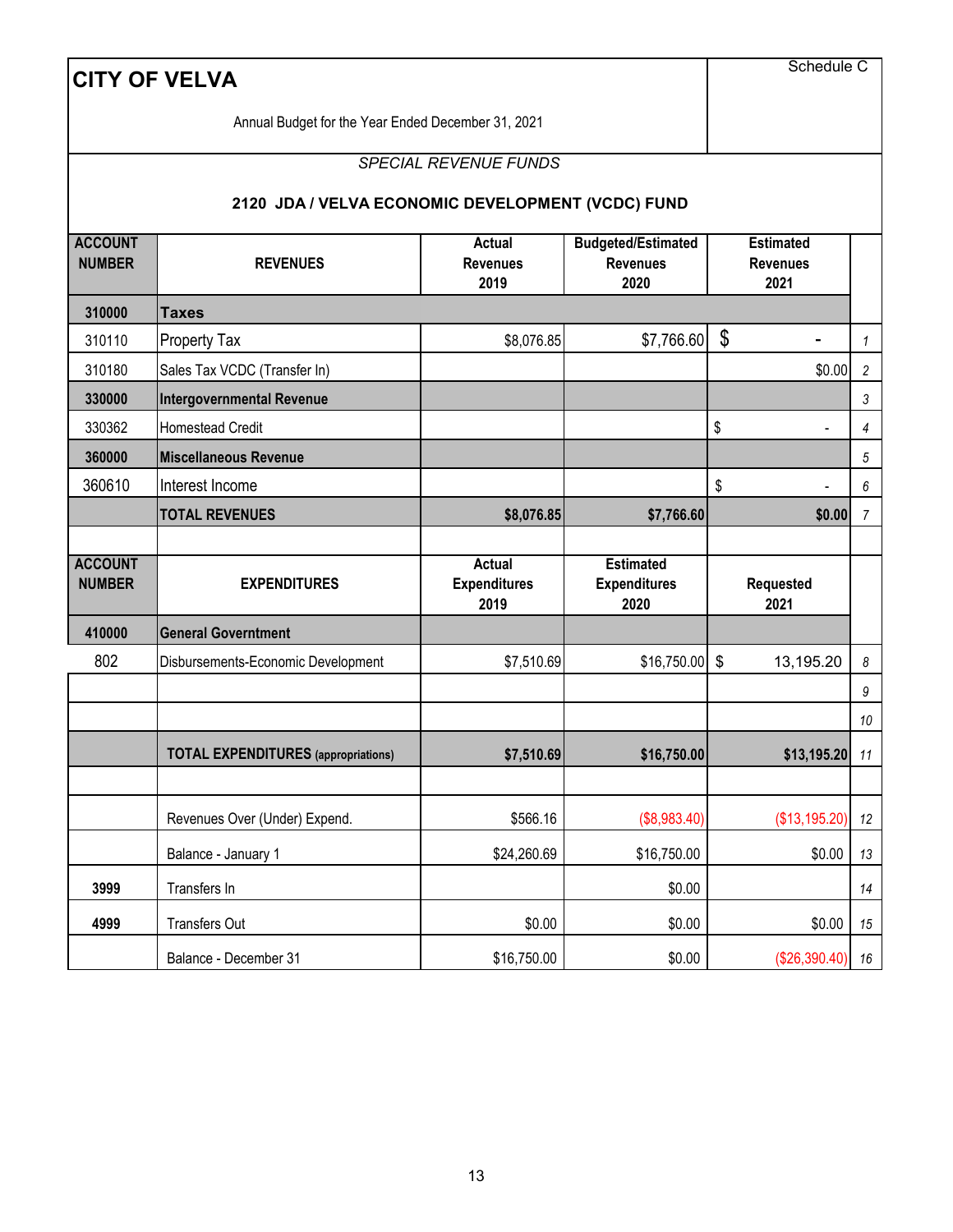|                                 | <b>CITY OF VELVA</b>                               |                                              |                                                      | Schedule C                                  |                |
|---------------------------------|----------------------------------------------------|----------------------------------------------|------------------------------------------------------|---------------------------------------------|----------------|
|                                 | Annual Budget for the Year Ended December 31, 2021 |                                              |                                                      |                                             |                |
|                                 |                                                    | <b>SPECIAL REVENUE FUNDS</b>                 |                                                      |                                             |                |
|                                 |                                                    | 7040 LIBRARY FUND<br>2018                    | 2019                                                 | 2020                                        |                |
| <b>ACCOUNT</b><br><b>NUMBER</b> | <b>REVENUES</b>                                    | Actual<br><b>Revenues</b><br>2019            | <b>Budgeted/Estimated</b><br><b>Revenues</b><br>2020 | <b>Estimated</b><br><b>Revenues</b><br>2021 |                |
| 310000                          | <b>Taxes</b>                                       |                                              |                                                      |                                             |                |
| 310110                          | Property Tax                                       | 11,831.83                                    | \$12,204.00                                          |                                             | $\mathbf{1}$   |
| 360000                          |                                                    |                                              |                                                      |                                             | $\overline{c}$ |
| 360691                          | State Aid                                          | 0.00                                         | \$0.00                                               | \$0.00                                      | 3              |
|                                 | <b>TOTAL REVENUES</b>                              | \$11,831.83                                  | \$12,204.00                                          | \$0.00                                      | $\overline{4}$ |
|                                 |                                                    |                                              |                                                      |                                             |                |
| <b>ACCOUNT</b><br><b>NUMBER</b> | <b>EXPENDITURES</b>                                | <b>Actual</b><br><b>Expenditures</b><br>2019 | <b>Estimated</b><br><b>Expenditures</b><br>2020      | Requested<br>2021                           |                |
| 453000                          | Library                                            |                                              |                                                      |                                             |                |
| 800                             | Disbursements to the Library                       | \$12,182.50                                  | \$12,196.00                                          | \$13,195.20                                 | 5              |
|                                 | adjustment by KH                                   |                                              |                                                      |                                             | 6              |
|                                 |                                                    |                                              |                                                      |                                             | $\overline{7}$ |
|                                 |                                                    |                                              |                                                      |                                             | 8              |
|                                 |                                                    |                                              |                                                      |                                             | 9              |
|                                 | <b>TOTAL EXPENDITURES</b> (appropriations)         | \$12,182.50                                  | \$12,196.00                                          | \$13,195.20                                 | 10             |
|                                 |                                                    |                                              |                                                      |                                             |                |
|                                 | Revenues Over (Under) Expend.                      | (\$350.67)                                   | \$8.00                                               | (\$13,195.20)                               | 11             |
|                                 | Balance - January 1                                | \$342.67                                     | (\$8.00)                                             | \$0.00                                      | 12             |
| 3999                            | Transfers In                                       | \$0.00                                       | \$0.00                                               | \$0.00                                      | 13             |
| 4999                            | <b>Transfers Out</b>                               | \$0.00                                       | \$0.00                                               | \$0.00                                      | 14             |
|                                 |                                                    |                                              |                                                      |                                             |                |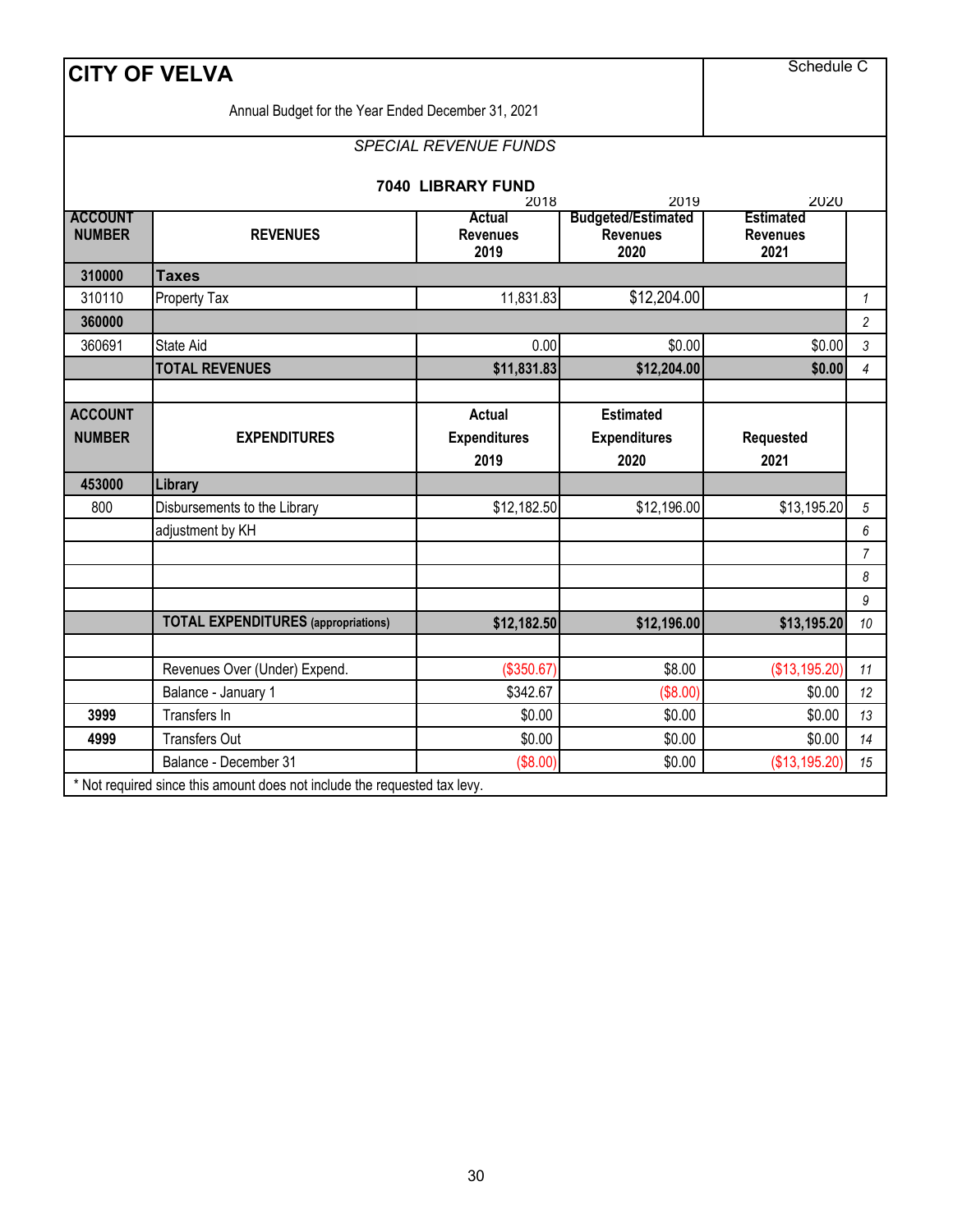|                                 | <b>CITY OF VELVA</b>                                                     |                                          |                                                      | Schedule C                                  |                |
|---------------------------------|--------------------------------------------------------------------------|------------------------------------------|------------------------------------------------------|---------------------------------------------|----------------|
|                                 | Annual Budget for the Year Ended December 31, 2021                       |                                          |                                                      |                                             |                |
|                                 |                                                                          | <b>SPECIAL REVENUE FUNDS</b>             |                                                      |                                             |                |
|                                 |                                                                          |                                          |                                                      |                                             |                |
|                                 |                                                                          | 7061 FIRE DEPT RESERVE<br>2018           | 2019                                                 | 2020                                        |                |
| <b>ACCOUNT</b><br><b>NUMBER</b> | <b>REVENUES</b>                                                          | <b>Actual</b><br><b>Revenues</b><br>2019 | <b>Budgeted/Estimated</b><br><b>Revenues</b><br>2020 | <b>Estimated</b><br><b>Revenues</b><br>2021 |                |
| 310000                          | <b>Taxes</b>                                                             |                                          |                                                      |                                             |                |
| 310110                          | Property Tax                                                             | \$14,729.83                              | \$14,257.08                                          |                                             | $\mathcal{I}$  |
|                                 |                                                                          |                                          |                                                      |                                             | $\overline{c}$ |
| 360692                          | <b>Rural Fire Dept share of Fire truck</b>                               | \$8,000.00                               | \$8,000.00                                           | \$8,000.00                                  | 3              |
|                                 |                                                                          |                                          |                                                      |                                             | 4              |
|                                 |                                                                          |                                          |                                                      |                                             | 5              |
|                                 | <b>TOTAL REVENUES</b>                                                    | \$22,729.83                              | \$22,257.08                                          | \$8,000.00                                  | 6              |
| <b>ACCOUNT</b><br><b>NUMBER</b> | <b>EXPENDITURES</b>                                                      | Actual<br><b>Expenditures</b><br>2019    | <b>Estimated</b><br><b>Expenditures</b><br>2020      | Requested<br>2021                           |                |
| 422000                          | <b>Fire Department</b>                                                   |                                          |                                                      |                                             |                |
| 450                             | Dog & Pest Control                                                       | \$0.00                                   |                                                      |                                             | $\overline{7}$ |
|                                 | this is actually the Fire Truck payment of \$1333 per month for 3 months |                                          |                                                      |                                             | 8              |
| 650                             | <b>Equipment Purchases</b>                                               | \$20,130.08                              | \$16,000.00                                          | \$16,000.00                                 | 9              |
| 490                             | Misc                                                                     | \$0.00                                   |                                                      | \$8,494.00                                  | $10$           |
|                                 |                                                                          |                                          |                                                      |                                             | 11             |
|                                 | <b>TOTAL EXPENDITURES</b> (appropriations)                               | \$20,130.08                              | \$16,000.00                                          | \$24,494.00                                 | 12             |
|                                 |                                                                          |                                          |                                                      |                                             | 13             |
|                                 | Revenues Over (Under) Expend.                                            | 2,599.75                                 | 6,257.08                                             | (16, 494.00)                                | 14             |
|                                 | Balance - January 1                                                      | (8,856.83)                               | (6, 257.08)                                          | 0.00                                        | 15             |
| 3999                            | Transfers In                                                             | 0.00                                     | 0.00                                                 |                                             | 16             |
| 4999                            | <b>Transfers Out</b>                                                     | 0.00                                     | 0.00                                                 | 0.00                                        | 17             |
|                                 | Balance - December 31                                                    | (6, 257.08)                              | 0.00                                                 | (16, 494.00)                                | 18             |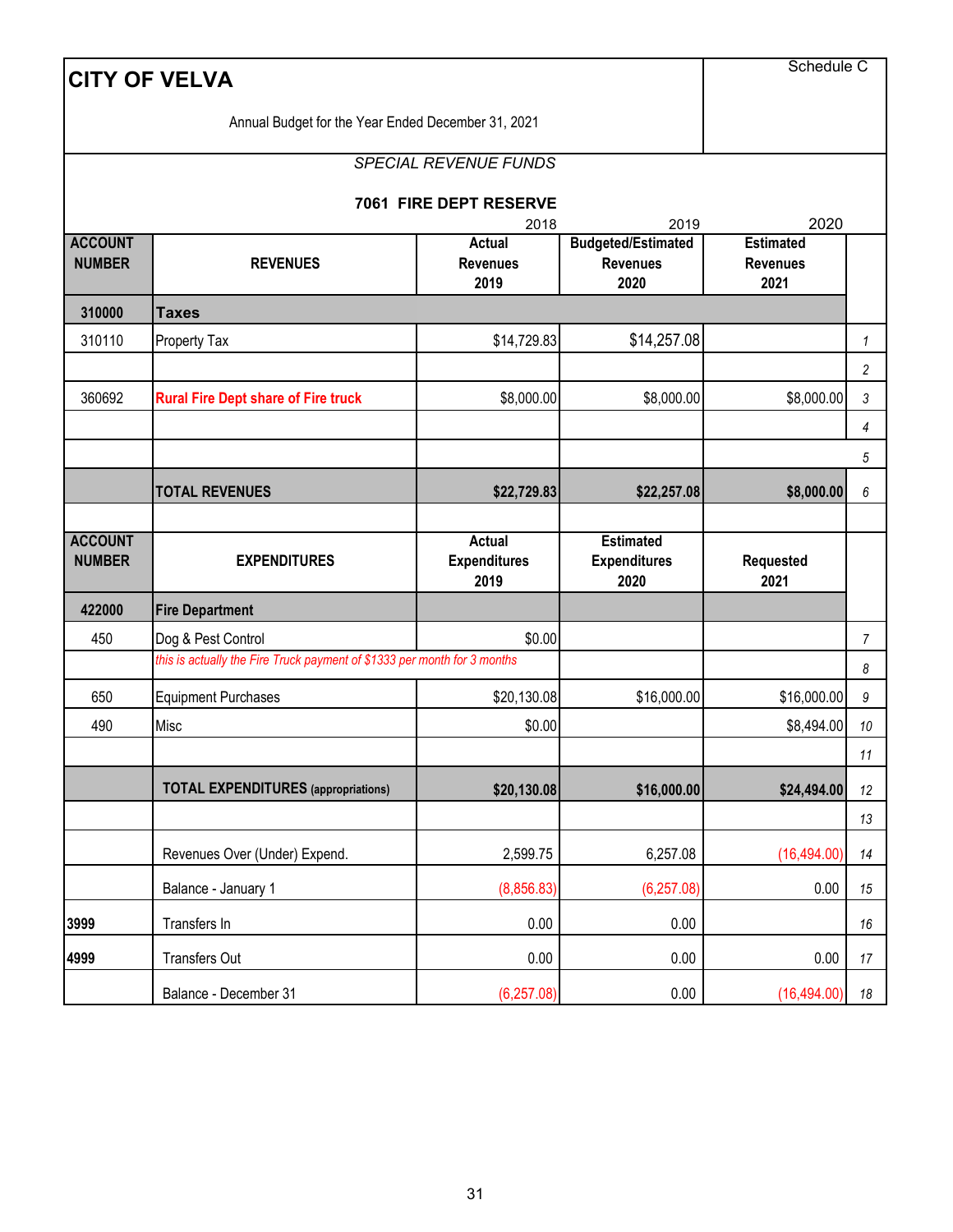Annual Budget for the Year Ended December 31, 2021

Amounts from Schedule D

Pages 16, 17, 18, 21, 22, 24, 25, 26

#### **DEBT SERVICE FUNDS**

|                |                                                 |                           |                              | 5012 BND (09                 |                                | 5025 BND (11            |
|----------------|-------------------------------------------------|---------------------------|------------------------------|------------------------------|--------------------------------|-------------------------|
|                |                                                 |                           |                              | H20 BOND) -                  | 5023                           | SR BOND)                |
|                |                                                 | 3250<br><b>STARION 09</b> | 5011 BND<br><b>H20 PLANT</b> | <b>SUNSET</b><br>ADDITION??? | <b>LAGOON</b><br><b>REPAIR</b> | FUND -<br><b>SUNSET</b> |
|                |                                                 | <b>GO BOND</b>            | (2006) FUND                  | ?                            | <b>FUND</b>                    | ADDITION???             |
|                |                                                 | (H20 & SEWER MAIN         |                              |                              |                                |                         |
|                |                                                 | STREET)                   | (In review)                  |                              |                                |                         |
|                | <b>APPROPRIATION AND CASH RESERVE</b>           |                           |                              |                              |                                |                         |
| 1.             | a. Final Appropriation, Line 12                 | \$25,900.00               | \$76,875.00                  | \$25,275.00                  | \$5,300.00                     | \$13,650.00             |
|                | b. Budgeted Transfers Out, Line 16              | \$0.00                    | \$0.00                       | \$0.00                       | \$0.00                         | \$0.00                  |
|                | c. Total Appropriation-Line a plus b            | \$25,900.00               | \$76,875.00                  | \$25,275.00                  | \$5,300.00                     | \$13,650.00             |
| $\overline{2}$ | Cash Reserve (Note 1)                           | \$0.00                    | \$0.00                       | \$0.00                       | \$0.00                         | \$0.00                  |
| 3.             | <b>Total Appropriations &amp; Cash Reserve</b>  | \$25,900.00               | \$76,875.00                  | \$25,275.00                  | \$5,300.00                     | \$13,650.00             |
|                | Line 1c plus Line 2                             |                           |                              |                              |                                |                         |
|                | <b>RESOURCES AND AMOUNT LEVIED</b>              |                           |                              |                              |                                |                         |
| 4.             | Cash and Investments (Estimated)                | \$62,281.75               | (\$62,728.61)                | (\$16,260.00)                | \$20.90                        | (\$33,900.00)           |
|                | December 31, 2018                               |                           |                              |                              |                                |                         |
| 5.             | a. Estimated Revenue, Line 7                    | \$27,720.00               | \$0.00                       | \$25,275.00                  | \$0.00                         | \$13,650.00             |
|                | b. Estimated Transfers In, Line 16              | \$28,000.00               | \$0.00                       | \$27,300.00                  | \$5,300.00                     | \$0.00                  |
|                | c. Total Estimated Revenues & Transfers In      | \$55,720.00               | \$0.00                       | \$52,575.00                  | \$5,300.00                     | \$13,650.00             |
|                | Line a plus Line b                              |                           |                              |                              |                                |                         |
| 6.             | Total Resources - Line 4 plus Line 5c           | \$118,001.75              | (\$62,728.61)                | \$36,315.00                  | \$5,320.90                     | (\$20,250.00)           |
| 7.             | Levy Required - Line 3 less Line 6              | \$0.00                    | \$139,603.61                 | \$0.00                       | \$0.00                         | \$33,900.00             |
|                | If this difference is less than 0, enter 0      |                           |                              |                              |                                |                         |
| 8              | <b>Allowance for Delinquent Tax Collections</b> | \$0.00                    | \$0.00                       | \$0.00                       | \$0.00                         | \$0.00                  |
|                | (Not to exceed 5% of Line 7)                    |                           |                              |                              |                                |                         |
|                | 9. Total Amount Levied - Line 7 plus Line 8     | \$0.00                    | \$139,603.61                 | \$0.00                       | \$0.00                         | \$33,900.00             |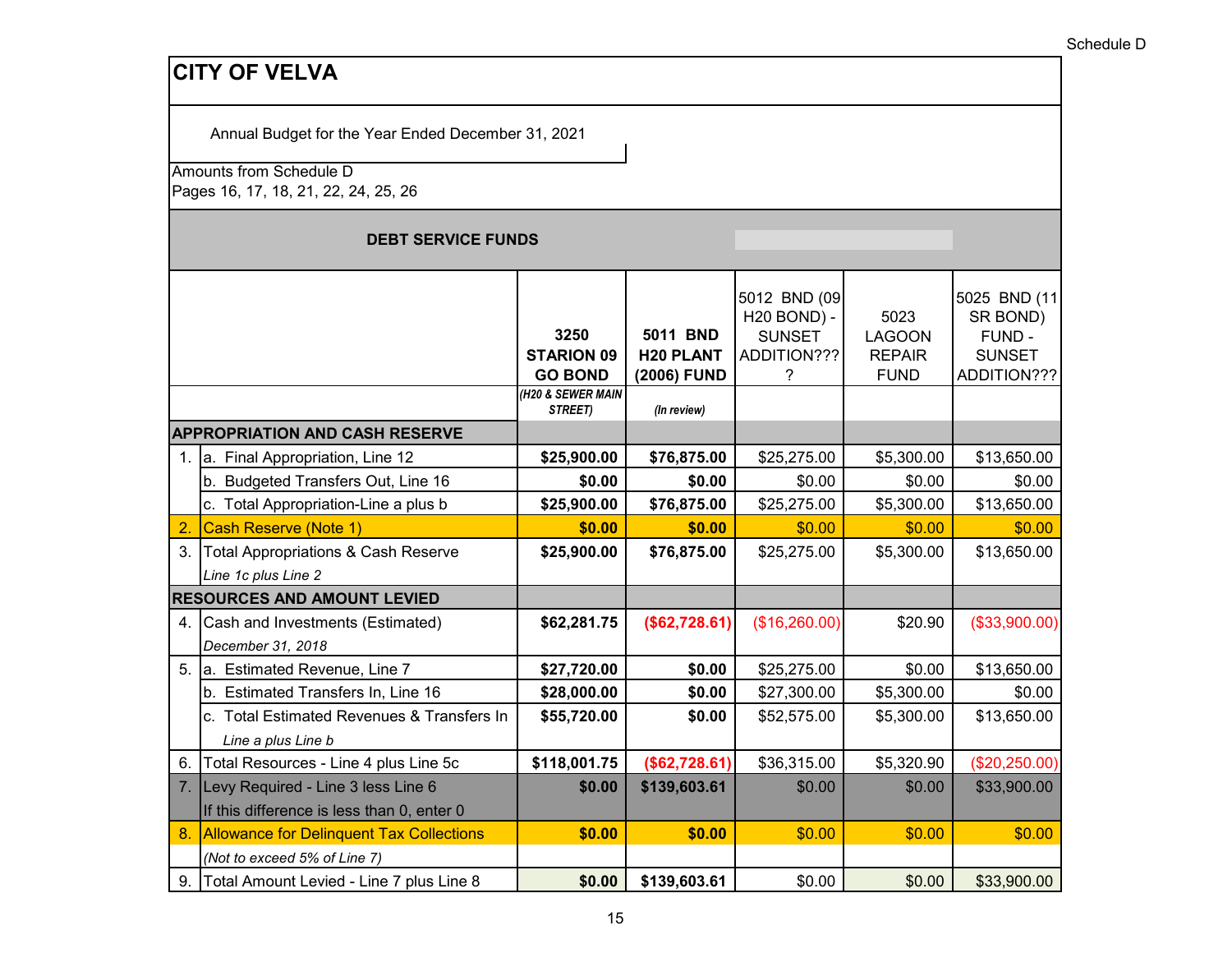Note 1- Not to exceed 75% of appropriations other than for debt retirement and appropriations financed from Bond Sources.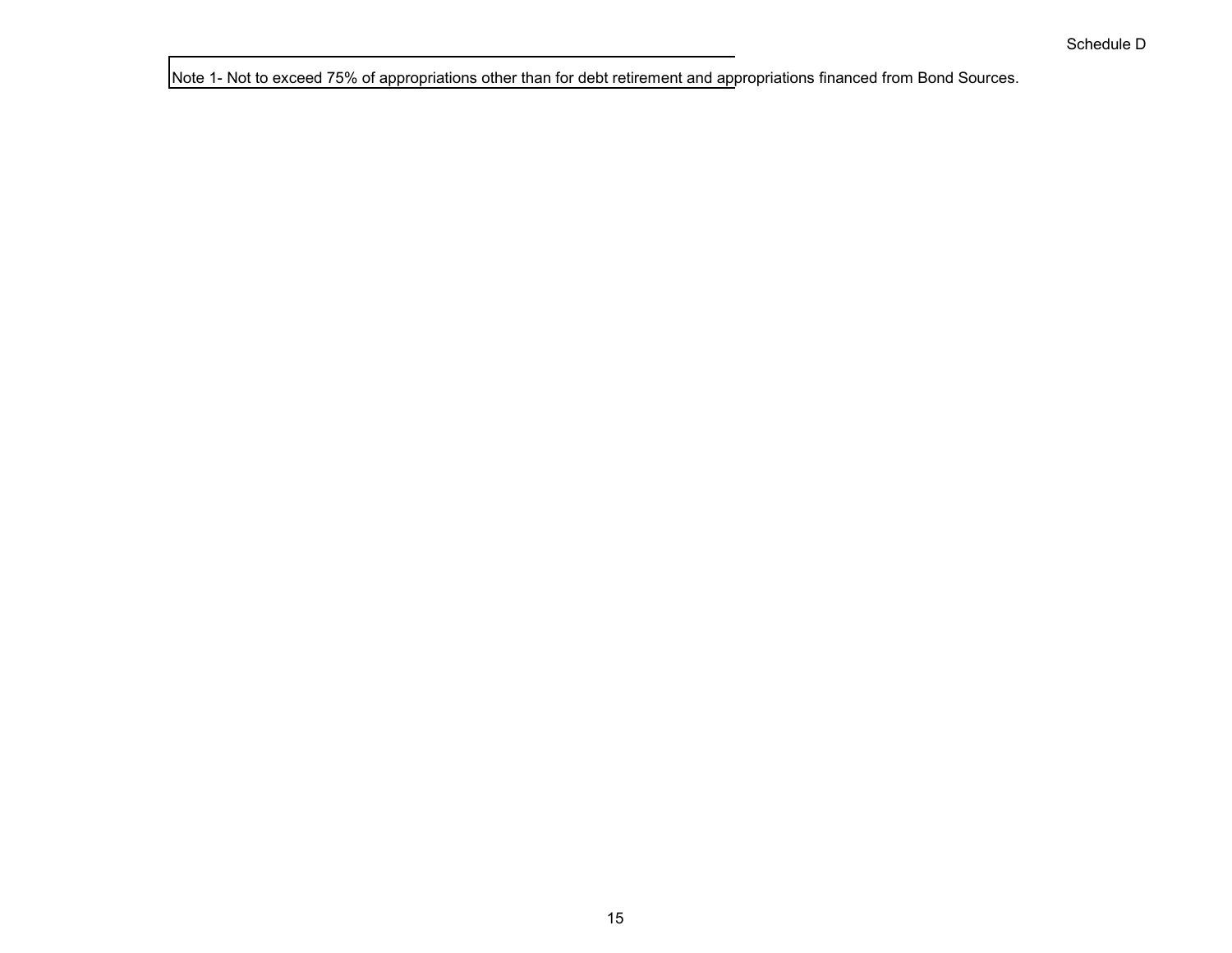|                                 | <b>CITY OF VELVA</b>                                                                                 |                                                      |                                                      | Schedule D                                  |                |
|---------------------------------|------------------------------------------------------------------------------------------------------|------------------------------------------------------|------------------------------------------------------|---------------------------------------------|----------------|
|                                 | Annual Budget for the Year Ended December 31, 2021                                                   |                                                      |                                                      |                                             |                |
|                                 |                                                                                                      | <b>DEBT SERVICE FUNDS</b>                            |                                                      |                                             |                |
|                                 |                                                                                                      |                                                      |                                                      |                                             |                |
|                                 | Velva water Rev 09 - \$5 main street charge on water bill - paid off (after audit) or September 2029 | 3250 STARION 09 GO BOND<br>(H20 & SEWER MAIN STREET) |                                                      |                                             |                |
| <b>ACCOUNT</b><br><b>NUMBER</b> | <b>REVENUES</b>                                                                                      | <b>Actual</b><br><b>Revenues</b><br>2019             | <b>Budgeted/Estimated</b><br><b>Revenues</b><br>2020 | <b>Estimated</b><br><b>Revenues</b><br>2021 |                |
| 360000                          | <b>Miscellaneous Revenue</b>                                                                         |                                                      |                                                      |                                             |                |
|                                 | Main Street Charge on Utility Billing transfer                                                       | \$27,720.00                                          | \$27,720.00                                          | \$27,720.00                                 | $\mathbf{1}$   |
|                                 | funds in from fund 5010 water fund                                                                   |                                                      |                                                      |                                             | 2              |
|                                 |                                                                                                      |                                                      |                                                      |                                             | 3              |
|                                 |                                                                                                      |                                                      |                                                      |                                             | 4              |
|                                 |                                                                                                      |                                                      |                                                      |                                             | 5              |
|                                 | <b>TOTAL REVENUES</b>                                                                                | \$27,720.00                                          | \$27,720.00                                          | \$27,720.00                                 | 6              |
| <b>ACCOUNT</b><br><b>NUMBER</b> | <b>EXPENDITURES</b>                                                                                  | Actual<br><b>Expenditures</b><br>2019                | <b>Estimated</b><br><b>Expenditures</b><br>2020      | Requested<br>2021                           |                |
| 444000                          | \$300,000 GO Bonds-Series 2009 Sinking Fund                                                          |                                                      |                                                      |                                             |                |
| 710                             | <b>Principal Payment</b>                                                                             | \$15,000.00                                          | \$22,625.00                                          | \$20,000.00                                 | $\overline{7}$ |
| 720                             | Interest Payment                                                                                     | \$7,756.25                                           | \$2,625.00                                           | \$4,750.00                                  | 8              |
| 730                             | <b>Bond Fee</b>                                                                                      | \$1,152.00                                           |                                                      | \$1,150.00                                  | 9              |
|                                 |                                                                                                      |                                                      |                                                      |                                             | $10\,$         |
|                                 |                                                                                                      |                                                      |                                                      |                                             | 11             |
|                                 | <b>TOTAL EXPENDITURES</b> (appropriations)                                                           | \$23,908.25                                          | \$25,250.00                                          | \$25,900.00                                 | 12             |
|                                 |                                                                                                      |                                                      |                                                      |                                             | 13             |
|                                 | Revenues Over (Under) Expend.                                                                        | 3,811.75                                             | 2,470.00                                             | 1,820.00                                    | 14             |
|                                 | Balance - January 1                                                                                  | 0.00                                                 | 31,811.75                                            | 62,281.75                                   | 15             |
| 3999                            | Transfers In (from Water fund)                                                                       | 28,000.00                                            | 28,000.00                                            | 28,000.00                                   | 16             |
| 4999                            | <b>Transfers Out</b>                                                                                 | 0.00                                                 | 0.00                                                 | 0.00                                        | 17             |
|                                 | Balance - December 31                                                                                | 31,811.75                                            | 62,281.75                                            | 92,101.75                                   | 18             |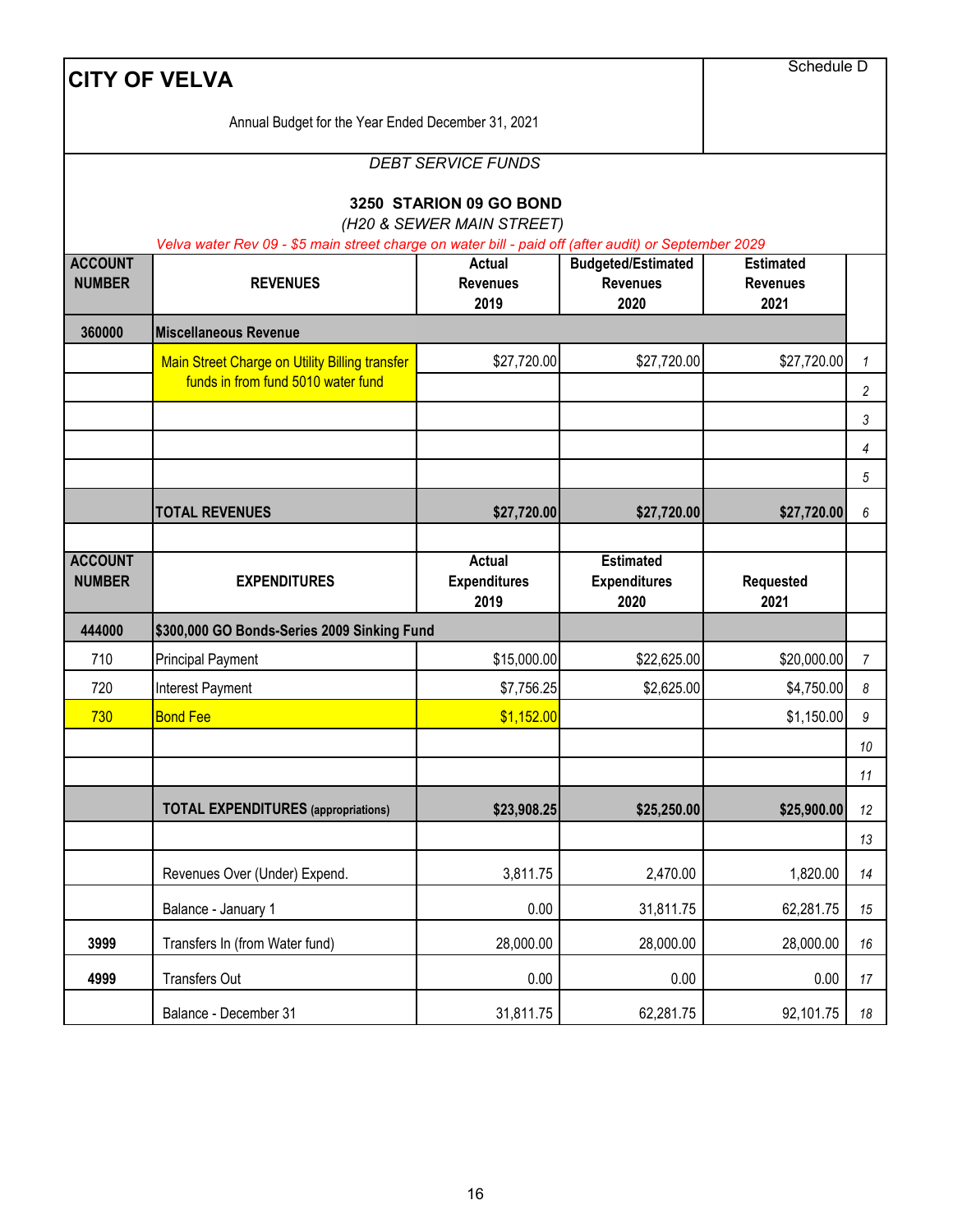| <b>CITY OF VELVA</b>            | Schedule C                                                    |                                              |                                                      |                                             |                         |
|---------------------------------|---------------------------------------------------------------|----------------------------------------------|------------------------------------------------------|---------------------------------------------|-------------------------|
|                                 | Annual Budget for the Year Ended December 31, 2021            |                                              |                                                      |                                             |                         |
|                                 | 2061<br><b>4018 LEVEE EVALUATION &amp; CERTIFICATION FUND</b> | <b>SPECIAL REVENUE FUNDS</b>                 |                                                      |                                             |                         |
|                                 |                                                               | 2018                                         | 2019                                                 | 2020                                        |                         |
| <b>ACCOUNT</b><br><b>NUMBER</b> | <b>REVENUES</b>                                               | Actual<br><b>Revenues</b><br>2019            | <b>Budgeted/Estimated</b><br><b>Revenues</b><br>2020 | <b>Estimated</b><br><b>Revenues</b><br>2021 |                         |
| 2061                            |                                                               |                                              |                                                      |                                             |                         |
| 330360                          |                                                               | \$0.00                                       | \$0.00                                               | \$0.00                                      | $\mathbf{1}$            |
|                                 | Sales tax funding to cover deficits (1/7/14)                  |                                              |                                                      |                                             | $\overline{\mathbf{c}}$ |
|                                 |                                                               |                                              |                                                      |                                             | 3                       |
|                                 |                                                               |                                              |                                                      |                                             | 4                       |
|                                 |                                                               |                                              |                                                      |                                             | 5                       |
|                                 | <b>TOTAL REVENUES</b>                                         | \$0.00                                       | \$0.00                                               | \$0.00                                      | 6                       |
| <b>ACCOUNT</b><br><b>NUMBER</b> | <b>EXPENDITURES</b>                                           | <b>Actual</b><br><b>Expenditures</b><br>2019 | <b>Estimated</b><br><b>Expenditures</b><br>2020      | Requested<br>2021                           |                         |
| 430000                          | <b>Public Works</b>                                           |                                              |                                                      |                                             |                         |
| 313                             | <b>Engineering Fees</b>                                       | \$0.00                                       | \$15,000.00                                          | \$15,000.00                                 | $\overline{7}$          |
|                                 |                                                               |                                              |                                                      |                                             | 8                       |
|                                 |                                                               |                                              |                                                      |                                             | 9                       |
|                                 |                                                               |                                              |                                                      |                                             | 10                      |
|                                 |                                                               |                                              |                                                      |                                             | $11$                    |
|                                 |                                                               |                                              |                                                      |                                             |                         |
|                                 | <b>TOTAL EXPENDITURES</b> (appropriations)                    | \$0.00                                       | \$15,000.00                                          | \$15,000.00                                 | 12                      |
|                                 |                                                               |                                              |                                                      |                                             | 13                      |
|                                 | Revenues Over (Under) Expend.                                 | \$0.00                                       | (\$15,000.00)                                        | $-$15,000.00$                               | 14                      |
|                                 | Balance - January 1                                           | \$47,828.35                                  | \$47,828.35                                          | \$32,828.35                                 | 15                      |
| 3999                            | Transfers In                                                  | \$0.00                                       | \$0.00                                               | \$0.00                                      | 16                      |
| 4999                            | Transfers Out                                                 | \$0.00                                       | \$0.00                                               | \$0.00                                      | 17                      |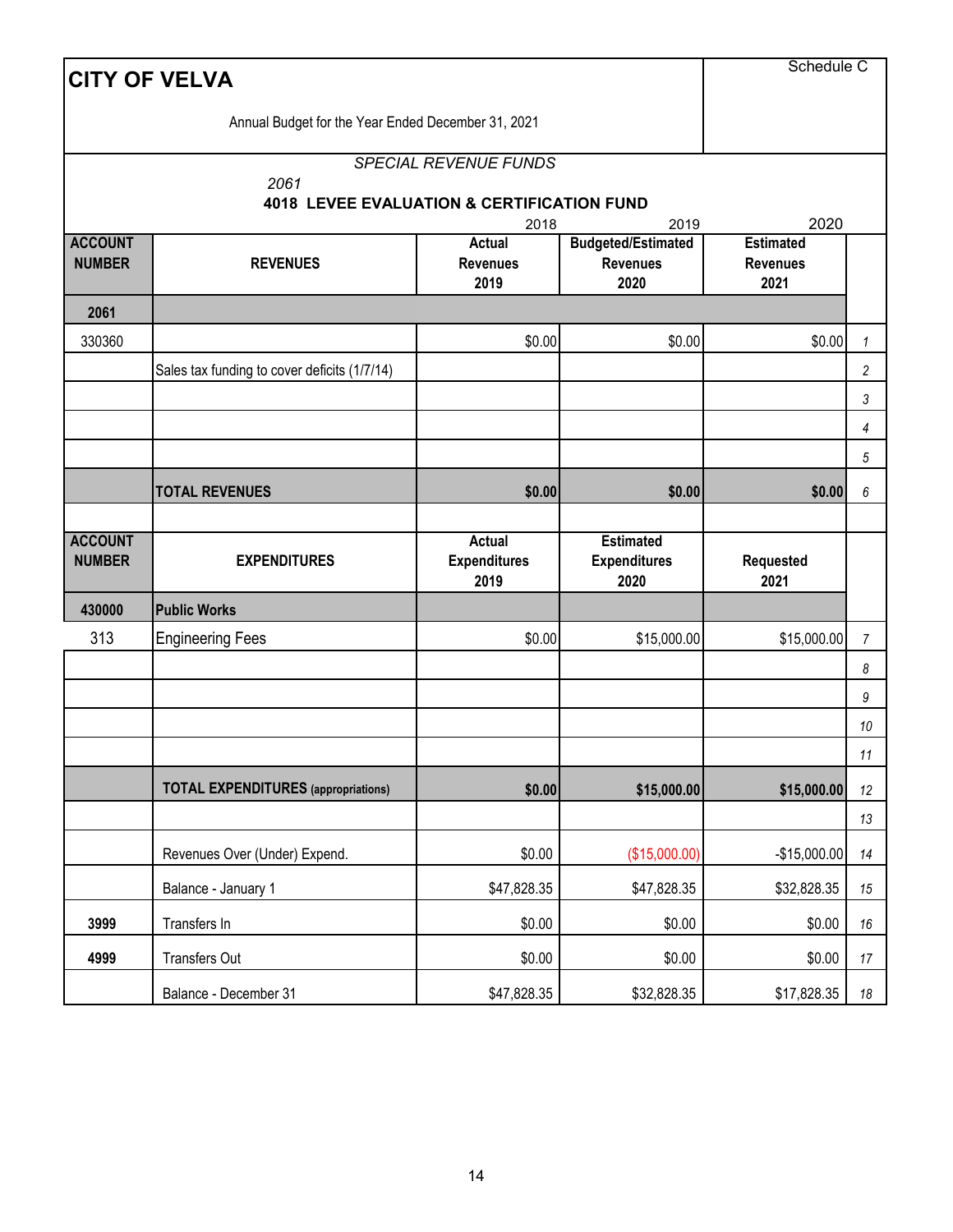|                                 | <b>CITY OF VELVA</b>                                  |                                                                       |                                                      |                                             |                |
|---------------------------------|-------------------------------------------------------|-----------------------------------------------------------------------|------------------------------------------------------|---------------------------------------------|----------------|
|                                 | Annual Budget for the Year Ended December 31, 2021    |                                                                       |                                                      |                                             |                |
|                                 | Per the bond sheet - final payment due September 2021 | <b>CAPITAL PROJECT FUND</b><br>5011 BND H20 PLANT (2006) FUND<br>2018 | 2019                                                 | 2020                                        |                |
| <b>ACCOUNT</b><br><b>NUMBER</b> | <b>REVENUES</b>                                       | Actual<br><b>Revenues</b><br>2019                                     | <b>Budgeted/Estimated</b><br><b>Revenues</b><br>2020 | <b>Estimated</b><br><b>Revenues</b><br>2021 |                |
| 310000                          | <b>Taxes</b>                                          |                                                                       |                                                      |                                             |                |
| 310110                          | Property Tax                                          |                                                                       | \$0.00                                               | <b>NO</b>                                   | $\mathbf{1}$   |
| 360630                          | <b>Special Assessments</b>                            | \$116,467.33                                                          | \$0.00                                               | \$0.00                                      | $\overline{c}$ |
| 360690                          | <b>Spec Assess Penalites</b>                          | \$1,404.06                                                            |                                                      | \$0.00                                      | 3              |
|                                 |                                                       |                                                                       |                                                      |                                             | 4              |
|                                 |                                                       |                                                                       |                                                      |                                             | 5              |
|                                 | <b>TOTAL REVENUES</b>                                 | \$117,871.39                                                          | \$0.00                                               | \$0.00                                      | 6              |
| <b>ACCOUNT</b><br><b>NUMBER</b> | <b>EXPENDITURES</b>                                   | Actual<br><b>Expenditures</b><br>2019                                 | <b>Estimated</b><br><b>Expenditures</b><br>2020      | Requested<br>2021                           |                |
| 464100                          | <b>Water Plant Debt Service</b>                       |                                                                       |                                                      |                                             |                |
| 710                             | <b>Principal Payment</b>                              | \$85,000.00                                                           | \$85,000.00                                          | \$75,000.00                                 | $\overline{7}$ |
| 720                             | Interest Payment                                      | \$6,125.00                                                            | \$3,062.50                                           | \$1,875.00                                  | 8              |
| 730                             | <b>Bond Admin Fees</b>                                | \$1,012.50                                                            | \$400.00                                             |                                             | 9              |
|                                 |                                                       |                                                                       |                                                      |                                             | 10             |
|                                 |                                                       |                                                                       |                                                      |                                             | $11$           |
|                                 | <b>TOTAL EXPENDITURES</b> (appropriations)            | \$92,137.50                                                           | \$88,462.50                                          | \$76,875.00                                 | 12             |
|                                 |                                                       |                                                                       |                                                      |                                             | 13             |
|                                 | Revenues Over (Under) Expend.                         | \$25,733.89                                                           | (\$88,462.50)                                        | -\$76,875.00                                | 14             |
|                                 | Balance - January 1                                   | \$0.00                                                                | \$25,733.89                                          | (\$62,728.61)                               | 15             |
| 3999                            | Transfers In                                          | \$0.00                                                                | \$0.00                                               | \$0.00                                      | 16             |
| 4999                            | Transfers Out                                         | \$0.00                                                                | \$0.00                                               | \$0.00                                      | 17             |
|                                 | Balance - December 31                                 | \$25,733.89                                                           | (\$62,728.61)                                        | (\$139,603.61)                              | 18             |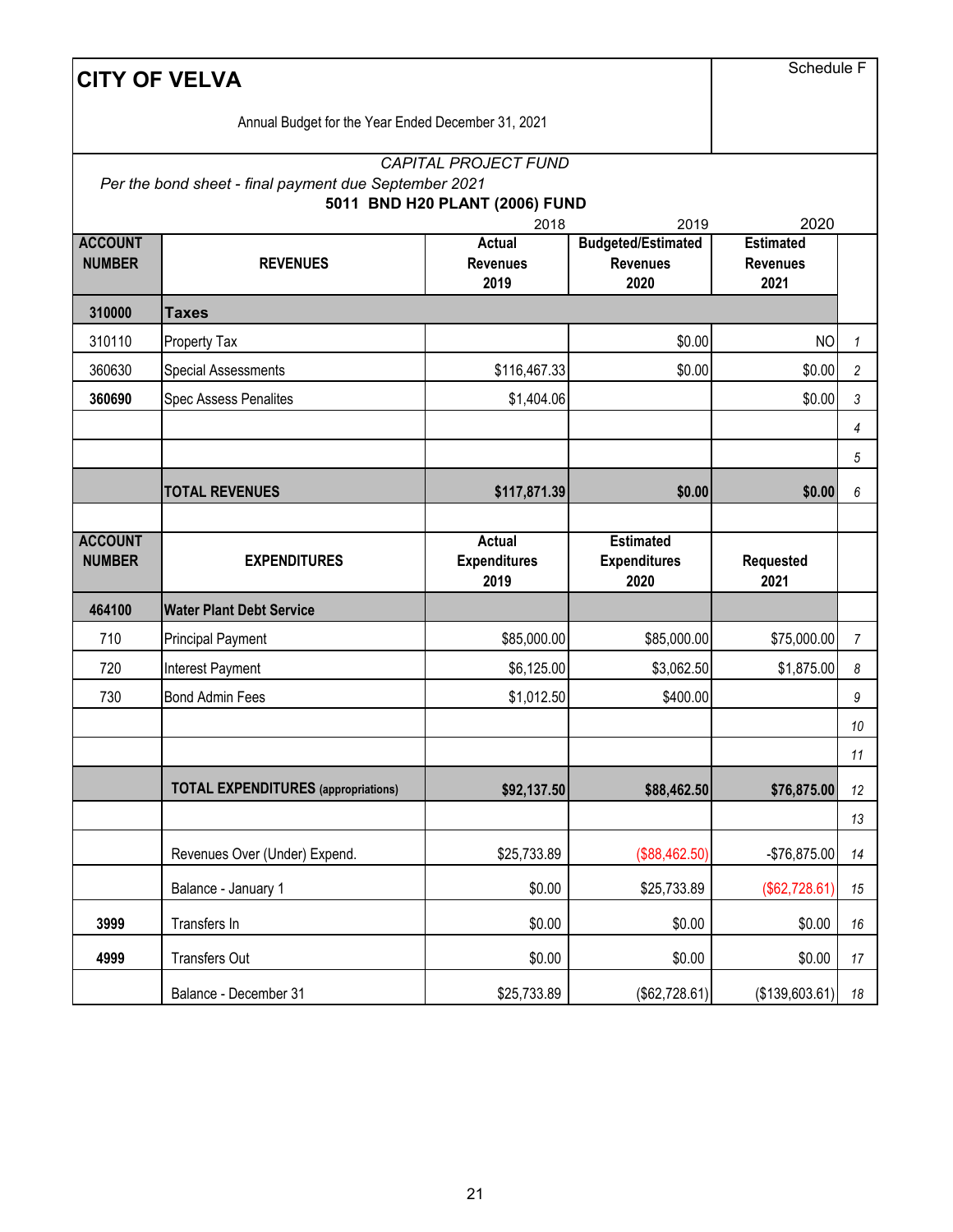|                                 | <b>CITY OF VELVA</b>                                  |                                       |                                                 | Schedule F        |                |
|---------------------------------|-------------------------------------------------------|---------------------------------------|-------------------------------------------------|-------------------|----------------|
|                                 | Annual Budget for the Year Ended December 31, 2021    |                                       |                                                 |                   |                |
|                                 |                                                       | CAPITAL PROJECT FUNDS                 |                                                 |                   |                |
|                                 |                                                       |                                       |                                                 |                   |                |
|                                 |                                                       | 5012 BND (09 H20 BOND)                |                                                 |                   |                |
| <b>ACCOUNT</b>                  |                                                       | 2020<br><b>Estimated</b>              |                                                 |                   |                |
| <b>NUMBER</b>                   | <b>REVENUES</b>                                       | Actual<br><b>Revenues</b>             | <b>Budgeted/Estimated</b><br><b>Revenues</b>    | <b>Revenues</b>   |                |
|                                 |                                                       | 2019                                  | 2020                                            | 2021              |                |
| 310000                          | <b>Taxes</b>                                          |                                       |                                                 |                   |                |
| 310180                          | Sales Tax Revenue                                     |                                       | \$0.00                                          | \$0.00            | 1              |
| 310180                          | from fund 8040 Sales Tax Water & Sewer Share Fund 50% |                                       | \$27,300.00                                     | \$25,275.00       | 2              |
|                                 |                                                       |                                       |                                                 |                   | 3              |
|                                 |                                                       |                                       |                                                 |                   | 4<br>5         |
|                                 |                                                       |                                       |                                                 |                   |                |
|                                 | <b>TOTAL REVENUES</b>                                 | \$0.00                                | \$27,300.00                                     | \$25,275.00       | 6              |
| <b>ACCOUNT</b><br><b>NUMBER</b> | <b>EXPENDITURES</b>                                   | Actual<br><b>Expenditures</b><br>2019 | <b>Estimated</b><br><b>Expenditures</b><br>2020 | Requested<br>2021 |                |
| 464200                          | <b>Water Plant Debt Service</b>                       |                                       |                                                 |                   |                |
| 710                             | <b>Principal Payment</b>                              | \$15,000.00                           | \$18,000.00                                     | \$20,000.00       | $\overline{7}$ |
| 720                             | Interest Payment                                      | \$5,625.00                            | \$3,810.00                                      | \$4,750.00        | 8              |
| 730                             | <b>Bond Admin Fees</b>                                | \$1,125.00                            | \$0.00                                          | \$525.00          | 9              |
|                                 |                                                       |                                       |                                                 |                   | 10             |
|                                 |                                                       |                                       |                                                 |                   | 11             |
|                                 |                                                       |                                       |                                                 |                   | 12             |
|                                 | <b>TOTAL EXPENDITURES</b> (appropriations)            | \$21,750.00                           | \$21,810.00                                     | \$25,275.00       | 13             |
|                                 |                                                       |                                       |                                                 |                   | 14             |
|                                 | Revenues Over (Under) Expend.                         | (\$21,750.00)                         | \$5,490.00                                      | \$0.00            | 15             |
|                                 | Balance - January 1                                   | \$0.00                                | (\$21,750.00)                                   | (\$16,260.00)     | 16             |
| 3999                            | Transfers In (from fund 8040)                         | \$0.00                                | \$0.00                                          | \$27,300.00       | 17             |
| 4999                            | Transfers Out                                         | \$0.00                                | \$0.00                                          | \$0.00            | 18             |
|                                 | Balance - December 31                                 | (\$21,750.00)                         | (\$16,260.00)                                   | \$11,040.00       | 19             |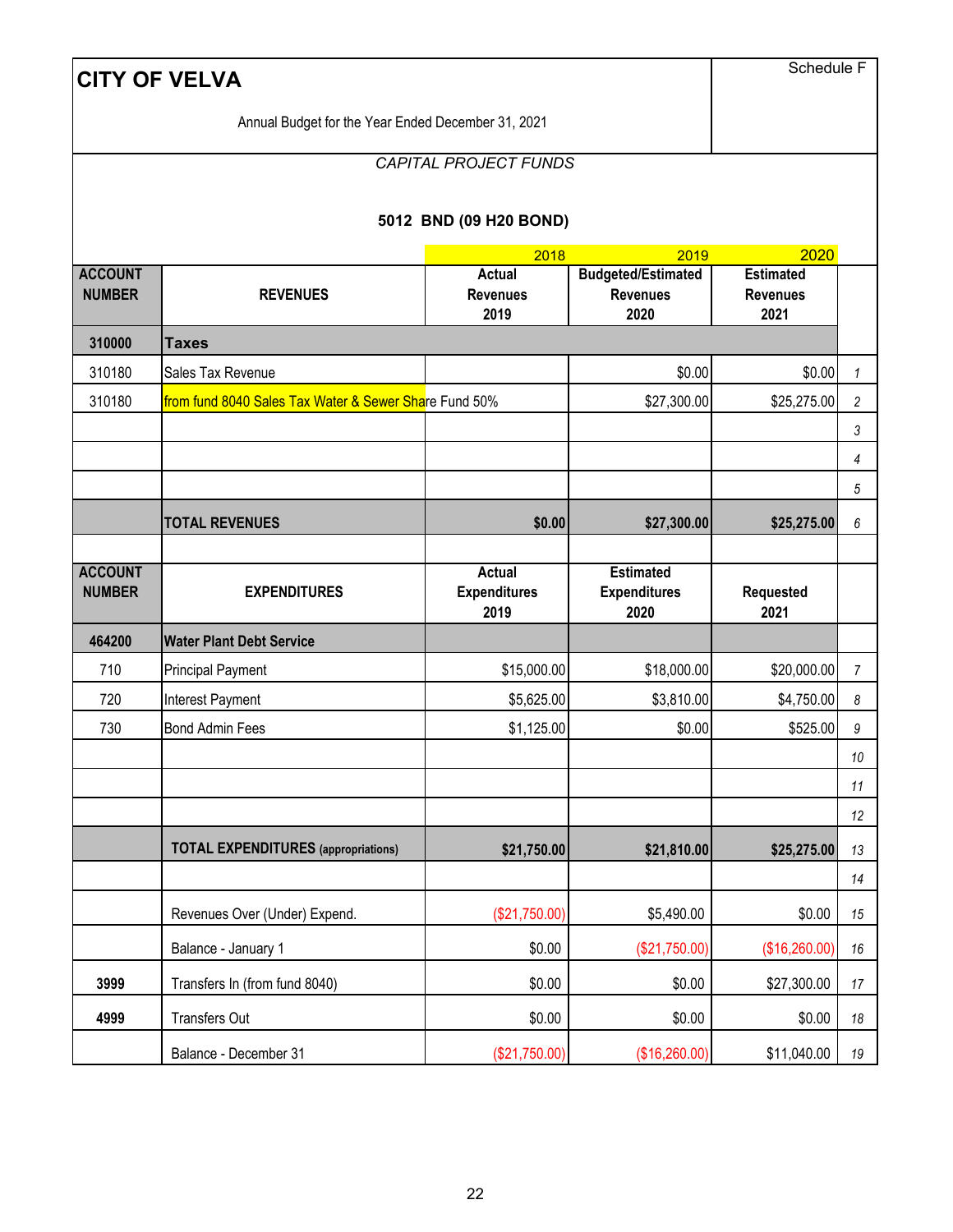| <b>CITY OF VELVA</b>            | Schedule F                                         |                                          |                                                      |                                             |                |
|---------------------------------|----------------------------------------------------|------------------------------------------|------------------------------------------------------|---------------------------------------------|----------------|
|                                 | Annual Budget for the Year Ended December 31, 2021 |                                          |                                                      |                                             |                |
|                                 |                                                    | <b>CAPITAL PROJECT FUNDS</b>             |                                                      |                                             |                |
|                                 | 5022 OVERVOLD ADDN SEWER & WATER FUND              |                                          |                                                      |                                             |                |
| <b>ACCOUNT</b><br><b>NUMBER</b> | <b>REVENUES</b>                                    | <b>Actual</b><br><b>Revenues</b><br>2019 | <b>Budgeted/Estimated</b><br><b>Revenues</b><br>2020 | <b>Estimated</b><br><b>Revenues</b><br>2021 |                |
|                                 | <b>Special Assessments</b>                         | \$3,300.47                               | \$5,138.78                                           | \$6,052.70                                  | $\mathbf{1}$   |
|                                 |                                                    |                                          |                                                      |                                             | $\overline{c}$ |
|                                 |                                                    |                                          |                                                      |                                             | $\mathfrak{Z}$ |
|                                 |                                                    |                                          |                                                      |                                             | 4              |
|                                 |                                                    |                                          |                                                      |                                             | 5              |
|                                 | <b>TOTAL REVENUES</b>                              | \$3,300.47                               | \$5,138.78                                           | \$6,052.70                                  | 6              |
| <b>ACCOUNT</b><br><b>NUMBER</b> | <b>EXPENDITURES</b>                                | Actual<br><b>Expenditures</b><br>2019    | <b>Estimated</b><br><b>Expenditures</b><br>2020      | Requested<br>2021                           |                |
| 430331                          |                                                    |                                          |                                                      |                                             |                |
| 710                             | <b>Principal Payment</b>                           | \$0.00                                   | \$5,833.00                                           | \$5,834.00                                  | $\overline{7}$ |
| 720                             | Penalty and Interest                               | \$0.00                                   | \$817.00                                             | \$218.70                                    | 8              |
|                                 |                                                    |                                          |                                                      |                                             | 9              |
|                                 |                                                    |                                          |                                                      |                                             | 10             |
|                                 |                                                    |                                          |                                                      |                                             | 11<br>12       |
|                                 | <b>TOTAL EXPENDITURES</b> (appropriations)         | \$0.00                                   | \$6,650.00                                           | \$6,052.70                                  | 13             |
|                                 |                                                    |                                          |                                                      |                                             | 14             |
|                                 | Revenues Over (Under) Expend.                      | \$3,300.47                               | (\$1,511.22)                                         | \$0.00                                      | 15             |
|                                 | Balance - January 1                                | (\$716.86)                               | \$2,583.61                                           | \$1,072.39                                  | 16             |
| 3999                            | Transfers In                                       | \$0.00                                   | \$0.00                                               | \$0.00                                      | 17             |
| 4999                            | Transfers Out                                      | \$0.00                                   | \$0.00                                               | \$0.00                                      | 18             |
|                                 | Balance - December 31                              | \$2,583.61                               | \$1,072.39                                           | \$1,072.39                                  | 19             |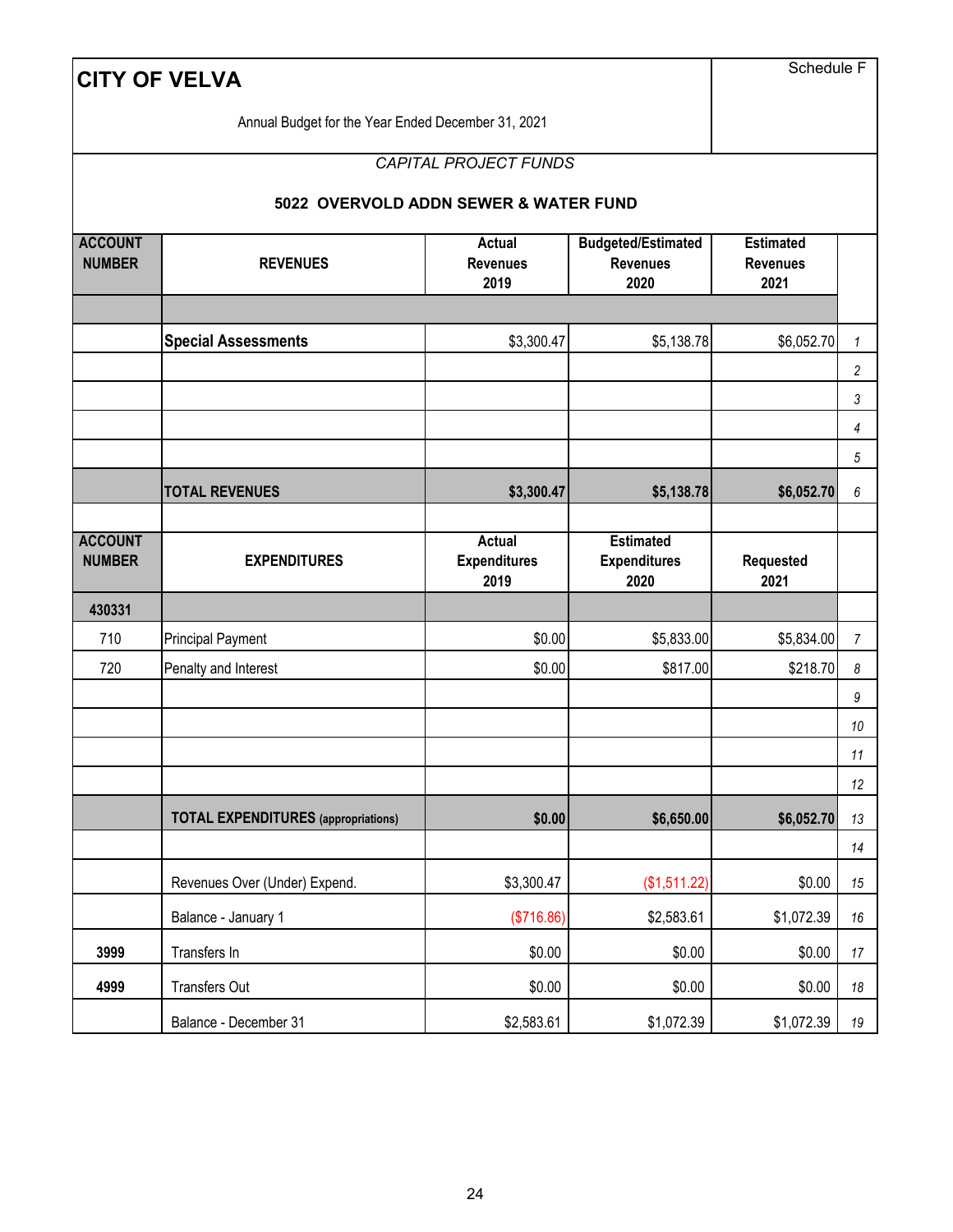|                                 | <b>CITY OF VELVA</b>                               |                                              |                                                      |                                             |                |
|---------------------------------|----------------------------------------------------|----------------------------------------------|------------------------------------------------------|---------------------------------------------|----------------|
|                                 | Annual Budget for the Year Ended December 31, 2021 |                                              |                                                      |                                             |                |
|                                 |                                                    | <b>CAPITAL PROJECT FUNDS</b>                 |                                                      |                                             |                |
|                                 |                                                    | 5023 LAGOON REPAIR FUND                      |                                                      |                                             |                |
|                                 |                                                    | 2018                                         | 2019                                                 | 2020                                        |                |
| <b>ACCOUNT</b><br><b>NUMBER</b> | <b>REVENUES</b>                                    | <b>Actual</b><br><b>Revenues</b><br>2019     | <b>Budgeted/Estimated</b><br><b>Revenues</b><br>2020 | <b>Estimated</b><br><b>Revenues</b><br>2021 |                |
|                                 | Special Assessments??? Sales Tax???                |                                              |                                                      |                                             | $\mathbf{1}$   |
|                                 | not sure where revenues come from??                |                                              |                                                      |                                             | 2              |
|                                 |                                                    |                                              |                                                      |                                             | 3              |
|                                 |                                                    |                                              |                                                      |                                             | 4              |
|                                 |                                                    |                                              |                                                      |                                             | 5              |
|                                 | <b>TOTAL REVENUES</b>                              | \$0.00                                       | \$0.00                                               | \$0.00                                      | 6              |
| <b>ACCOUNT</b><br><b>NUMBER</b> | <b>EXPENDITURES</b>                                | <b>Actual</b><br><b>Expenditures</b><br>2019 | <b>Estimated</b><br><b>Expenditures</b><br>2020      | Requested<br>2021                           |                |
|                                 |                                                    |                                              |                                                      |                                             |                |
|                                 | Rdev 2015 Lagoon Repairs-Principle                 | \$4,973.10                                   | \$5,300.00                                           | \$5,300.00                                  | $\overline{7}$ |
|                                 | Interest                                           | \$306.00                                     | \$0.00                                               |                                             | 8              |
|                                 |                                                    |                                              |                                                      |                                             | 9              |
|                                 |                                                    |                                              |                                                      |                                             | 10             |
|                                 |                                                    |                                              |                                                      |                                             | 11             |
|                                 |                                                    |                                              |                                                      |                                             | 12             |
|                                 | <b>TOTAL EXPENDITURES</b> (appropriations)         | \$5,279.10                                   | \$5,300.00                                           | \$5,300.00                                  | 13             |
|                                 |                                                    |                                              |                                                      |                                             | 14             |
|                                 | Revenues Over (Under) Expend.                      | (\$5,279.10)                                 | (\$5,300.00)                                         | (\$5,300.00)                                | 15             |
|                                 | Balance - January 1                                | \$0.00                                       | \$20.90                                              | \$20.90                                     | 16             |
| 3999                            | Transfers In (from fund 5020)                      | \$5,300.00                                   | \$5,300.00                                           | \$5,300.00                                  | 17             |
| 4999                            | Transfers Out                                      | \$0.00                                       | \$0.00                                               | \$0.00                                      | 18             |
|                                 | Balance - December 31                              | \$20.90                                      | \$20.90                                              | \$20.90                                     | 19             |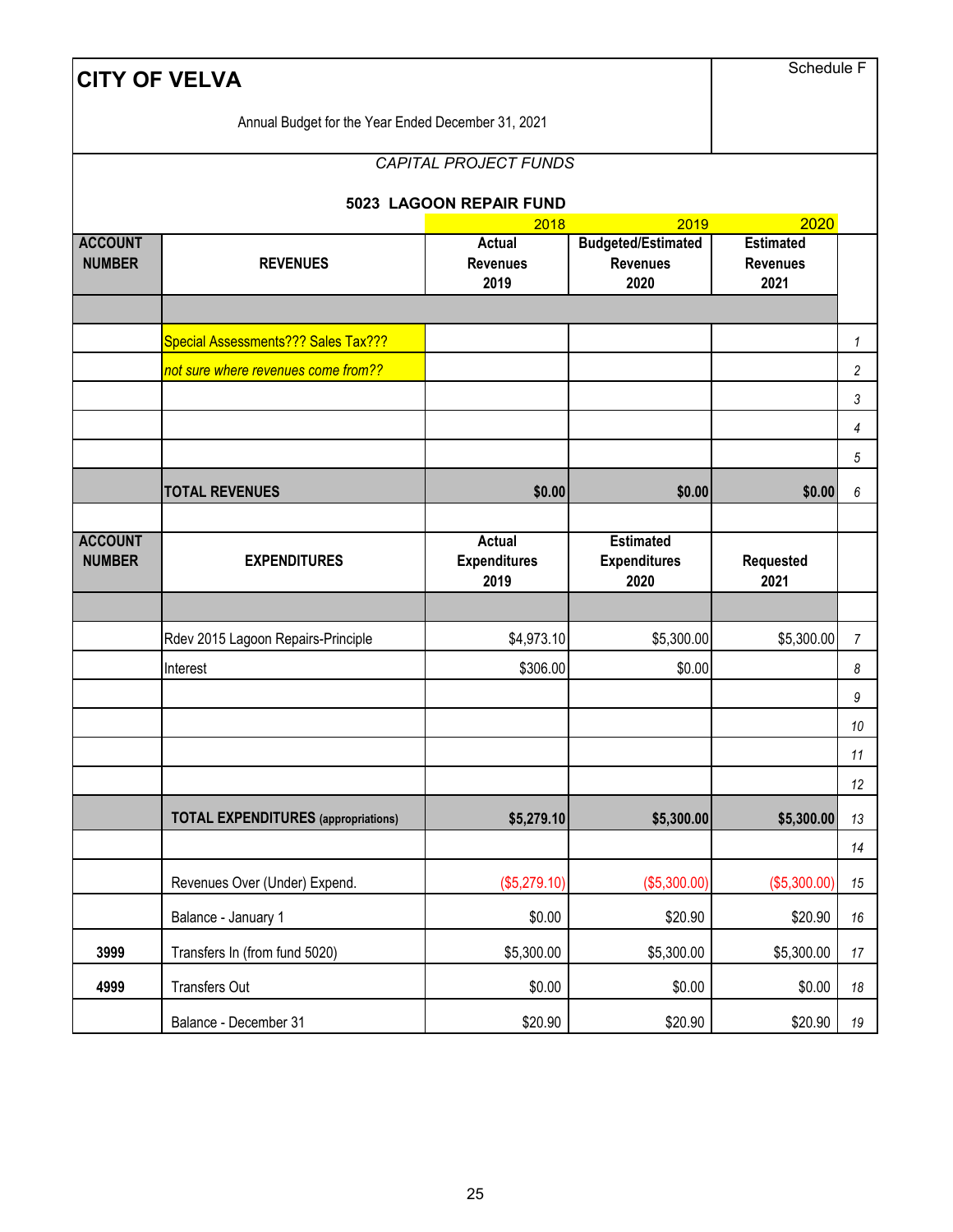|                                 | <b>CITY OF VELVA</b>                               |                                       |                                                 | Schedule F               |                |
|---------------------------------|----------------------------------------------------|---------------------------------------|-------------------------------------------------|--------------------------|----------------|
|                                 | Annual Budget for the Year Ended December 31, 2021 |                                       |                                                 |                          |                |
|                                 |                                                    | <b>CAPITAL PROJECT FUNDS</b>          |                                                 |                          |                |
|                                 |                                                    | 5025 BND (11 SR BOND) FUND            |                                                 |                          |                |
| <b>ACCOUNT</b>                  |                                                    | 2018<br><b>Actual</b>                 | 2019<br><b>Budgeted/Estimated</b>               | 2020<br><b>Estimated</b> |                |
| <b>NUMBER</b>                   | <b>REVENUES</b>                                    | <b>Revenues</b><br>2019               | <b>Revenues</b><br>2020                         | <b>Revenues</b><br>2021  |                |
|                                 |                                                    |                                       |                                                 |                          |                |
| 310181                          | Verendrye Sales Tax                                | \$0.00                                | \$0.00                                          | \$0.00                   | 1              |
| 310182                          | <b>Farmers Union Oil Cost Share</b>                | \$0.00                                | \$0.00                                          | \$0.00                   | 2              |
|                                 | <b>Transfer funds from 8040 Sales Tax</b>          |                                       |                                                 | \$13,650.00              | 3              |
|                                 |                                                    |                                       |                                                 |                          | 4<br>5         |
|                                 | <b>TOTAL REVENUES</b>                              | \$0.00                                | \$0.00                                          | \$13,650.00              | 6              |
|                                 |                                                    |                                       |                                                 |                          |                |
| <b>ACCOUNT</b><br><b>NUMBER</b> | <b>EXPENDITURES</b>                                | Actual<br><b>Expenditures</b><br>2019 | <b>Estimated</b><br><b>Expenditures</b><br>2020 | Requested<br>2021        |                |
| 463200                          | <b>Sewer Main Debt Service</b>                     |                                       |                                                 |                          |                |
| 710                             | <b>Principal Payment</b>                           | \$10,000.00                           | \$16,850.00                                     | \$10,000.00              | $\overline{7}$ |
| 720                             | Interest Payment                                   | \$3,500.00                            | \$2,850.00                                      | \$3,000.00               | 8              |
| 730                             | <b>Bond Admin Fees</b>                             | \$700.00                              |                                                 | \$650.00                 | 9              |
|                                 |                                                    |                                       |                                                 |                          | 10             |
|                                 |                                                    |                                       |                                                 |                          | 11             |
|                                 |                                                    |                                       |                                                 |                          | 12             |
|                                 | <b>TOTAL EXPENDITURES</b> (appropriations)         | \$14,200.00                           | \$19,700.00                                     | \$13,650.00              | 13             |
|                                 |                                                    |                                       |                                                 |                          | 14             |
|                                 | Revenues Over (Under) Expend.                      | (\$14,200.00)                         | (\$19,700.00)                                   | \$0.00                   | 15             |
|                                 | Balance - January 1                                | \$0.00                                | (\$14,200.00)                                   | (\$33,900.00)            | 16             |
| 3999                            | Transfers In                                       | \$0.00                                | \$0.00                                          | \$0.00                   | 17             |
| 4999                            | Transfers Out                                      | \$0.00                                | \$0.00                                          | \$0.00                   | 18             |
|                                 | Balance - December 31                              | (\$14,200.00)                         | (\$33,900.00)                                   | (\$33,900.00)            | 19             |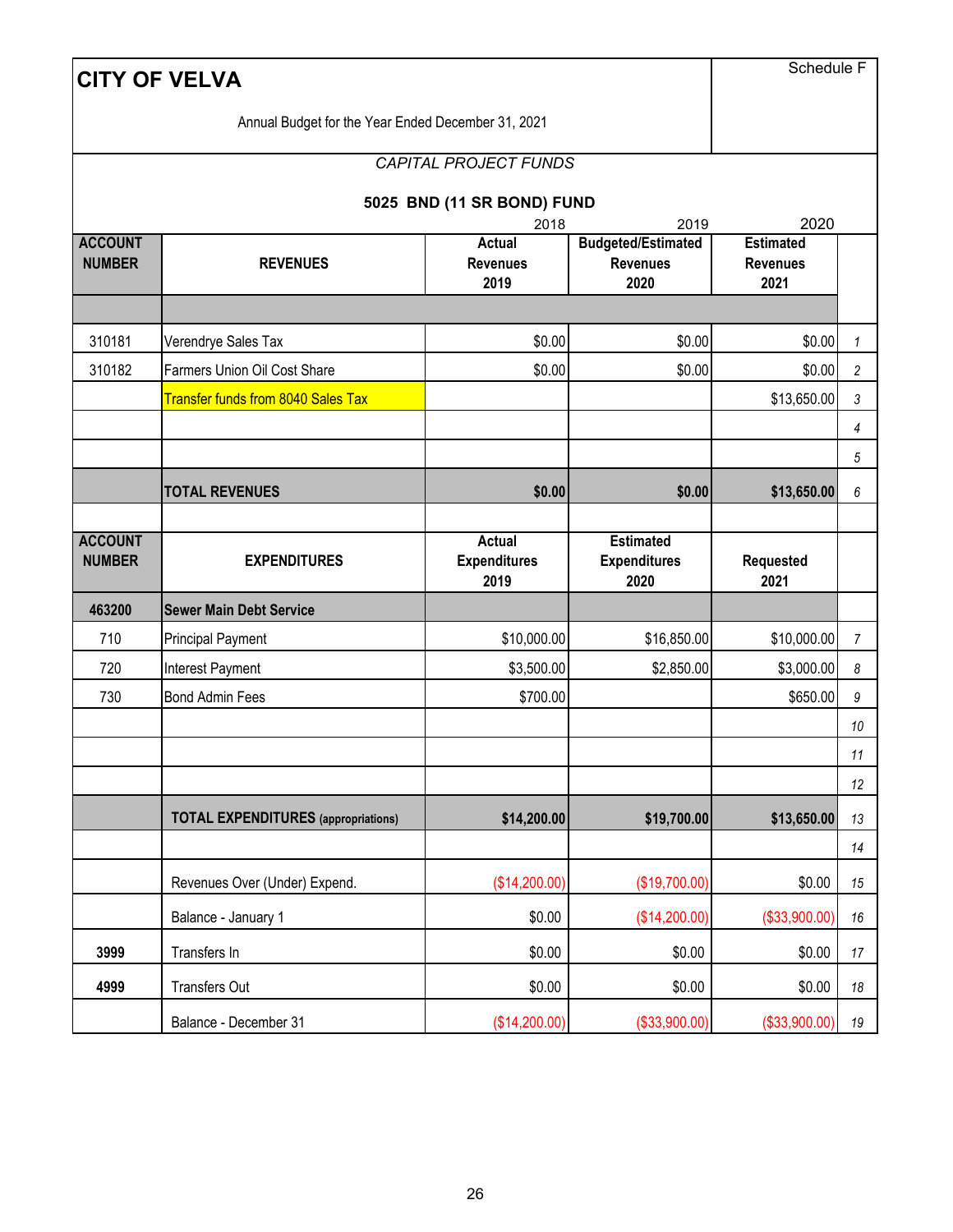|                                 | <b>CITY OF VELVA</b>                               |                                           |                                                              | Schedule C                                          |                  |
|---------------------------------|----------------------------------------------------|-------------------------------------------|--------------------------------------------------------------|-----------------------------------------------------|------------------|
|                                 | Annual Budget for the Year Ended December 31, 2021 |                                           |                                                              |                                                     |                  |
|                                 |                                                    | <b>SPECIAL REVENUE FUNDS</b>              |                                                              |                                                     |                  |
|                                 |                                                    | 8010 SALES TAX INFRASTRUCTURE FUND        |                                                              |                                                     |                  |
| <b>ACCOUNT</b><br><b>NUMBER</b> | <b>REVENUES</b>                                    | 2018<br>Actual<br><b>Revenues</b><br>2019 | 2019<br><b>Budgeted/Estimated</b><br><b>Revenues</b><br>2020 | 2020<br><b>Estimated</b><br><b>Revenues</b><br>2021 |                  |
| 310000                          | <b>Taxes</b>                                       |                                           |                                                              |                                                     |                  |
| 310180                          | Sales Tax Revenue                                  | \$41,696.40                               | \$36,000.00                                                  | \$39,600.00                                         | $\mathbf{1}$     |
| 360000                          |                                                    |                                           |                                                              |                                                     | $\overline{c}$   |
| 360610                          | Interest Income                                    | \$0.00                                    | \$0.00                                                       | \$0.00                                              | $\sqrt{3}$       |
|                                 |                                                    |                                           |                                                              |                                                     | 4                |
|                                 |                                                    |                                           |                                                              |                                                     | 5                |
|                                 | <b>TOTAL REVENUES</b>                              | \$41,696.40                               | \$36,000.00                                                  | \$39,600.00                                         | $\boldsymbol{6}$ |
|                                 |                                                    |                                           |                                                              |                                                     |                  |
|                                 |                                                    |                                           |                                                              |                                                     |                  |
| <b>ACCOUNT</b><br><b>NUMBER</b> | <b>EXPENDITURES</b>                                | Actual<br><b>Expenditures</b><br>2019     | <b>Estimated</b><br><b>Expenditures</b><br>2020              | <b>Requested</b><br>2021                            |                  |
| 430313                          | <b>General Government</b>                          |                                           |                                                              |                                                     |                  |
| 620                             | Equipment Parts & Repair/cap.impr.                 | \$21,500.00                               | \$21,500.00                                                  | \$24,600.00                                         | $\overline{7}$   |
|                                 | (Transfer to Highway Fund 2010)                    |                                           |                                                              |                                                     | 8                |
|                                 |                                                    |                                           |                                                              |                                                     | 9                |
|                                 |                                                    |                                           |                                                              |                                                     | 10               |
|                                 |                                                    |                                           |                                                              |                                                     | $11\,$           |
|                                 | <b>TOTAL EXPENDITURES</b> (appropriations)         | \$21,500.00                               | \$21,500.00                                                  | \$24,600.00                                         | 12               |
|                                 |                                                    |                                           |                                                              |                                                     |                  |
|                                 | Revenues Over (Under) Expend.                      | \$20,196.40                               | \$14,500.00                                                  | \$15,000.00                                         | 13               |
|                                 | Balance - January 1                                | \$36,081.00                               | \$56,277.40                                                  | \$70,777.40                                         | 14               |
| 3999                            | Transfers In                                       | \$0.00                                    | \$0.00                                                       | \$0.00                                              | $15\,$           |
| 4999                            | <b>Transfers Out</b>                               | \$0.00                                    | \$0.00                                                       | \$0.00                                              | $16\,$           |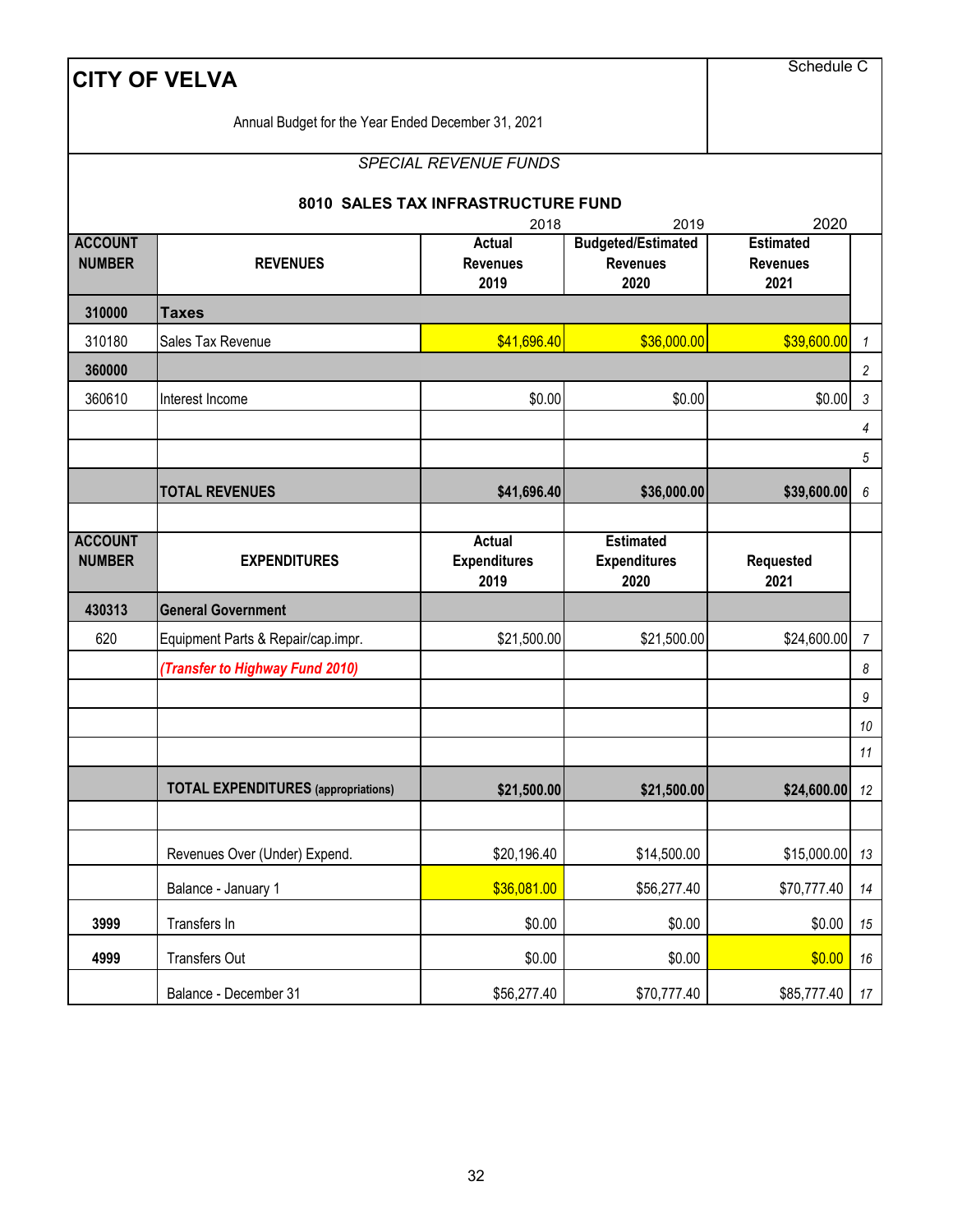|                                 | <b>CITY OF VELVA</b>                               |                                              |                                                      | Schedule C                                  |                  |  |  |  |
|---------------------------------|----------------------------------------------------|----------------------------------------------|------------------------------------------------------|---------------------------------------------|------------------|--|--|--|
|                                 | Annual Budget for the Year Ended December 31, 2021 |                                              |                                                      |                                             |                  |  |  |  |
|                                 |                                                    | <b>SPECIAL REVENUE FUNDS</b>                 |                                                      |                                             |                  |  |  |  |
|                                 |                                                    | 8020 SALES TAX VCDC                          |                                                      |                                             |                  |  |  |  |
|                                 |                                                    | 2018                                         | 2019                                                 | 2020                                        |                  |  |  |  |
| <b>ACCOUNT</b><br><b>NUMBER</b> | <b>REVENUES</b>                                    | <b>Actual</b><br><b>Revenues</b><br>2019     | <b>Budgeted/Estimated</b><br><b>Revenues</b><br>2020 | <b>Estimated</b><br><b>Revenues</b><br>2021 |                  |  |  |  |
| 3100                            | <b>Taxes</b>                                       |                                              |                                                      |                                             |                  |  |  |  |
| 310180                          | Sales Tax Revenue                                  | \$52,120.51                                  | \$45,000.00                                          | \$49,500.00                                 | $\mathbf{1}$     |  |  |  |
| 360610                          | Interest Income                                    |                                              | \$0.00                                               | \$0.00                                      | $\sqrt{2}$       |  |  |  |
|                                 |                                                    |                                              |                                                      |                                             | 3                |  |  |  |
|                                 |                                                    |                                              |                                                      |                                             | 4                |  |  |  |
|                                 |                                                    |                                              |                                                      |                                             | 5                |  |  |  |
|                                 | <b>TOTAL REVENUES</b>                              | \$52,120.51                                  | \$45,000.00                                          | \$49,500.00                                 | $\boldsymbol{6}$ |  |  |  |
| <b>ACCOUNT</b><br><b>NUMBER</b> | <b>EXPENDITURES</b>                                | <b>Actual</b><br><b>Expenditures</b><br>2019 | <b>Estimated</b><br><b>Expenditures</b><br>2020      | <b>Requested</b><br>2021                    |                  |  |  |  |
| 480000                          | <b>Special Project/Recreation</b>                  |                                              |                                                      |                                             |                  |  |  |  |
| 802                             | Disbursements to VCDC                              | \$32,400.00                                  | \$35,000.00                                          | \$35,000.00                                 | $\overline{7}$   |  |  |  |
|                                 |                                                    |                                              |                                                      |                                             | 8                |  |  |  |
|                                 |                                                    |                                              |                                                      |                                             | 9                |  |  |  |
|                                 |                                                    |                                              |                                                      |                                             | 10               |  |  |  |
|                                 |                                                    |                                              |                                                      |                                             | 11               |  |  |  |
|                                 | <b>TOTAL EXPENDITURES</b> (appropriations)         | \$32,400.00                                  | \$35,000.00                                          | \$35,000.00                                 | 12               |  |  |  |
|                                 |                                                    |                                              |                                                      |                                             |                  |  |  |  |
|                                 | Revenues Over (Under) Expend.                      | \$19,720.51                                  | \$10,000.00                                          | \$14,500.00                                 | 13               |  |  |  |
|                                 | Balance - January 1                                | \$63,634.49                                  | \$83,355.00                                          | \$93,355.00                                 | 14               |  |  |  |
| 3999                            | Transfers In                                       | \$0.00                                       | \$0.00                                               | \$0.00                                      | 15               |  |  |  |
| 4999                            | Transfers Out                                      | \$0.00                                       | \$0.00                                               | \$0.00                                      | 16               |  |  |  |
|                                 | Balance - December 31                              | \$83,355.00                                  | \$93,355.00                                          | \$107,855.00                                | 17               |  |  |  |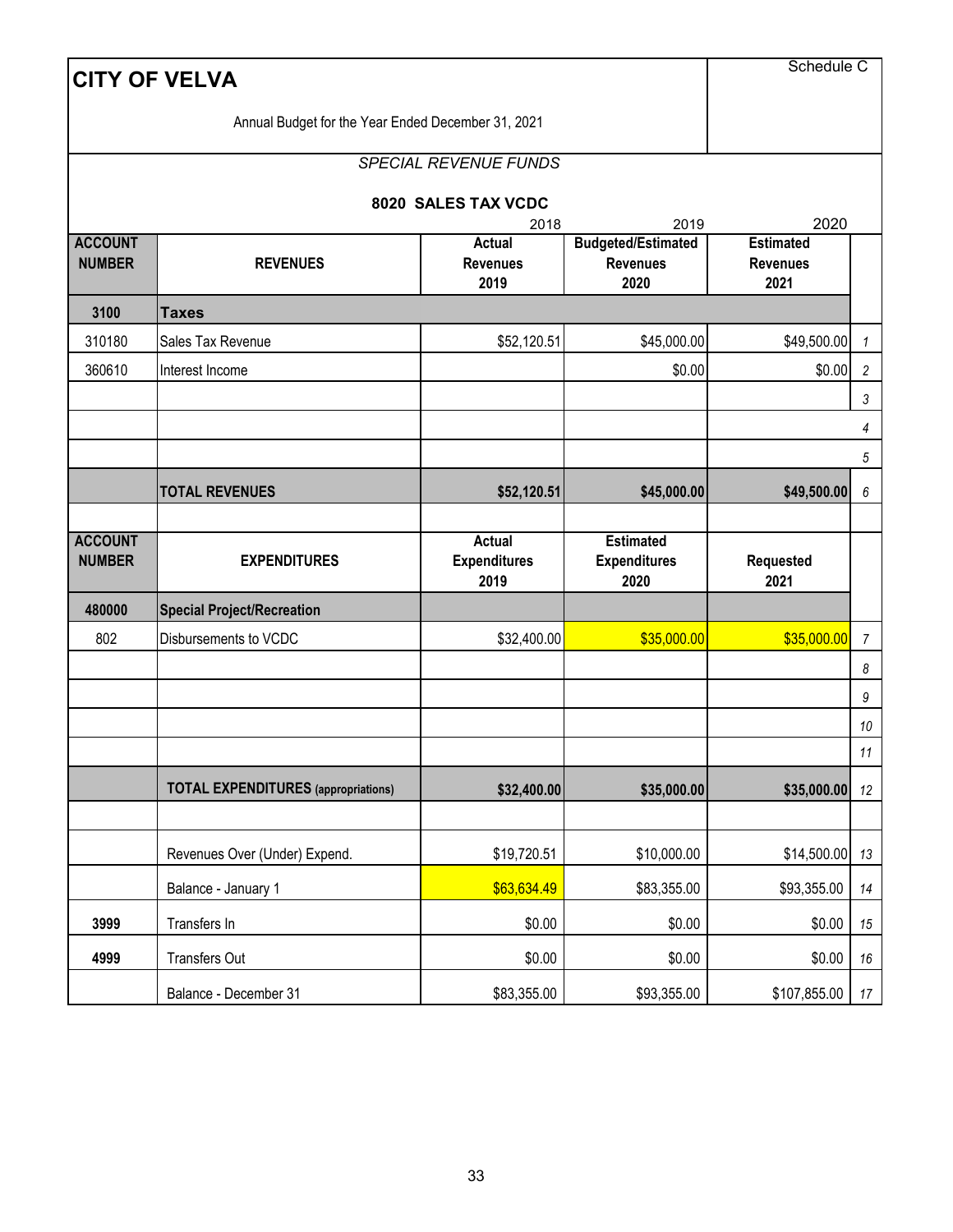|                                 | <b>CITY OF VELVA</b>                               |                                          |                                                      | Schedule C                                  |                  |  |  |  |
|---------------------------------|----------------------------------------------------|------------------------------------------|------------------------------------------------------|---------------------------------------------|------------------|--|--|--|
|                                 | Annual Budget for the Year Ended December 31, 2021 |                                          |                                                      |                                             |                  |  |  |  |
|                                 |                                                    | <b>SPECIAL REVENUE FUNDS</b>             |                                                      |                                             |                  |  |  |  |
|                                 |                                                    | 8030 SALES TAX - PARK DIST SHARE FUND    |                                                      |                                             |                  |  |  |  |
|                                 |                                                    | 2018                                     | 2019                                                 | 2020                                        |                  |  |  |  |
| <b>ACCOUNT</b><br><b>NUMBER</b> | <b>REVENUES</b>                                    | <b>Actual</b><br><b>Revenues</b><br>2019 | <b>Budgeted/Estimated</b><br><b>Revenues</b><br>2020 | <b>Estimated</b><br><b>Revenues</b><br>2021 |                  |  |  |  |
| 310000                          | <b>Taxes</b>                                       |                                          |                                                      |                                             |                  |  |  |  |
| 310180                          | Sales Tax                                          | \$10,424.08                              | \$9,000.00                                           | \$9,900.00                                  | $\mathbf{1}$     |  |  |  |
|                                 |                                                    |                                          |                                                      |                                             | $\overline{c}$   |  |  |  |
|                                 |                                                    |                                          |                                                      |                                             | 3                |  |  |  |
|                                 |                                                    |                                          |                                                      |                                             | 4                |  |  |  |
|                                 |                                                    |                                          |                                                      |                                             | $\sqrt{5}$       |  |  |  |
|                                 | <b>TOTAL REVENUES</b>                              | \$10,424.08                              | \$9,000.00                                           | \$9,900.00                                  | $\boldsymbol{6}$ |  |  |  |
| <b>ACCOUNT</b><br><b>NUMBER</b> | <b>EXPENDITURES</b>                                | Actual<br><b>Expenditures</b>            | <b>Estimated</b><br><b>Expenditures</b>              | <b>Requested</b>                            |                  |  |  |  |
| 480000                          |                                                    | 2019                                     | 2020                                                 | 2021                                        |                  |  |  |  |
|                                 |                                                    | \$0.00                                   | \$0.00                                               | \$0.00                                      | $\overline{7}$   |  |  |  |
|                                 |                                                    |                                          |                                                      |                                             | 8                |  |  |  |
|                                 |                                                    |                                          |                                                      |                                             | 9                |  |  |  |
|                                 |                                                    |                                          |                                                      |                                             |                  |  |  |  |
|                                 |                                                    |                                          |                                                      |                                             | 10               |  |  |  |
|                                 |                                                    |                                          |                                                      |                                             | $11\,$           |  |  |  |
|                                 | <b>TOTAL EXPENDITURES</b> (appropriations)         | \$0.00                                   | \$0.00                                               | \$0.00                                      | 12               |  |  |  |
|                                 |                                                    |                                          |                                                      |                                             |                  |  |  |  |
|                                 | Revenues Over (Under) Expend.                      | \$10,424.08                              | \$9,000.00                                           | \$9,900.00                                  | 13               |  |  |  |
|                                 | Balance - January 1                                | \$21,326.07                              | \$31,750.15                                          | \$40,750.15                                 | 14               |  |  |  |
| 3999                            | Transfers In                                       | \$0.00                                   | \$0.00                                               | \$0.00                                      | $15\,$           |  |  |  |
| 4999                            | Transfers Out                                      | \$0.00                                   | \$0.00                                               | \$0.00                                      | $16\,$           |  |  |  |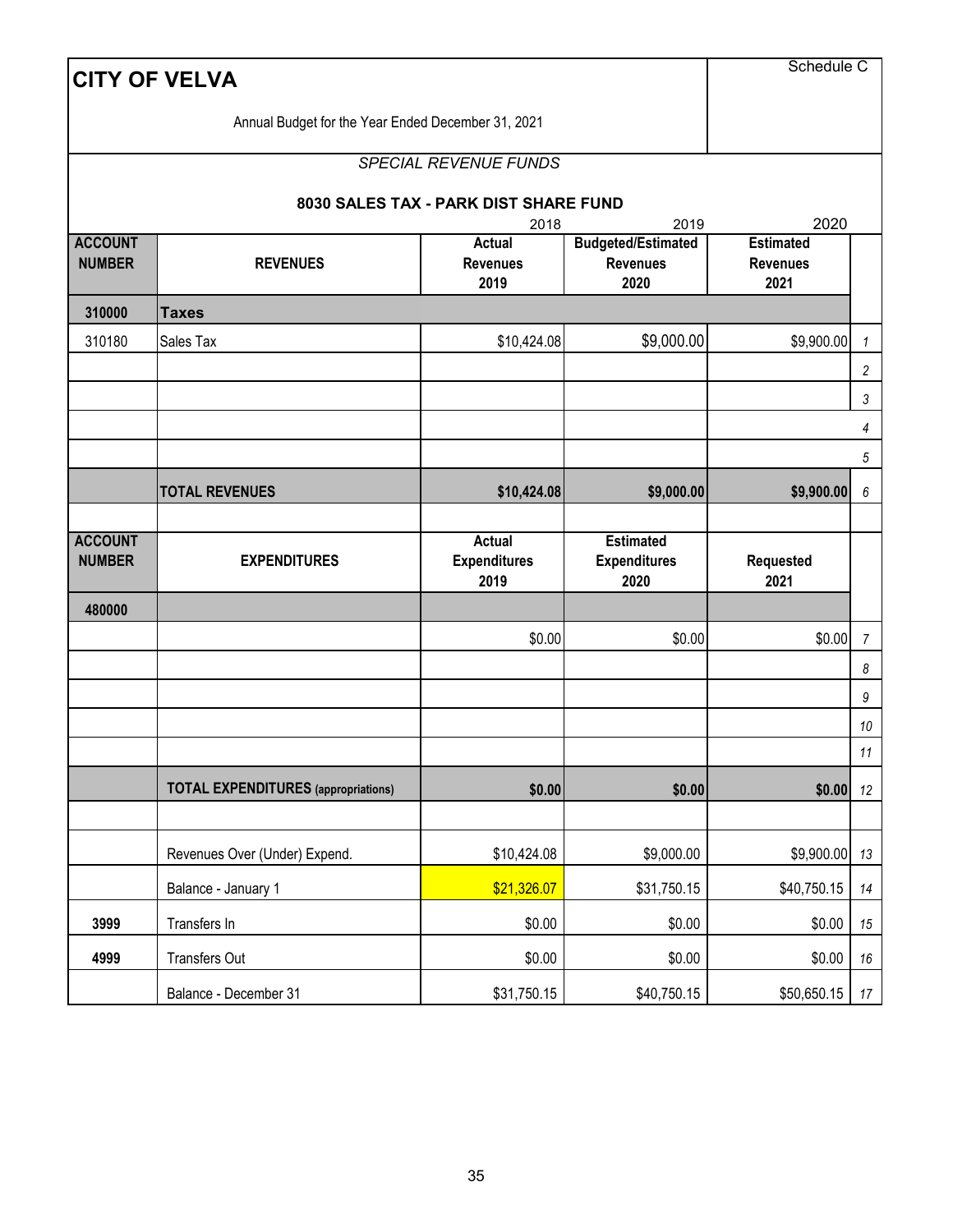|                                 | <b>CITY OF VELVA</b>                                        |                                              |                                                 | Schedule C               |                  |
|---------------------------------|-------------------------------------------------------------|----------------------------------------------|-------------------------------------------------|--------------------------|------------------|
|                                 | Annual Budget for the Year Ended December 31, 2021          |                                              |                                                 |                          |                  |
|                                 |                                                             | <b>SPECIAL REVENUE FUNDS</b>                 |                                                 |                          |                  |
|                                 |                                                             | 8040 SALES TAX WATER & SEWER SHARE FUND      |                                                 |                          |                  |
|                                 |                                                             | 2018                                         | 2019                                            | 2020                     |                  |
| <b>ACCOUNT</b>                  |                                                             | Actual                                       | <b>Estimated</b>                                | Requested                |                  |
| <b>NUMBER</b>                   | <b>REVENUES</b>                                             | <b>Revenues</b><br>2019                      | <b>Revenues</b><br>2020                         | <b>Revenues</b><br>2021  |                  |
| 310000                          | <b>Taxes</b>                                                |                                              |                                                 |                          |                  |
| 310180                          | Sales Tax Revenue (10% increase D/G)                        | \$90,000.00                                  | \$99,000.00                                     | $\mathcal{I}$            |                  |
| 360000                          |                                                             |                                              |                                                 |                          | 2                |
| 360610                          | Interest Income                                             |                                              |                                                 |                          | 3                |
|                                 |                                                             |                                              |                                                 |                          | 4                |
|                                 |                                                             |                                              |                                                 |                          | 5                |
|                                 | <b>TOTAL REVENUES</b>                                       | \$104,241.01                                 | \$90,000.00                                     | \$99,000.00              | $\boldsymbol{6}$ |
|                                 |                                                             |                                              |                                                 |                          |                  |
|                                 |                                                             |                                              |                                                 |                          |                  |
| <b>ACCOUNT</b><br><b>NUMBER</b> | <b>EXPENDITURES</b>                                         | <b>Actual</b><br><b>Expenditures</b><br>2019 | <b>Estimated</b><br><b>Expenditures</b><br>2020 | <b>Requested</b><br>2021 |                  |
| 480000                          |                                                             |                                              |                                                 |                          |                  |
|                                 | transfers for fund 3050 payloader                           | \$0.00                                       |                                                 | \$0.00                   | $\overline{7}$   |
|                                 | Loader paid off July 2018                                   |                                              |                                                 |                          | 8                |
|                                 | transfer funds to 5012 Water Rev Bonds (09) SUNSET ADDITION |                                              | \$27,300.00                                     | \$25,275.00              | 9                |
|                                 | transfer funds to 5025 Sewer Rev Bonds (11) SUNSET ADDITION |                                              |                                                 | \$<br>13,650.00          | 10               |
| 700                             | <b>Special Projects</b>                                     |                                              |                                                 |                          | $11$             |
|                                 | <b>TOTAL EXPENDITURES</b> (appropriations)                  | \$0.00                                       | \$0.00                                          | \$38,925.00              | 12               |
|                                 |                                                             |                                              |                                                 |                          |                  |
|                                 | Revenues Over (Under) Expend.                               | \$104,241.01                                 | \$90,000.00                                     | \$60,075.00              | 13               |
|                                 | Balance - January 1                                         | \$0.00                                       | \$104,241.01                                    | \$194,241.01             | 14               |
| 3999                            | Transfers In                                                | \$0.00                                       | \$0.00                                          | \$0.00                   | 15               |
| 4999                            | Transfers Out (to fund 5012 & 5025)                         | \$0.00                                       | \$0.00                                          | \$38,925.00              | 16               |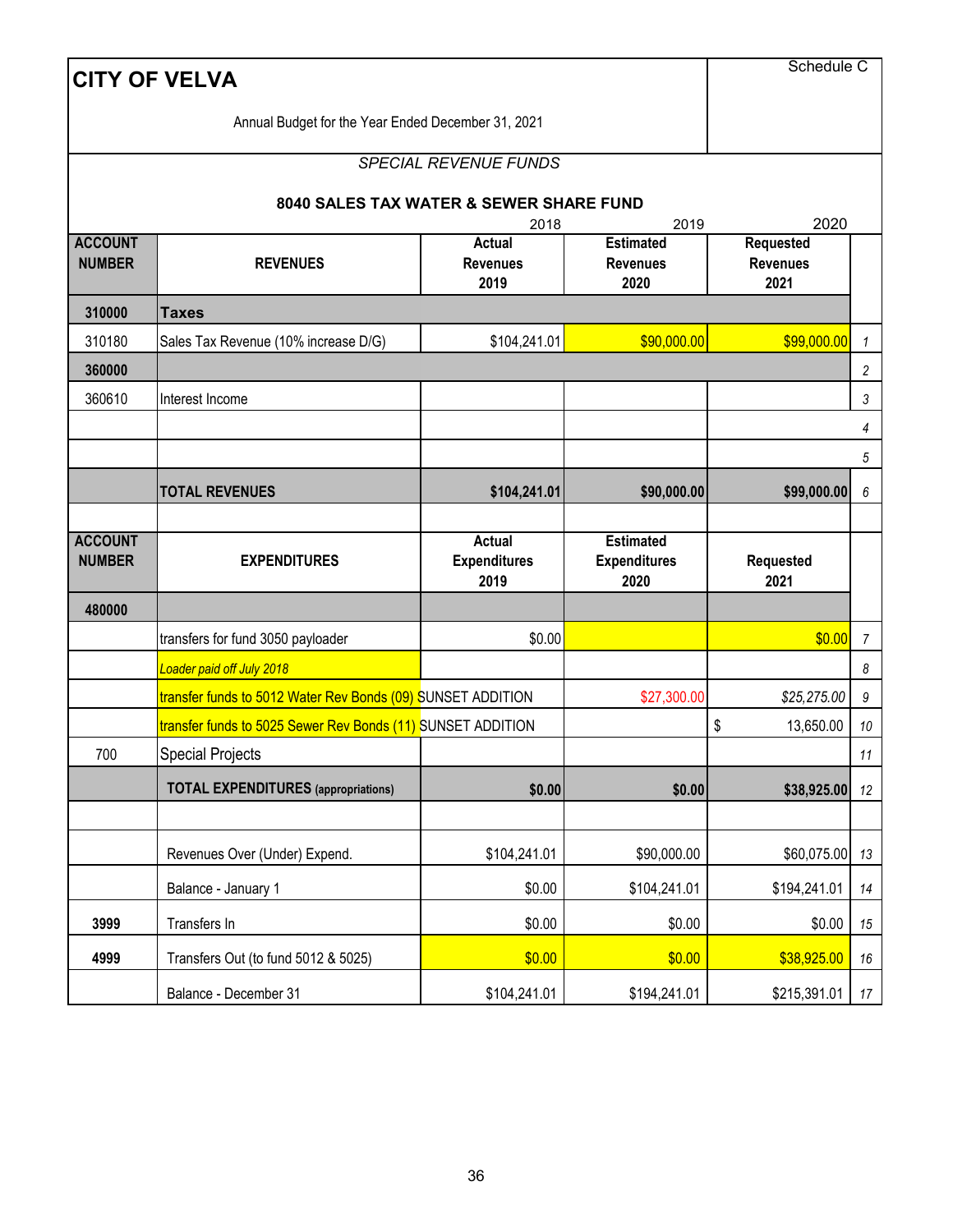Annual Budget for the Year Ended December 31, 2021

Amounts from Schedule D

Pages 29 - 31

| <b>DEBT SERVICE FUNDS</b> |                                                                                                                           |                      |              |                |        |  |  |  |  |  |
|---------------------------|---------------------------------------------------------------------------------------------------------------------------|----------------------|--------------|----------------|--------|--|--|--|--|--|
|                           |                                                                                                                           | <b>7030 PARK</b>     | 7040 LIBRARY | 7061 FIRE DEPT |        |  |  |  |  |  |
|                           |                                                                                                                           | <b>DISTRICT FUND</b> | <b>FUND</b>  | <b>RESERVE</b> |        |  |  |  |  |  |
|                           |                                                                                                                           |                      |              |                |        |  |  |  |  |  |
|                           | <b>APPROPRIATION AND CASH RESERVE</b>                                                                                     |                      |              |                |        |  |  |  |  |  |
| 1.                        | a. Final Appropriation, Line 12                                                                                           | \$700.00             | \$13,195.20  | \$24,494.00    | \$0.00 |  |  |  |  |  |
|                           | b. Budgeted Transfers Out, Line 16                                                                                        | \$0.00               | \$0.00       | \$0.00         | \$0.00 |  |  |  |  |  |
|                           | c. Total Appropriation-Line a plus b                                                                                      | \$700.00             | \$13,195.20  | \$24,494.00    | \$0.00 |  |  |  |  |  |
| $\overline{2}$            | <b>Cash Reserve (Note 1)</b>                                                                                              | \$525.00             | \$0.00       |                | \$0.00 |  |  |  |  |  |
| 3.                        | <b>Total Appropriations &amp; Cash Reserve</b>                                                                            | \$1,225.00           | \$13,195.20  | \$24,494.00    | \$0.00 |  |  |  |  |  |
|                           | Line 1c plus Line 2                                                                                                       |                      |              |                |        |  |  |  |  |  |
|                           | <b>RESOURCES AND AMOUNT LEVIED</b>                                                                                        |                      |              |                |        |  |  |  |  |  |
|                           | 4. Cash and Investments (Estimated)                                                                                       | \$15,102.27          | \$0.00       | \$8,000.00     | \$0.00 |  |  |  |  |  |
|                           | December 31, 2018                                                                                                         |                      |              |                |        |  |  |  |  |  |
| 5.                        | a. Estimated Revenue, Line 7                                                                                              | \$14,000.00          | \$0.00       | \$0.00         | \$0.00 |  |  |  |  |  |
|                           | b. Estimated Transfers In, Line 16                                                                                        | \$0.00               | \$0.00       | \$0.00         | \$0.00 |  |  |  |  |  |
|                           | c. Total Estimated Revenues & Transfers In                                                                                | \$14,000.00          | \$0.00       | \$0.00         | \$0.00 |  |  |  |  |  |
|                           | Line a plus Line b                                                                                                        |                      |              |                |        |  |  |  |  |  |
| 6.                        | Total Resources - Line 4 plus Line 5c                                                                                     | \$29,102.27          | \$0.00       | \$8,000.00     | \$0.00 |  |  |  |  |  |
|                           | 7. Levy Required - Line 3 less Line 6                                                                                     | \$0.00               | \$13,195.20  | \$16,494.00    | \$0.00 |  |  |  |  |  |
|                           | If this difference is less than 0, enter 0                                                                                |                      |              |                |        |  |  |  |  |  |
| 8.                        | <b>Allowance for Delinquent Tax Collections</b>                                                                           | \$0.00               | \$0.00       | \$0.00         | \$0.00 |  |  |  |  |  |
|                           | (Not to exceed 5% of Line 7)                                                                                              |                      |              |                |        |  |  |  |  |  |
| 9.                        | Total Amount Levied - Line 7 plus Line 8                                                                                  | \$0.00               | \$13,195.20  | \$16,494.00    | \$0.00 |  |  |  |  |  |
|                           | Note 1- Not to exceed 75% of appropriations other than for debt retirement and appropriations financed from Bond Sources. |                      |              |                |        |  |  |  |  |  |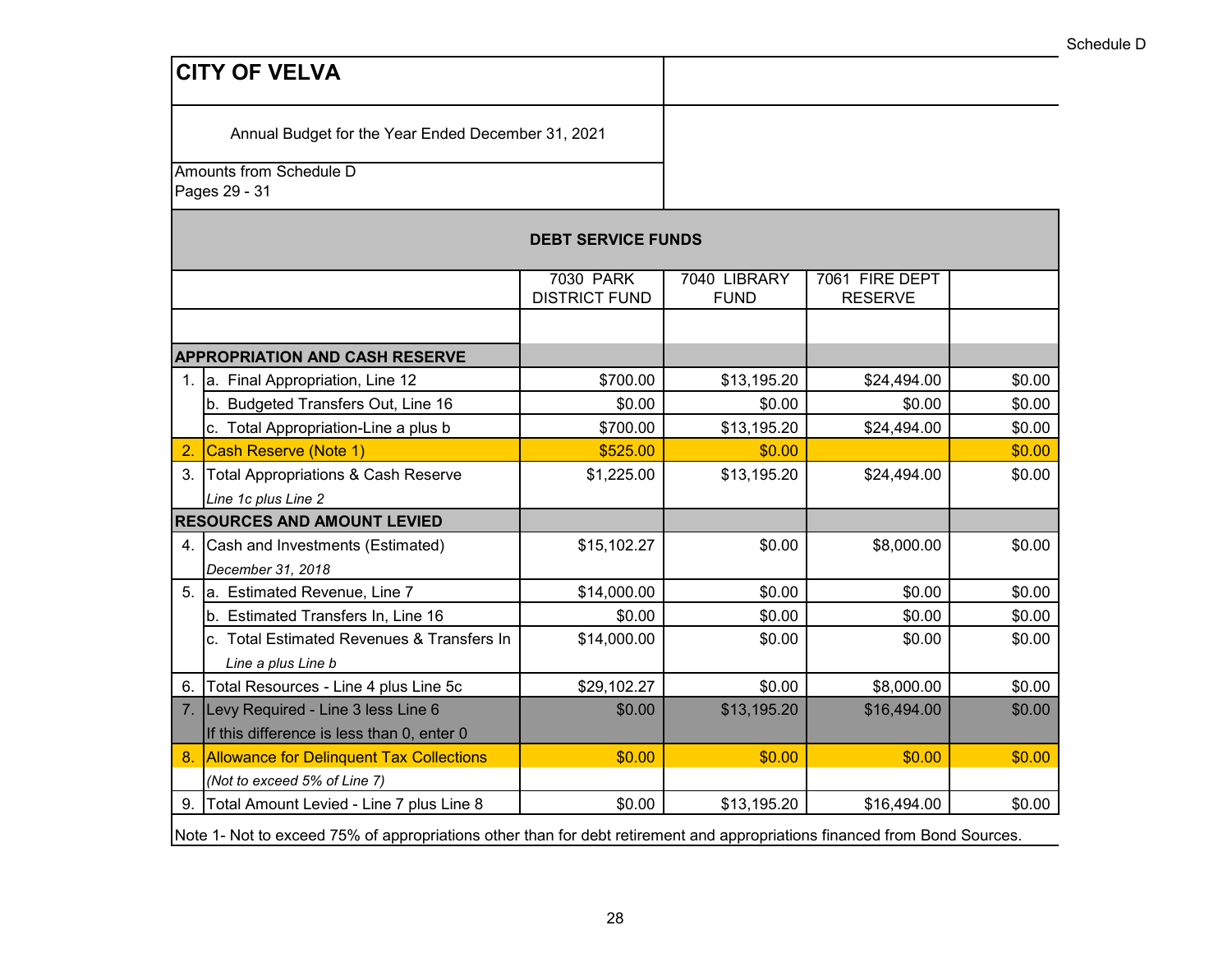|                                 | <b>CITY OF VELVA</b>                               |                                              |                              |                                                 | Schedule C        |                       |
|---------------------------------|----------------------------------------------------|----------------------------------------------|------------------------------|-------------------------------------------------|-------------------|-----------------------|
|                                 | Annual Budget for the Year Ended December 31, 2021 |                                              |                              |                                                 |                   |                       |
|                                 |                                                    |                                              | <b>SPECIAL REVENUE FUNDS</b> |                                                 |                   |                       |
|                                 |                                                    |                                              | 7030 PARK DISTRICT FUND      |                                                 |                   |                       |
| <b>ACCOUNT</b><br><b>NUMBER</b> | <b>REVENUES</b>                                    | <b>Estimated</b><br><b>Revenues</b><br>2021  |                              |                                                 |                   |                       |
| 330000                          | Intergovernmental                                  |                                              |                              |                                                 |                   |                       |
| 330351                          | State Aid Revenue Sharing                          |                                              | \$20,722.00                  | \$0.00                                          | \$14,000.00       | 1                     |
| 360000                          | <b>Taxes</b>                                       |                                              |                              |                                                 |                   | $\overline{c}$        |
| 360610                          | Interest Income                                    | \$0.00<br>\$0.00                             |                              |                                                 |                   | \$0.00<br>3           |
| 310180                          | Sales Tax Revenue                                  |                                              | \$0.00                       | \$0.00                                          | \$0.00            | 4                     |
|                                 |                                                    |                                              |                              |                                                 |                   | $\sqrt{5}$            |
|                                 | <b>TOTAL REVENUES</b>                              |                                              | \$20,722.00                  | \$0.00                                          | \$14,000.00       | 6                     |
| <b>ACCOUNT</b><br><b>NUMBER</b> | <b>EXPENDITURES</b>                                | <b>Actual</b><br><b>Expenditures</b><br>2019 |                              | <b>Estimated</b><br><b>Expenditures</b><br>2020 | Requested<br>2021 |                       |
| 450510                          | <b>Parks &amp; Recreation</b>                      |                                              |                              |                                                 |                   |                       |
| 320                             | Insurance                                          | \$                                           |                              |                                                 |                   | $\overline{7}$        |
| 356                             | Telephone                                          | \$                                           | 45.33                        | \$0.00                                          | \$600.00          | $\boldsymbol{\delta}$ |
| 480                             | Publishing & Printing                              |                                              |                              | \$0.00                                          | \$100.00          | 9                     |
| 700                             | <b>Special Projects</b>                            | \$                                           | 5,574.40                     | \$0.00                                          | \$0.00            | $10\,$                |
|                                 |                                                    |                                              |                              |                                                 |                   | 11                    |
| 820                             | Transfers Out                                      |                                              |                              |                                                 |                   | 12                    |
|                                 | <b>TOTAL EXPENDITURES</b> (appropriations)         |                                              | \$5,619.73                   | \$0.00                                          | \$700.00          | 13                    |
|                                 | Revenues Over (Under) Expend.                      |                                              | \$15,102.27                  | \$0.00                                          | $$13,300.00$ 14   |                       |
|                                 | Balance - January 1                                |                                              | \$0.00                       | \$15,102.27                                     | \$15,102.27       | $15\,$                |
| 3999                            | Transfers In                                       |                                              | \$0.00                       | \$0.00                                          | \$0.00            | 16                    |
| 4999                            | <b>Transfers Out</b>                               |                                              | \$0.00                       | \$0.00                                          | \$0.00            | 17                    |
|                                 | Balance - December 31                              |                                              | \$15,102.27                  | \$15,102.27                                     | \$28,402.27       | 18                    |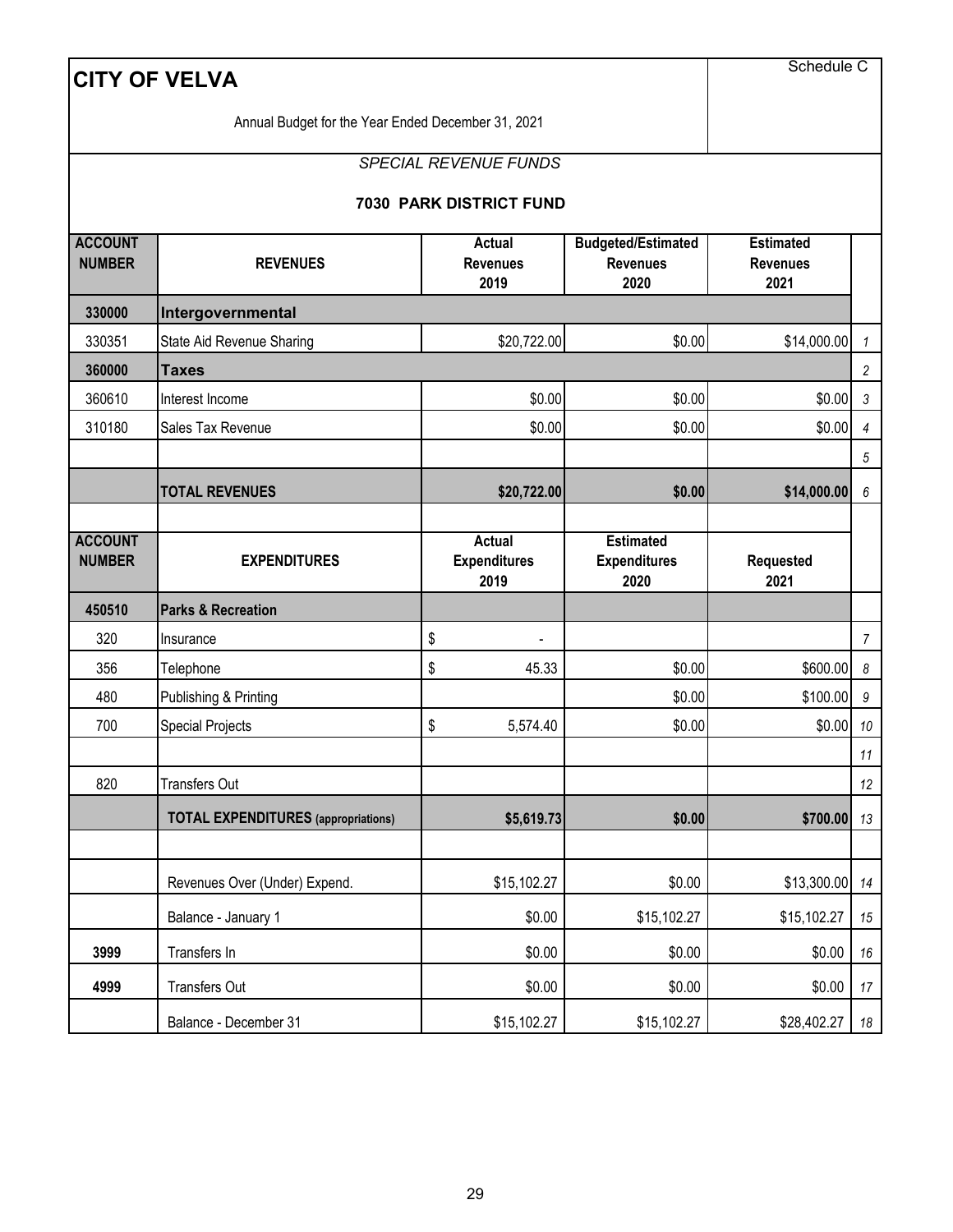| <b>Employee Name</b>   | Reference<br>Account | <b>Account Description</b>        | Current<br><b>Hourly Wage</b> | <b>Current</b><br>Salary | Hours per<br>year | 2020 Annual<br>Gross   | 2020 Annual<br>Gross w/ OT | Fica/Med               | <b>NDPERS</b><br>Annual | Life Insurance | <b>Annual BCBSx</b><br>3%COL | <b>Total Wages &amp;</b><br><b>Benefits</b>                                                                            |
|------------------------|----------------------|-----------------------------------|-------------------------------|--------------------------|-------------------|------------------------|----------------------------|------------------------|-------------------------|----------------|------------------------------|------------------------------------------------------------------------------------------------------------------------|
| Kitelinger, Ken        | 1000-410132-111      | Governing Board                   |                               | \$400.00                 | $\overline{12}$   | \$4,800.00             | \$4,800.00                 | \$367.20               |                         |                |                              |                                                                                                                        |
| Keller, David          | 1000-410132-111      | Governing Board                   |                               | \$400.00                 | $\overline{12}$   | $\overline{$4,800.00}$ | \$4,800.00                 | \$367.20               |                         |                |                              |                                                                                                                        |
| Davis, Mary Liz        | 1000-410132-111      | Governing Board                   |                               | \$400.00                 | 12                | \$4,800.00             | \$4,800.00                 | \$367.20               |                         |                |                              |                                                                                                                        |
| Zietz, Benjamin        | 1000-410132-111      | Governing Board                   |                               | \$400.00                 | 12                | \$4,800.00             | \$4,800.00                 | \$367.20               |                         |                |                              |                                                                                                                        |
|                        |                      |                                   |                               |                          |                   | \$19,200.00            | \$19,200.00                | \$1,468.80             | \$0.00                  | \$0.00         | \$0.00                       | $\overline{$20,668.80}$                                                                                                |
| Soli, Jen              | 1000-410131-112      | <b>Commission President</b>       |                               | \$600.00                 | 12                | \$7,200.00             | \$7,200.00                 | \$550.80               |                         |                |                              |                                                                                                                        |
|                        |                      |                                   |                               |                          |                   | \$7,200.00             | \$7,200.00                 | \$550.80               | \$0.00                  | \$0.00         | \$0.00                       | \$7,750.80                                                                                                             |
|                        |                      |                                   |                               |                          |                   |                        |                            |                        |                         |                |                              |                                                                                                                        |
| Johns, Jennifer        | 1000-410141-110      | Auditor Full Time Employee        | \$25.46                       |                          | 2080              | \$52,956.80            | \$52,956.80                | \$4,051.20             | \$5,962.94              | \$720.00       | \$17,325.00                  |                                                                                                                        |
| Wyche, Kerry           | 1000-410141-113      | Auditor Part Time Employee        | \$18.54                       |                          | 1300              | \$24,102.00            | \$24,102.00                | $\overline{$1,843.80}$ | \$0.00                  | \$720.00       | \$0.00                       |                                                                                                                        |
| 3% COL raise           | 5010-430340-111      |                                   |                               |                          | 3380              | \$77,058.80            | \$77,058.80                | \$5,895.00             | \$5,962.94              | \$1,440.00     | \$17,325.00                  | \$107,681.73                                                                                                           |
|                        |                      |                                   |                               |                          |                   |                        |                            |                        |                         |                |                              |                                                                                                                        |
| Nagle, Ron             | 1000-410144-110      | Assessor Full Time Employee       | \$27.78                       |                          | 2080              | \$57,782.40            | \$57,782.40                | \$4,420.35             | \$6,506.30              | \$720.00       | \$17,325.00                  | \$86,754.05                                                                                                            |
| 3% COL raise           |                      |                                   |                               |                          |                   |                        |                            |                        |                         |                |                              |                                                                                                                        |
|                        |                      |                                   |                               |                          |                   |                        |                            |                        |                         |                |                              |                                                                                                                        |
|                        |                      |                                   |                               |                          |                   |                        |                            |                        |                         |                |                              |                                                                                                                        |
|                        |                      |                                   |                               |                          |                   |                        |                            |                        |                         |                |                              |                                                                                                                        |
| Walter, Leo            | 5030-430230-113      | <b>Streets Full Time Employee</b> | \$21.22                       |                          | 2080              | \$44,137.60            | \$44,137.60                | \$3,376.53             | \$4,969.89              | \$720.00       | \$17,325.00                  |                                                                                                                        |
| 3% COL raise           | 2030-430313-110      |                                   |                               |                          | 2080              | \$44,137.60            | \$44,137.60                | \$3,376.53             | \$4,969.89              | \$720.00       | \$17,325.00                  | \$70,529.02                                                                                                            |
|                        |                      |                                   |                               |                          |                   |                        |                            |                        |                         |                |                              |                                                                                                                        |
| Jemtrud, Kelly         | 5020-430330-110      | Sewer Employee 50%                |                               |                          |                   |                        |                            |                        |                         |                |                              |                                                                                                                        |
| 8.25% Catch - up Raise | 5010-430340-110      | Water Full Time Employee 50%      | \$26.42                       |                          | 2080              | \$54,953.60            | \$54,953.60                | \$4,203.95             | \$6,187.78              | \$720.00       | \$17,325.00                  |                                                                                                                        |
|                        |                      |                                   |                               |                          | 2080              | \$54,953.60            | \$54,953.60                | \$4,203.95             | \$6,187.78              | \$720.00       | \$17,325.00                  |                                                                                                                        |
|                        |                      |                                   |                               |                          | overtime          | \$1,560.00             | \$56,513.60                | \$4,203.95             | \$6,187.78              | \$720.00       | \$17,325.00                  | \$84,950.33                                                                                                            |
|                        |                      |                                   | \$10.00                       |                          | 400               | \$4,000.00             | \$4,000.00                 | \$306.00               | \$0.00                  | \$0.00         | \$0.00                       |                                                                                                                        |
|                        | 2080-455000-110      | Cemetery Part Time Employee       |                               |                          | 400               | \$4,000.00             | \$4,000.00                 | \$306.00               | \$0.00                  | \$0.00         | \$0.00                       | \$4,306.00                                                                                                             |
|                        |                      |                                   |                               |                          |                   |                        |                            |                        |                         |                |                              |                                                                                                                        |
|                        |                      |                                   |                               |                          |                   |                        |                            |                        |                         |                |                              |                                                                                                                        |
| Nesmith, Bonnie        | 5030-430230-113      | Garbage Part Time Employee        | \$13.00                       |                          | 200               | \$2,600.00             | \$2,600.00                 | \$198.90               | \$0.00                  | \$0.00         | \$0.00                       |                                                                                                                        |
|                        |                      |                                   |                               |                          | 200               | \$2,600.00             | \$2,600.00                 | \$198.90               | \$0.00                  | \$0.00         | \$0.00                       | $\overline{$2,798.90}$                                                                                                 |
|                        |                      |                                   |                               |                          |                   |                        |                            |                        |                         |                |                              |                                                                                                                        |
|                        |                      |                                   |                               |                          |                   | \$266,932.40           | \$268,492.40               | \$20,420.33            | \$23,626.90             | \$3,600.00     | \$69,300.00                  | \$385,439.63<br>$\begin{array}{ccc}\n\bullet & \bullet & \bullet & \bullet & \bullet & \bullet & \bullet\n\end{array}$ |

\$385,439.63